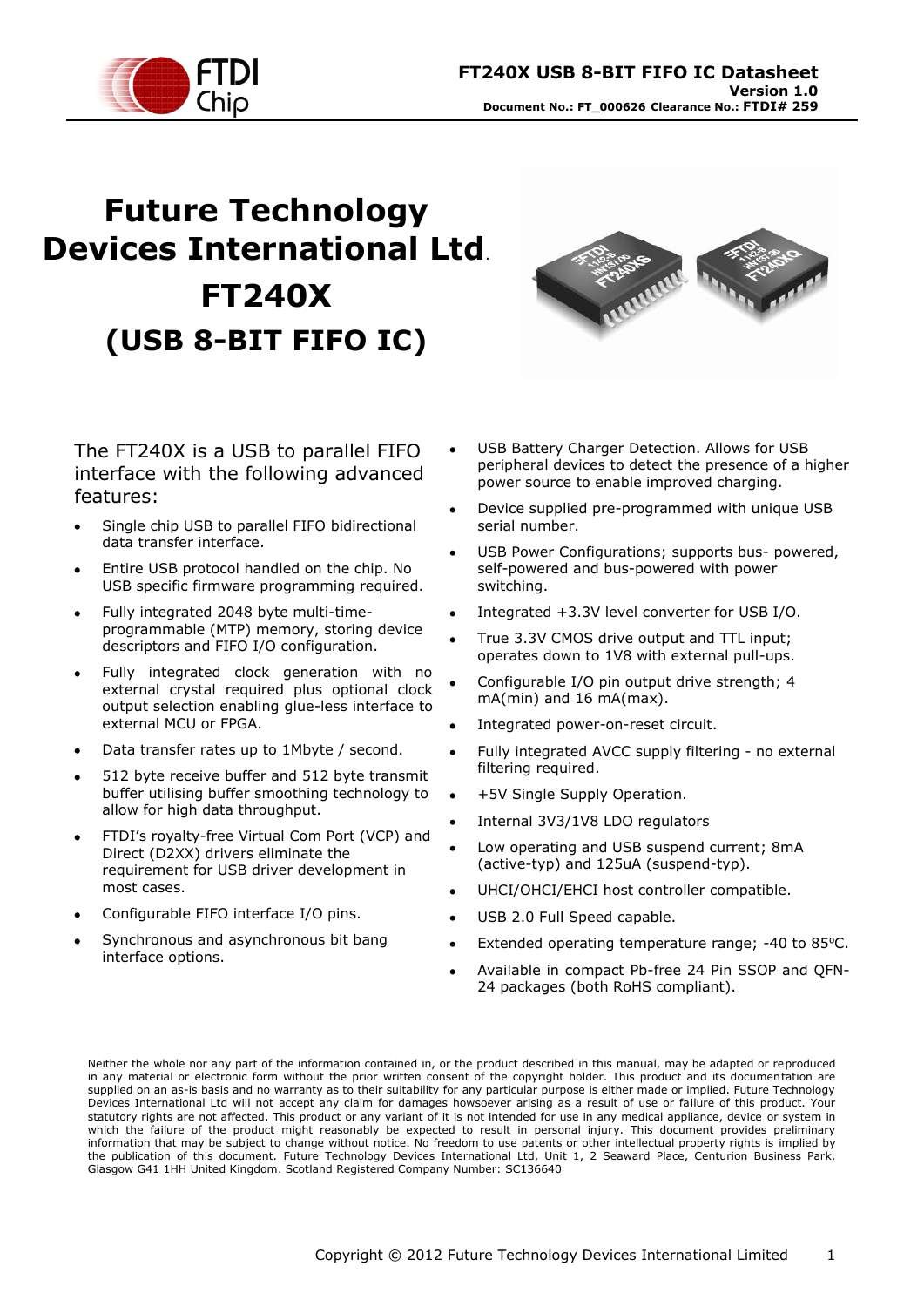

### <span id="page-1-0"></span>**1 Typical Applications**

- Upgrading Legacy Peripherals to USB  $\bullet$
- Utilising USB to add system modularity
- Incorporate USB interface to enable PC transfers for development system communication
- Cellular and Cordless Phone USB data transfer cables and interfaces
- Interfacing MCU/PLD/FPGA based designs to USB
- USB Audio and Low Bandwidth Video data transfer
- USB Smart Card Readers

### <span id="page-1-1"></span>**1.1 Driver Support**

#### **Royalty free VIRTUAL COM PORT (VCP) DRIVERS for...**

- Windows 7 32,64-bit
- Windows Vista and Vista 64-bit
- Windows XP and XP 64-bit
- Windows XP Embedded
- Server 2003, XP and Server 2008
- Windows CE 4.2, 5.0 and 6.0
- Mac OS-X
- Linux 3.2 and greater
- Android
- USB Industrial Control  $\bullet$
- USB MP3 Player Interface  $\bullet$
- USB FLASH Card Reader and Writers  $\bullet$
- Set Top Box PC USB interface
- USB Digital Camera Interface
- USB Software and Hardware Encryption Dongles
- USB Instrumentation
- USB dongle implementations for Software/ Hardware Encryption and Wireless Modules
- Provides detection of dedicated charging ports for charging batteries in portable devices.

#### **Royalty free D2XX** *Direct* **Drivers (USB Drivers + DLL S/W Interface)**

- Windows 7 32,64-bit
- Windows Vista and Vista 64-bit
- Windows XP and XP 64-bit
- Windows XP Embedded
- Server 2003, XP and Server 2008
- Windows CE 4.2, 5.0 and 6.0
- Mac OS-X
- Linux 2.6 and greater
- Android

The drivers listed above are all available to download for free from [FTDI website](http://www.ftdichip.com/) [\(www.ftdichip.com\)](file://glaspssv1/General/Engineering/Engineering%20_Documents/DS_FT245R/DS_FT245R_200/www.ftdichip.com). Various 3rd party drivers are also available for other operating systems - see [FTDI website](http://www.ftdichip.com/) [\(www.ftdichip.com\)](http://www.ftdichip.com/) for details. For driver installation, please refer to the application note [AN232B-10.](http://ftdichip.com/Documents/AppNotes/AN232B-10_Advanced_Driver_Options.pdf)

For driver installation, please refer to <http://www.ftdichip.com/Documents/InstallGuides.htm>

### <span id="page-1-2"></span>**1.2 Part Numbers**

| <b>Part Number</b> | Package     |
|--------------------|-------------|
| <b>FT240XQ-x</b>   | 24 Pin QFN  |
| $FT240XS-x$        | 24 Pin SSOP |

Note: Packaging codes for x is:

-R: Taped and Reel, (SSOP is 3,000pcs per reel, QFN is 5,000pcs per reel).

- U: Tube packing, 58pcs per tube (SSOP only)

- T: Tray packing, 490pcs per tray (QFN only)

For example: FT240XQ-R is 5,000pcs taped and reel packing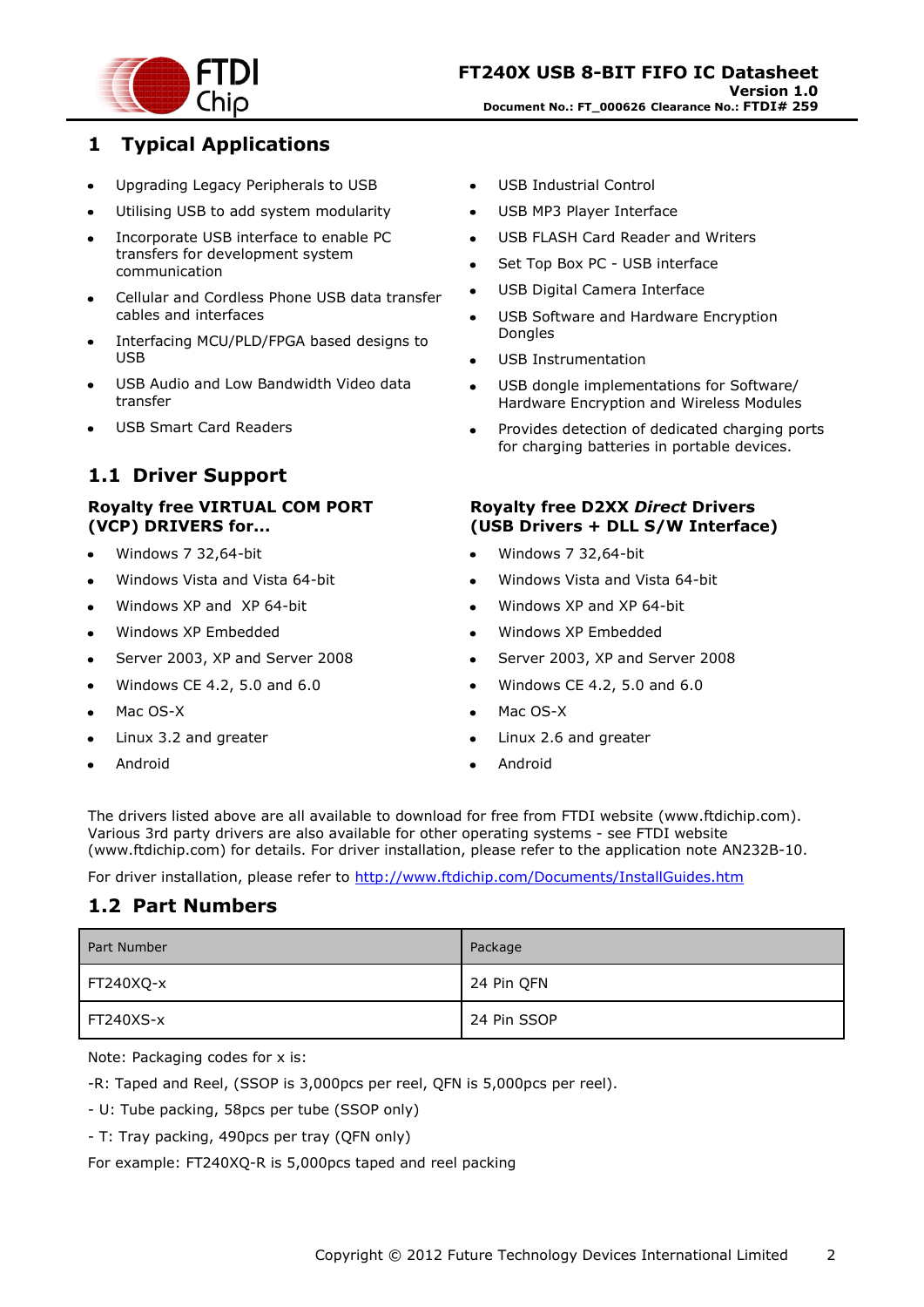

# <span id="page-2-0"></span>**1.3 USB Compliant**

At the time of writing the FT240X was still to complete USB compliancy testing.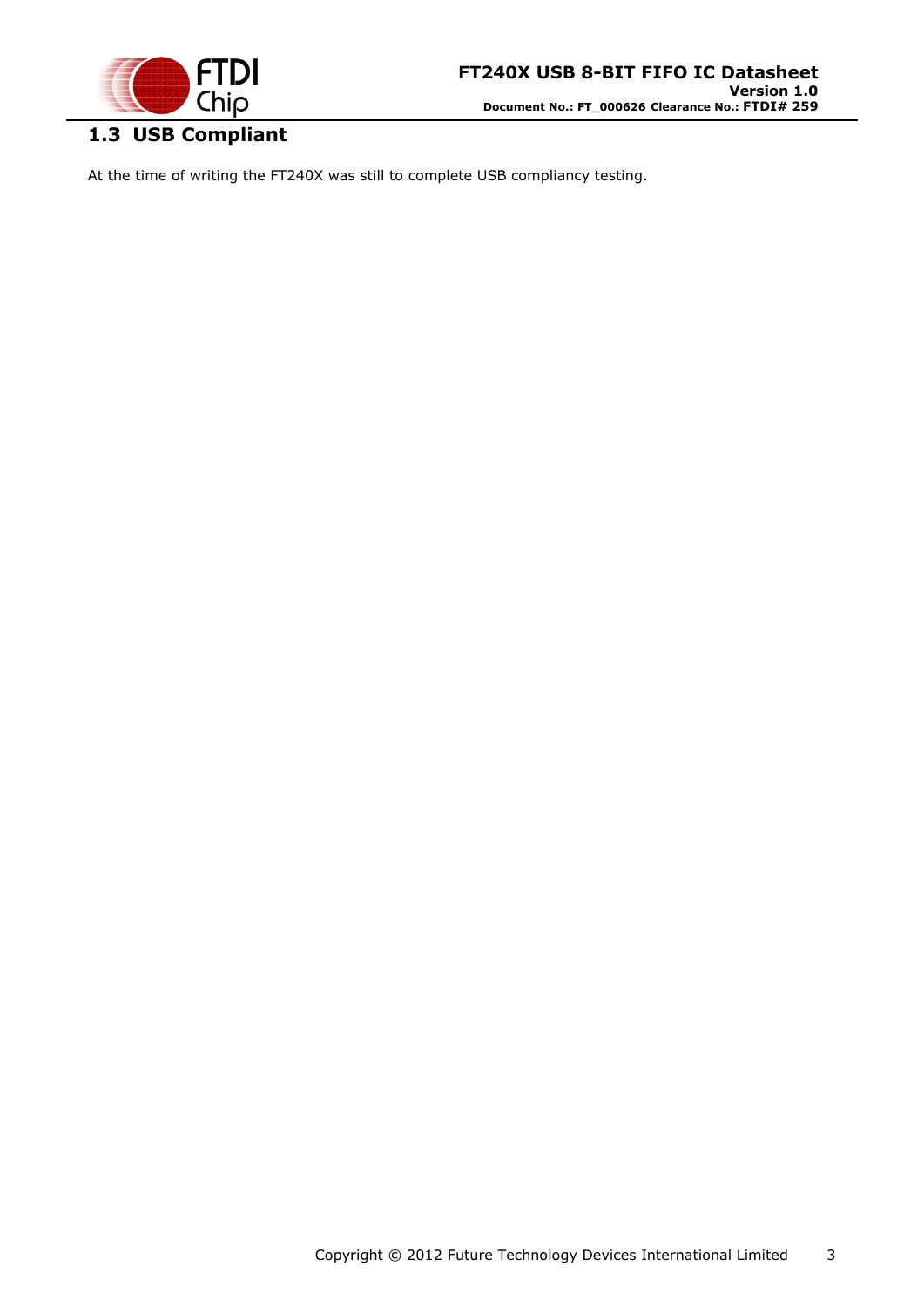

<span id="page-3-0"></span>**2 FT240X Block Diagram**



#### <span id="page-3-1"></span>**Figure 2.1 FT240X Block Diagram**

For a description of each function please refer to Section 4.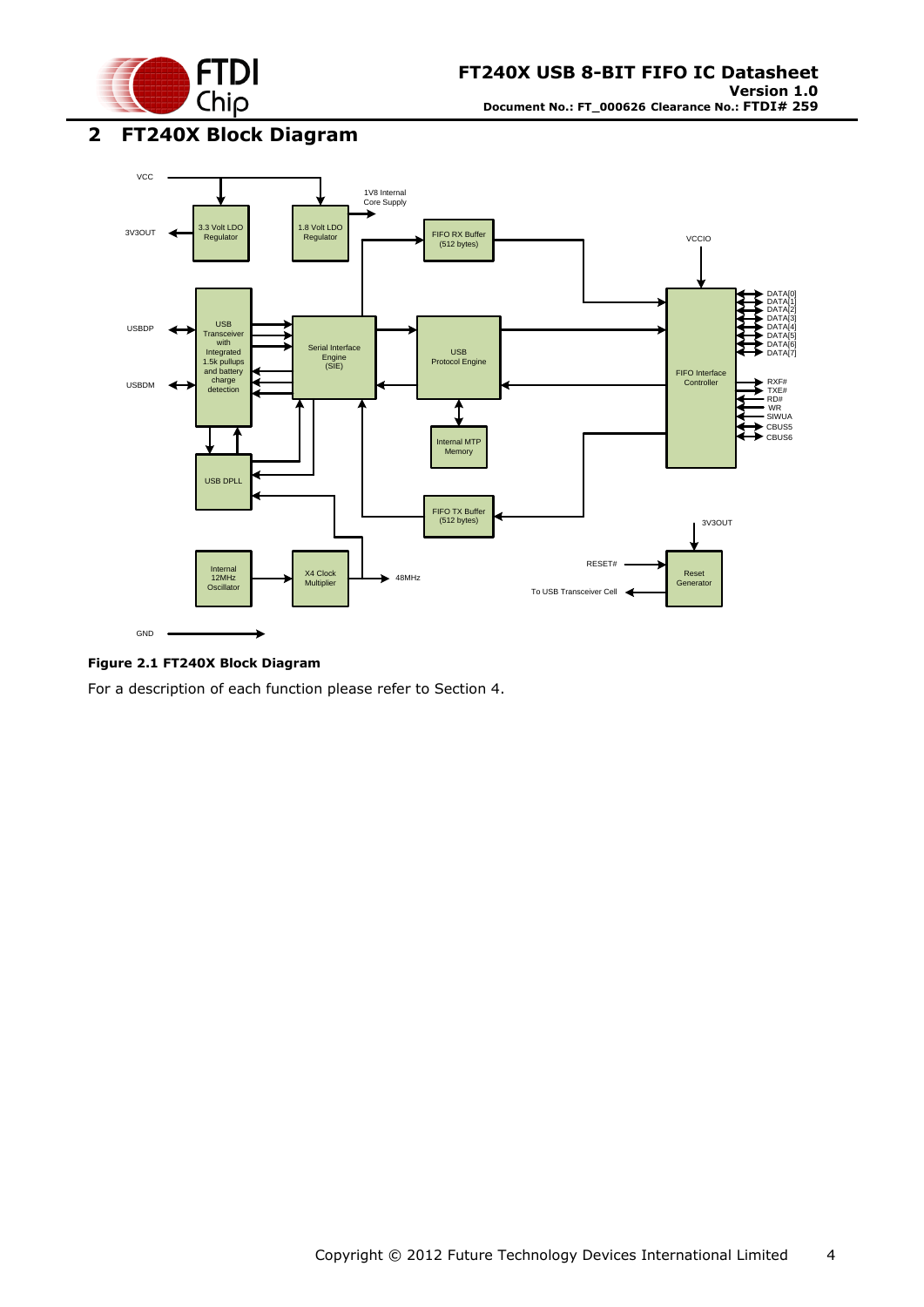

# **Table of Contents**

| $\mathbf{1}$ |       |                                                        |  |  |  |  |  |
|--------------|-------|--------------------------------------------------------|--|--|--|--|--|
|              | 1.1   |                                                        |  |  |  |  |  |
|              | 1.2   |                                                        |  |  |  |  |  |
|              | 1.3   |                                                        |  |  |  |  |  |
| $\mathbf{2}$ |       |                                                        |  |  |  |  |  |
| 3            |       |                                                        |  |  |  |  |  |
|              | 3.1   |                                                        |  |  |  |  |  |
|              | 3.2   |                                                        |  |  |  |  |  |
|              | 3.3   |                                                        |  |  |  |  |  |
|              | 3.4   |                                                        |  |  |  |  |  |
|              | 3.5   |                                                        |  |  |  |  |  |
|              | 3.6   |                                                        |  |  |  |  |  |
|              | 3.7   |                                                        |  |  |  |  |  |
| 4            |       |                                                        |  |  |  |  |  |
|              | 4.1   |                                                        |  |  |  |  |  |
|              | 4.2   |                                                        |  |  |  |  |  |
| 5.           |       |                                                        |  |  |  |  |  |
|              | 5.1   |                                                        |  |  |  |  |  |
|              | 5.2   |                                                        |  |  |  |  |  |
|              | 5.3   |                                                        |  |  |  |  |  |
|              | 5.4   |                                                        |  |  |  |  |  |
|              | 5.5   |                                                        |  |  |  |  |  |
| 6            |       |                                                        |  |  |  |  |  |
|              | 6.1   |                                                        |  |  |  |  |  |
|              | 6.2   |                                                        |  |  |  |  |  |
|              | 6.3   | USB Bus Powered with Power Switching Configuration  25 |  |  |  |  |  |
| $\mathbf{7}$ |       |                                                        |  |  |  |  |  |
|              | 7.1   |                                                        |  |  |  |  |  |
|              | 7.2   |                                                        |  |  |  |  |  |
| 8            |       |                                                        |  |  |  |  |  |
|              | 8.1   |                                                        |  |  |  |  |  |
|              | 8.2   |                                                        |  |  |  |  |  |
|              | 8.2.1 |                                                        |  |  |  |  |  |
|              | 8.3   |                                                        |  |  |  |  |  |
| 9            |       |                                                        |  |  |  |  |  |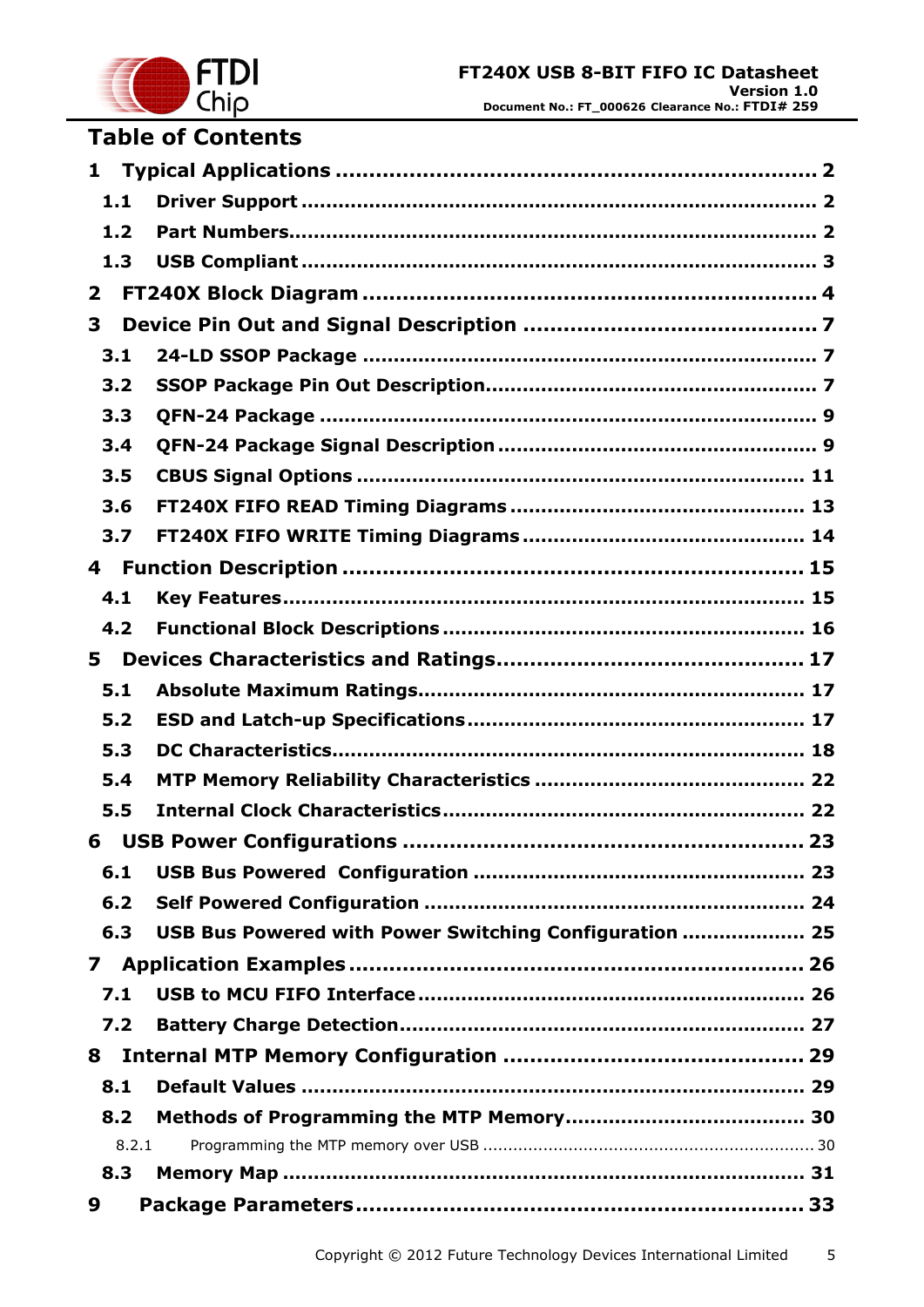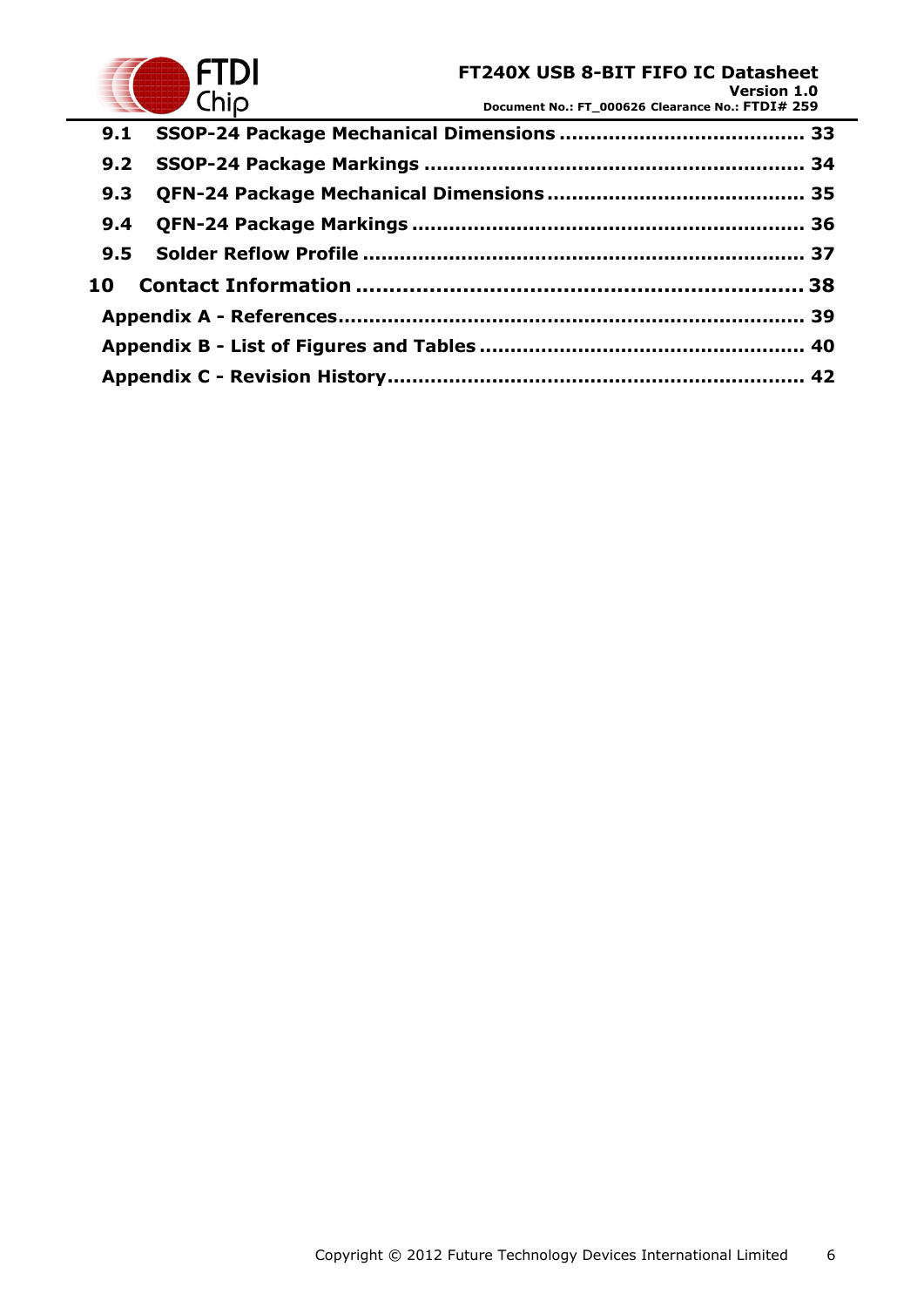

### <span id="page-6-0"></span>**3 Device Pin Out and Signal Description**

### <span id="page-6-1"></span>**3.1 24-LD SSOP Package**



<span id="page-6-3"></span>**Figure 3.1 SSOP Package Pin Out and Schematic Symbol**

### <span id="page-6-2"></span>**3.2 SSOP Package Pin Out Description**

Note: The convention used throughout this document for active low signals is the signal name followed by a #

| Pin No. | <b>Name</b>  | <b>Type</b> | <b>Description</b>                                                         |  |
|---------|--------------|-------------|----------------------------------------------------------------------------|--|
| 13      | <b>USBDP</b> | I/O         | USB Data Signal Plus, incorporating $1.5k\Omega$ pull up resistor to 3.3V. |  |
| 14      | <b>USBDM</b> | I/O         | USB Data Signal Minus.                                                     |  |

<span id="page-6-4"></span>**Table 3.1 USB Interface Group**

| Pin No. | <b>Name</b>        | <b>Type</b> | <b>Description</b>                                                                                                               |  |
|---------|--------------------|-------------|----------------------------------------------------------------------------------------------------------------------------------|--|
| 3       | <b>VCCIO</b>       | <b>PWR</b>  | 1V8 - 3V3 supply for the IO cells                                                                                                |  |
| 6, 19   | <b>GND</b>         | <b>PWR</b>  | Device ground supply pins                                                                                                        |  |
| 15      | $**$<br>3V3OUT     | Output      | 3V3 output at 50mA. May be used to power VCCIO.<br>When VCC is 3V3; pin 15 is an input pin and should be connected to<br>pin 18. |  |
| 18      | $**$<br><b>VCC</b> | <b>PWR</b>  | +5V (or 3V3) supply to the device core.                                                                                          |  |
| 17      | VCC CORE           | <b>PWR</b>  | +1V8 Output. May be left unterminated                                                                                            |  |

#### <span id="page-6-5"></span>**Table 3.2 Power and Ground Group**

\*\* If VCC is 3V3 then 3V3OUT must also be driven with 3V3 input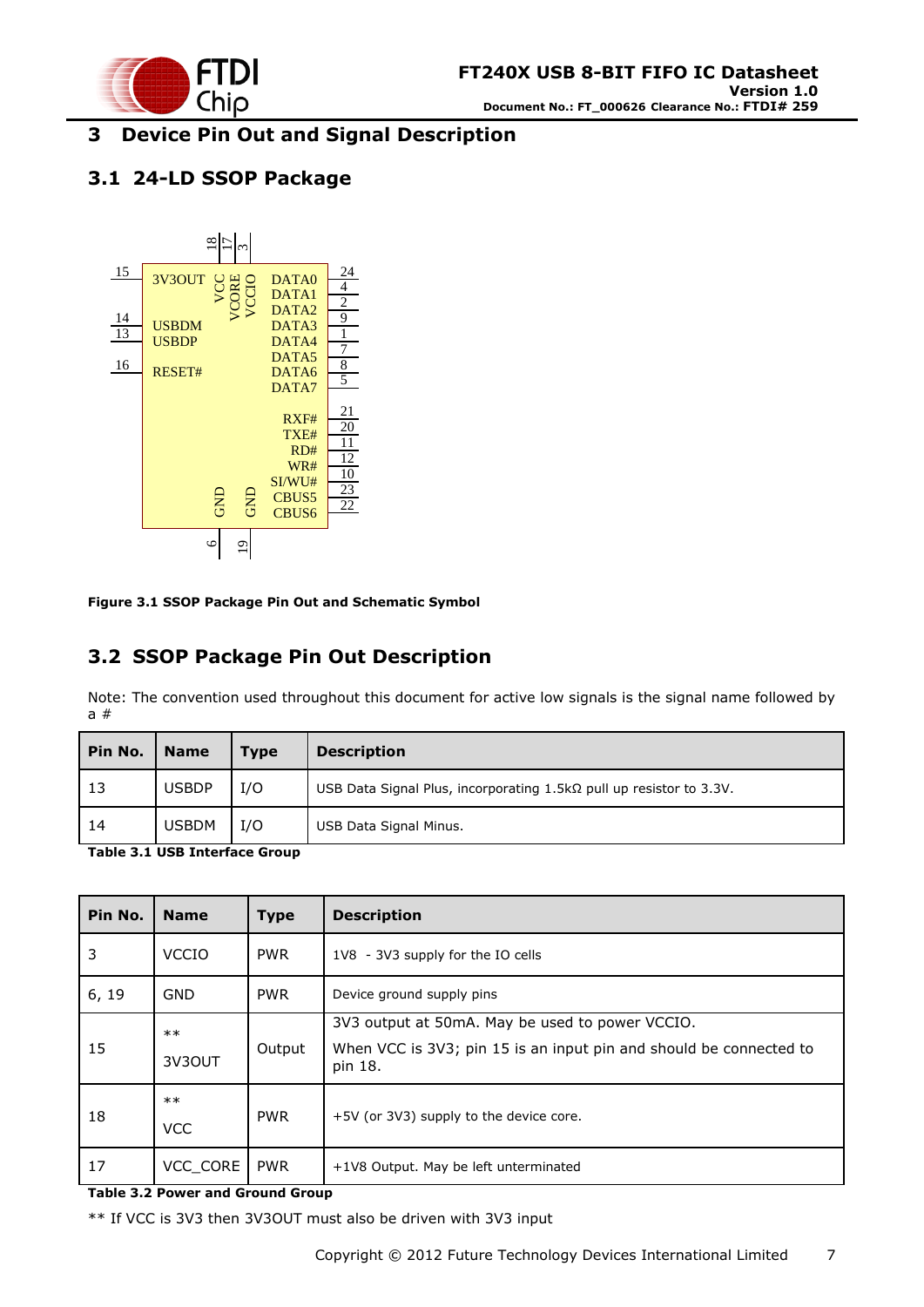

**Document No.: FT\_000626 Clearance No.: FTDI# 259**

<span id="page-7-1"></span>

| Pin No.                                 | <b>Name</b>                                 | <b>Type</b> | <b>Description</b>                                                                                                                                                                                                                                                                                                                                                                                                                                                                                                                                         |  |
|-----------------------------------------|---------------------------------------------|-------------|------------------------------------------------------------------------------------------------------------------------------------------------------------------------------------------------------------------------------------------------------------------------------------------------------------------------------------------------------------------------------------------------------------------------------------------------------------------------------------------------------------------------------------------------------------|--|
| 16                                      | RESET#<br>Input                             |             | Active low reset pin. This can be used by an external device to reset the<br>FT240X. If not required can be left unconnected, or pulled up to VCC.                                                                                                                                                                                                                                                                                                                                                                                                         |  |
| 10                                      | SIWU#                                       | Input       | Active low input. May be used to flush the IC buffer back to the PC (Send<br>Immediate) or if the PC is in suspend mode it can be used as a Wake Up<br>signal.                                                                                                                                                                                                                                                                                                                                                                                             |  |
| 23                                      | CBUS5                                       | I/O         | Configurable CBUS I/O Pin. Function of this pin is configured in the<br>device MTP memory. See CBUS Signal Options, Table 3.9.                                                                                                                                                                                                                                                                                                                                                                                                                             |  |
| 22                                      | CBUS <sub>6</sub>                           | I/O         | Configurable CBUS I/O Pin. Function of this pin is configured in the<br>device MTP memory. See CBUS Signal Options, Table 3.9.                                                                                                                                                                                                                                                                                                                                                                                                                             |  |
|                                         | <b>Table 3.3 Miscellaneous Signal Group</b> |             |                                                                                                                                                                                                                                                                                                                                                                                                                                                                                                                                                            |  |
| Pin No.                                 | <b>Name</b>                                 | <b>Type</b> | <b>Description</b>                                                                                                                                                                                                                                                                                                                                                                                                                                                                                                                                         |  |
| 24                                      | D <sub>0</sub>                              | I/O         | FIFO Data Bus Bit 0                                                                                                                                                                                                                                                                                                                                                                                                                                                                                                                                        |  |
| 4                                       | D <sub>1</sub>                              | I/O         | FIFO Data Bus Bit 1                                                                                                                                                                                                                                                                                                                                                                                                                                                                                                                                        |  |
| 2                                       | D <sub>2</sub>                              | I/O         | FIFO Data Bus Bit 2                                                                                                                                                                                                                                                                                                                                                                                                                                                                                                                                        |  |
| 9                                       | D <sub>3</sub><br>I/O                       |             | FIFO Data Bus Bit 3                                                                                                                                                                                                                                                                                                                                                                                                                                                                                                                                        |  |
| D <sub>4</sub><br>I/O<br>1              |                                             |             | FIFO Data Bus Bit 4                                                                                                                                                                                                                                                                                                                                                                                                                                                                                                                                        |  |
| $\overline{7}$<br>D <sub>5</sub><br>I/O |                                             |             | FIFO Data Bus Bit 5                                                                                                                                                                                                                                                                                                                                                                                                                                                                                                                                        |  |
| 8                                       | I/O<br>D6                                   |             | FIFO Data Bus Bit 6                                                                                                                                                                                                                                                                                                                                                                                                                                                                                                                                        |  |
| 5<br>D7<br>I/O                          |                                             |             | FIFO Data Bus Bit 7                                                                                                                                                                                                                                                                                                                                                                                                                                                                                                                                        |  |
| 11                                      | RD#<br>Input                                |             | Enables the current FIFO data byte on D0D7 when low. Fetched the next FIFO<br>data byte (if available) from the receive FIFO buffer when RD# goes from high to<br>low. See Section 3.6 for timing diagram.                                                                                                                                                                                                                                                                                                                                                 |  |
| 12                                      | <b>WR</b><br>Input                          |             | Writes the data byte on the D0D7 pins into the transmit FIFO buffer when WR<br>goes from high to low. See Section 3.7 for timing diagram.                                                                                                                                                                                                                                                                                                                                                                                                                  |  |
| 20                                      | TXE#                                        | Output      | When high, do not write data into the FIFO. When low, data can be written into<br>the FIFO by strobing WR high, then low. During reset this signal pin is tri-state.<br>See Section 3.7 for timing diagram.                                                                                                                                                                                                                                                                                                                                                |  |
| 21                                      | RXF#                                        | Output      | When high, do not read data from the FIFO. When low, there is data available in<br>the FIFO which can be read by strobing RD# low, then high again. During reset<br>this signal pin is tri-state. See Section 3.6 for timing diagram.<br>If the Remote Wakeup option is enabled in the internal MTP memory, during USB<br>suspend mode (PWREN# = 1) RXF# becomes an input. This can be used to wake<br>up the USB host from suspend mode by strobing this pin low for a minimum of<br>20ms which will cause the device to request a resume on the USB bus. |  |

<span id="page-7-2"></span>**Table 3.4 FIFO Interface Group (see note 2)**

Notes:

- 1. The minimum operating voltage VCC must be +4.75V (could use VBUS=+5V).
- <span id="page-7-0"></span>2. When used in Input Mode, the input pins are pulled to VCCIO via internal 200kΩ resistors. These pins can be programmed to gently pull low during USB suspend (PWREN# = "1") by setting an option in the internal MTP memory.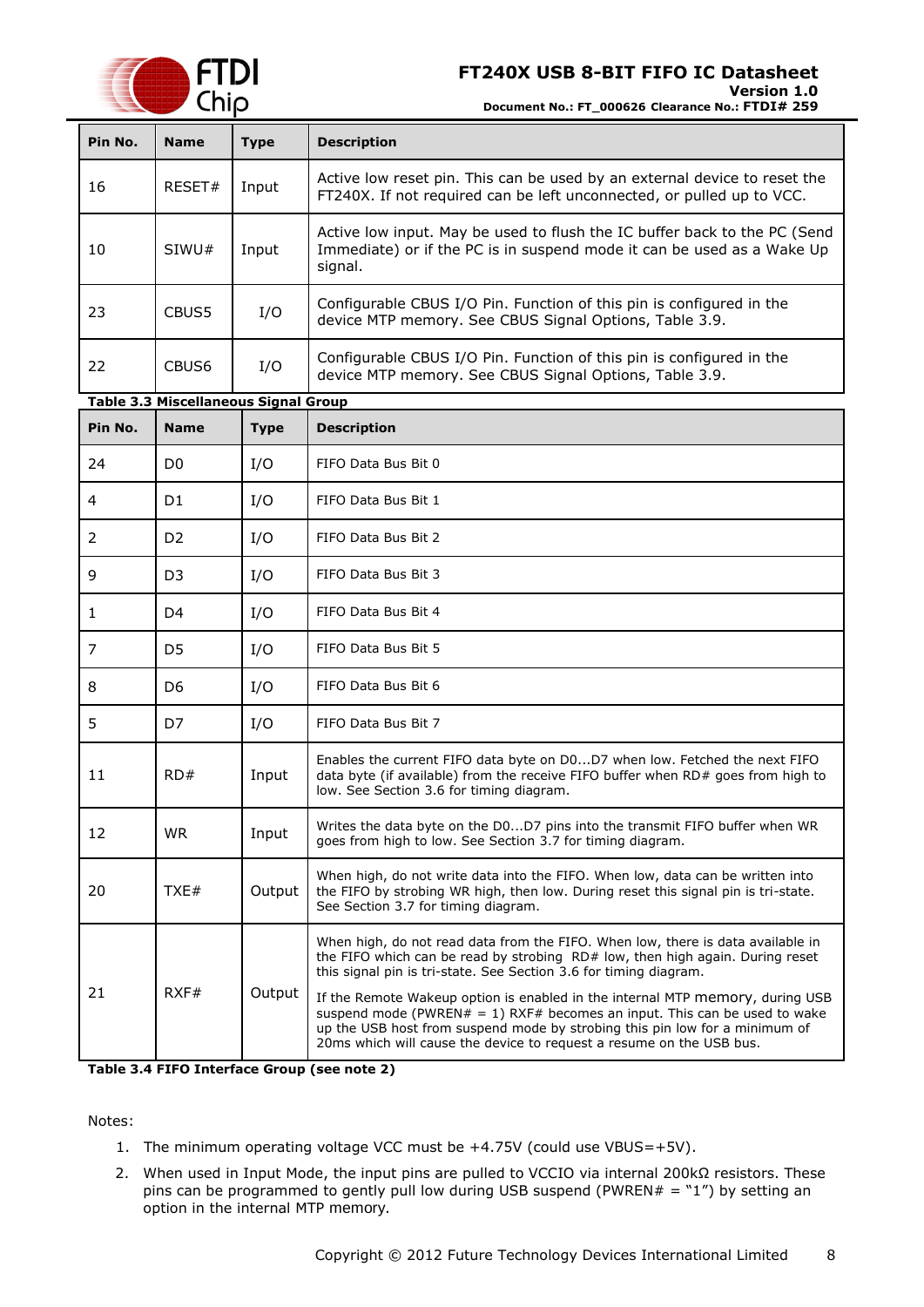

<span id="page-8-0"></span>**3.3 QFN-24 Package**



#### <span id="page-8-2"></span>**Figure 3.2 QFN-24 Package Pin Out and schematic symbol**

#### <span id="page-8-1"></span>**3.4 QFN-24 Package Signal Description**

Note: The convention used throughout this document for active low signals is the signal name followed by a #

| Pin No. | <b>Name</b>  | <b>Type</b> | <b>Description</b>                                                         |  |
|---------|--------------|-------------|----------------------------------------------------------------------------|--|
| 10      | <b>USBDP</b> | I/O         | USB Data Signal Plus, incorporating $1.5k\Omega$ pull up resistor to 3.3V. |  |
| 11      | <b>USBDM</b> | I/O         | USB Data Signal Minus.                                                     |  |

<span id="page-8-3"></span>**Table 3.5 USB Interface Group**

| Pin No. | <b>Name</b>         | <b>Type</b> | <b>Description</b>                                                                                                               |  |
|---------|---------------------|-------------|----------------------------------------------------------------------------------------------------------------------------------|--|
| 24      | <b>VCCIO</b>        | <b>PWR</b>  | 1V8 - 3V3 supply for the IO cells                                                                                                |  |
| 3, 16   | <b>GND</b>          | <b>PWR</b>  | Device ground supply pins                                                                                                        |  |
| 12      | $***$<br>3V3OUT     | Output      | 3V3 output at 50mA. May be used to power VCCIO.<br>When VCC is 3V3; pin 12 is an input pin and should be connected to<br>pin 15. |  |
| 15      | $***$<br><b>VCC</b> | <b>PWR</b>  | +5V (or 3V3) supply to the device core.                                                                                          |  |
| 14      | VCC CORE            | <b>PWR</b>  | +1V8 Output. May be left unterminated                                                                                            |  |

#### <span id="page-8-4"></span>**Table 3.6 Power and Ground Group**

\*Pin 25 is the centre pad on package base. Connect to GND.

\*\*If VCC is 3V3 then 3V3OUT must also be driven with 3V3 input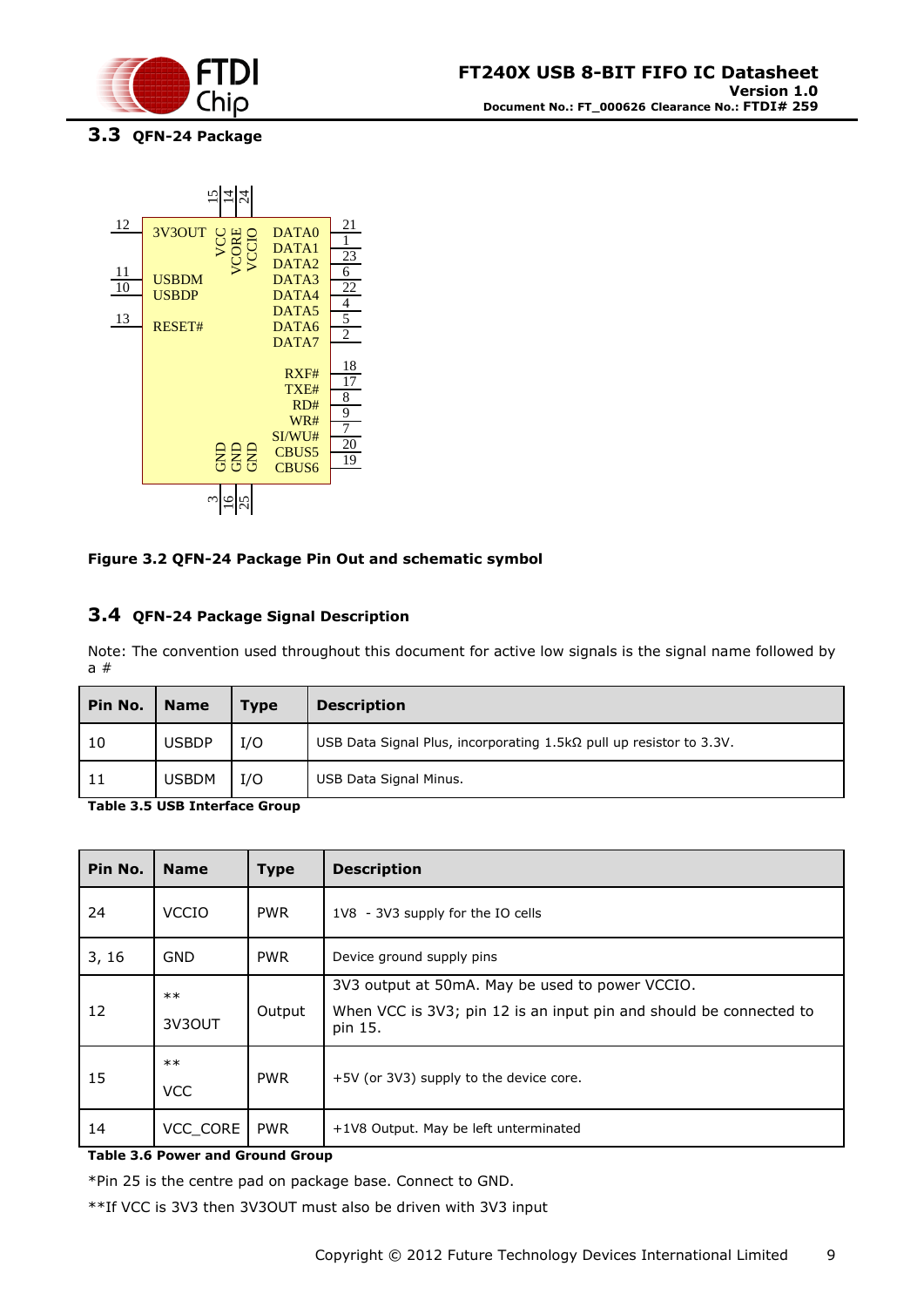

| Pin No. | <b>Name</b>       | <b>Type</b> | <b>Description</b>                                                                                                                                             |  |
|---------|-------------------|-------------|----------------------------------------------------------------------------------------------------------------------------------------------------------------|--|
| 13      | RFSFT#            | Input       | Active low reset pin. This can be used by an external device to reset the<br>FT240X. If not required can be left unconnected, or pulled up to VCC.             |  |
|         | SIWU#             | Input       | Active low input. May be used to flush the IC buffer back to the PC (Send<br>Immediate) or if the PC is in suspend mode it can be used as a Wake Up<br>signal. |  |
| 20      | CBUS5             | I/O         | Configurable CBUS I/O Pin. Function of this pin is configured in the<br>device MTP memory. See CBUS Signal Options, Table 3.9.                                 |  |
| 19      | CBUS <sub>6</sub> | I/O         | Configurable CBUS I/O Pin. Function of this pin is configured in the<br>device MTP memory. See CBUS Signal Options, Table 3.9.                                 |  |

<span id="page-9-0"></span>**Table 3.7 Miscellaneous Signal Group**

| n No. | <b>Name</b>                                                                                                                                                 | <b>Type</b> | <b>Description</b>                                                                                                                                                                                                                                                                                                                                                                                                |  |
|-------|-------------------------------------------------------------------------------------------------------------------------------------------------------------|-------------|-------------------------------------------------------------------------------------------------------------------------------------------------------------------------------------------------------------------------------------------------------------------------------------------------------------------------------------------------------------------------------------------------------------------|--|
| 21    | D <sub>0</sub>                                                                                                                                              | I/O         | FIFO Data Bus Bit 0                                                                                                                                                                                                                                                                                                                                                                                               |  |
| 1     | D <sub>1</sub>                                                                                                                                              | I/O         | FIFO Data Bus Bit 1                                                                                                                                                                                                                                                                                                                                                                                               |  |
| 23    | D <sub>2</sub>                                                                                                                                              | I/O         | FIFO Data Bus Bit 2                                                                                                                                                                                                                                                                                                                                                                                               |  |
| 6     | D <sub>3</sub>                                                                                                                                              | I/O         | FIFO Data Bus Bit 3                                                                                                                                                                                                                                                                                                                                                                                               |  |
| 22    | D <sub>4</sub>                                                                                                                                              | I/O         | FIFO Data Bus Bit 4                                                                                                                                                                                                                                                                                                                                                                                               |  |
| 4     | D <sub>5</sub>                                                                                                                                              | I/O         | FIFO Data Bus Bit 5                                                                                                                                                                                                                                                                                                                                                                                               |  |
| 5     | D <sub>6</sub>                                                                                                                                              | I/O         | FIFO Data Bus Bit 6                                                                                                                                                                                                                                                                                                                                                                                               |  |
| 2     | D7                                                                                                                                                          | I/O         | FIFO Data Bus Bit 7                                                                                                                                                                                                                                                                                                                                                                                               |  |
| 8     | RD#                                                                                                                                                         | Input       | Enables the current FIFO data byte on D0D7 when low. Fetched the next FIFO<br>data byte (if available) from the receive FIFO buffer when RD# goes from high to<br>low. See Section 3.6 for timing diagram.                                                                                                                                                                                                        |  |
| 9     | <b>WR</b>                                                                                                                                                   | Input       | Writes the data byte on the D0D7 pins into the transmit FIFO buffer when WR<br>goes from high to low. See Section 3.7 for timing diagram.                                                                                                                                                                                                                                                                         |  |
| 17    | TXE#                                                                                                                                                        | Output      | When high, do not write data into the FIFO. When low, data can be written into<br>the FIFO by strobing WR high, then low. During reset this signal pin is tri-state.<br>See Section 3.7 for timing diagram.                                                                                                                                                                                                       |  |
| 18    | this signal pin is tri-state. See Section 3.6 for timing diagram.<br>RXF#<br>Output<br>20ms which will cause the device to request a resume on the USB bus. |             | When high, do not read data from the FIFO. When low, there is data available in<br>the FIFO which can be read by strobing RD# low, then high again. During reset<br>If the Remote Wakeup option is enabled in the internal MTP memory, during USB<br>suspend mode (PWREN $# = 1$ ) RXF# becomes an input. This can be used to wake<br>up the USB host from suspend mode by strobing this pin low for a minimum of |  |

<span id="page-9-1"></span>**Table 3.8 FIFO Interface Group (see note 2)**

Notes:

1. The minimum operating voltage VCC must be +4.75V (could use VBUS=+5V).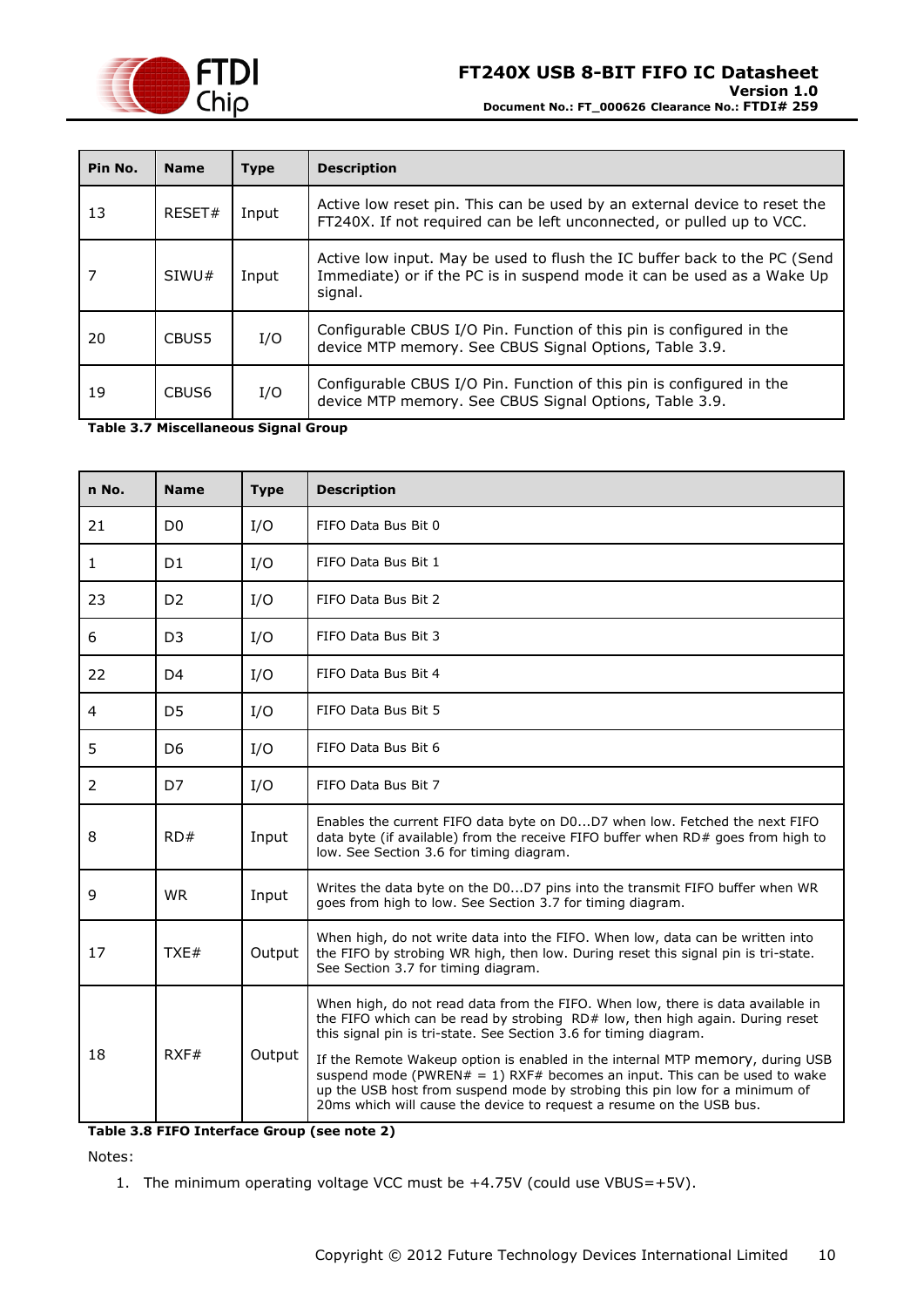

2. When used in Input Mode, the input pins are pulled to VCCIO via internal 200kΩ resistors. These pins can be programmed to gently pull low during USB suspend (PWREN# = "1") by setting an option in the internal MTP memory.

### <span id="page-10-0"></span>**3.5 CBUS Signal Options**

The following options can be configured on the CBUS I/O pins. CBUS signal options are common to both package versions of the FT240X. These options can be configured in the internal MTP memory using the software utility FT\_PPROG, which can be downloaded from the [FTDI Utilities](http://www.ftdichip.com/Resources/Utilities.htm) [\(www.ftdichip.com\)](http://www.ftdichip.com/). The default configuration is described in Section [8.](#page-28-0)

| <b>CBUS</b><br><b>Signal</b><br><b>Option</b> | <b>Available On CBUS Pin</b> | <b>Description</b>                                                                                                                                                                                                                                                                                                       |
|-----------------------------------------------|------------------------------|--------------------------------------------------------------------------------------------------------------------------------------------------------------------------------------------------------------------------------------------------------------------------------------------------------------------------|
| TRI-STATE                                     | CBUS5, CBUS6                 | IO Pad is tri-stated                                                                                                                                                                                                                                                                                                     |
| DRIVE 1                                       | CBUS5, CBUS6                 | Output a constant 1                                                                                                                                                                                                                                                                                                      |
| DRIVE 0                                       | CBUS5, CBUS6                 | Output a constant 0                                                                                                                                                                                                                                                                                                      |
| PWREN#                                        | CBUS5, CBUS6                 | Output is low after the device has been configured by<br>USB, then high during USB suspend mode. This output can<br>be used to control power to external logic P-Channel logic<br>level MOSFET switch. Enable the interface pull-down<br>option when using the PWREN# in this way.                                       |
| TXLED#                                        | CBUS5, CBUS6                 | Transmit data LED drive - pulses low when transmitting<br>data via USB. See Section 3.5 for more details.                                                                                                                                                                                                                |
| RXLED#                                        | CBUS5, CBUS6                 | Receive data LED drive - pulses low when receiving data<br>via USB. See Section 3.5 for more details.                                                                                                                                                                                                                    |
| TX&RXLED#                                     | CBUS5, CBUS6                 | LED drive - pulses low when transmitting or receiving data<br>via USB. See Section 3.5 for more details.                                                                                                                                                                                                                 |
| SLEEP#                                        | CBUS5, CBUS6                 | Goes low during USB suspend mode. Typically used to<br>power down an external TTL to RS232 level converter IC<br>in USB to RS232 converter designs.                                                                                                                                                                      |
| CLK24MHz                                      | CBUS5, CBUS6                 | 24 MHz Clock output.*                                                                                                                                                                                                                                                                                                    |
| CLK12MHz                                      | CBUS5, CBUS6                 | 12 MHz Clock output.*                                                                                                                                                                                                                                                                                                    |
| CLK6MHz                                       | CBUS5, CBUS6                 | 6 MHz Clock output.*                                                                                                                                                                                                                                                                                                     |
| GPIO                                          | CBUS5, CBUS6                 | CBUS bit bang mode option. Allows the CBUS pins to be<br>used as general purpose I/O. Configured individually for<br>CBUS5 and CBUS6 in the internal MTP memory. A<br>separate application note, AN232R-01, available from<br>FTDI website (www.ftdichip.com) describes in more detail<br>how to use CBUS bit bang mode. |
| <b>BCD Charger</b>                            | CBUS5, CBUS6                 | Battery charge Detect, indicates when the device is<br>connected to a dedicated battery charger host. Active high<br>output.                                                                                                                                                                                             |
| <b>BCD</b><br>Charger#                        | CBUS5, CBUS6                 | Inverse of BCD Charger                                                                                                                                                                                                                                                                                                   |
| BitBang_WR#                                   | CBUS5, CBUS6                 | Synchronous and asynchronous bit bang mode WR#<br>strobe output.                                                                                                                                                                                                                                                         |
| BitBang_RD#                                   | CBUS5, CBUS6                 | Synchronous and asynchronous bit bang mode RD# strobe<br>output.                                                                                                                                                                                                                                                         |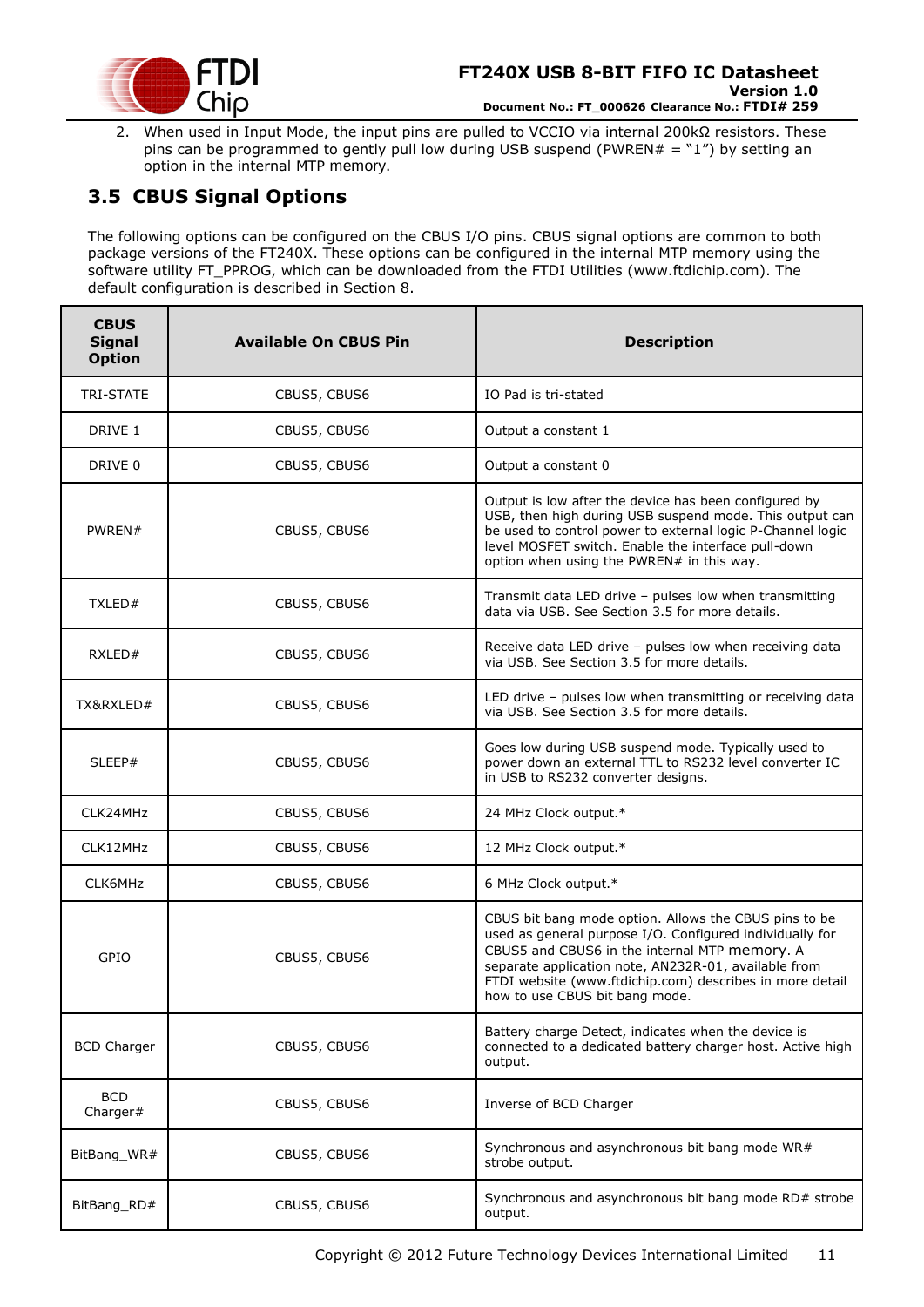

**Version 1.0 Document No.: FT\_000626 Clearance No.: FTDI# 259**

| <b>CBUS</b><br><b>Signal</b><br><b>Option</b> | <b>Available On CBUS Pin</b> | <b>Description</b>                                                   |
|-----------------------------------------------|------------------------------|----------------------------------------------------------------------|
| <b>VBUS Sense</b>                             | CBUS5, CBUS6                 | Input to detect when VBUS is present.                                |
| Time Stamp                                    | CBUS5, CBUS6                 | Toggle signal which changes state each time a USB<br>SOF is received |
| Keep_Awake#                                   | CBUS5, CBUS6                 | Prevents the device from entering suspend state<br>when unplugged.   |

#### <span id="page-11-0"></span>**Table 3.9 CBUS Configuration Control**

\*When in USB suspend mode the outputs clocks are also suspended.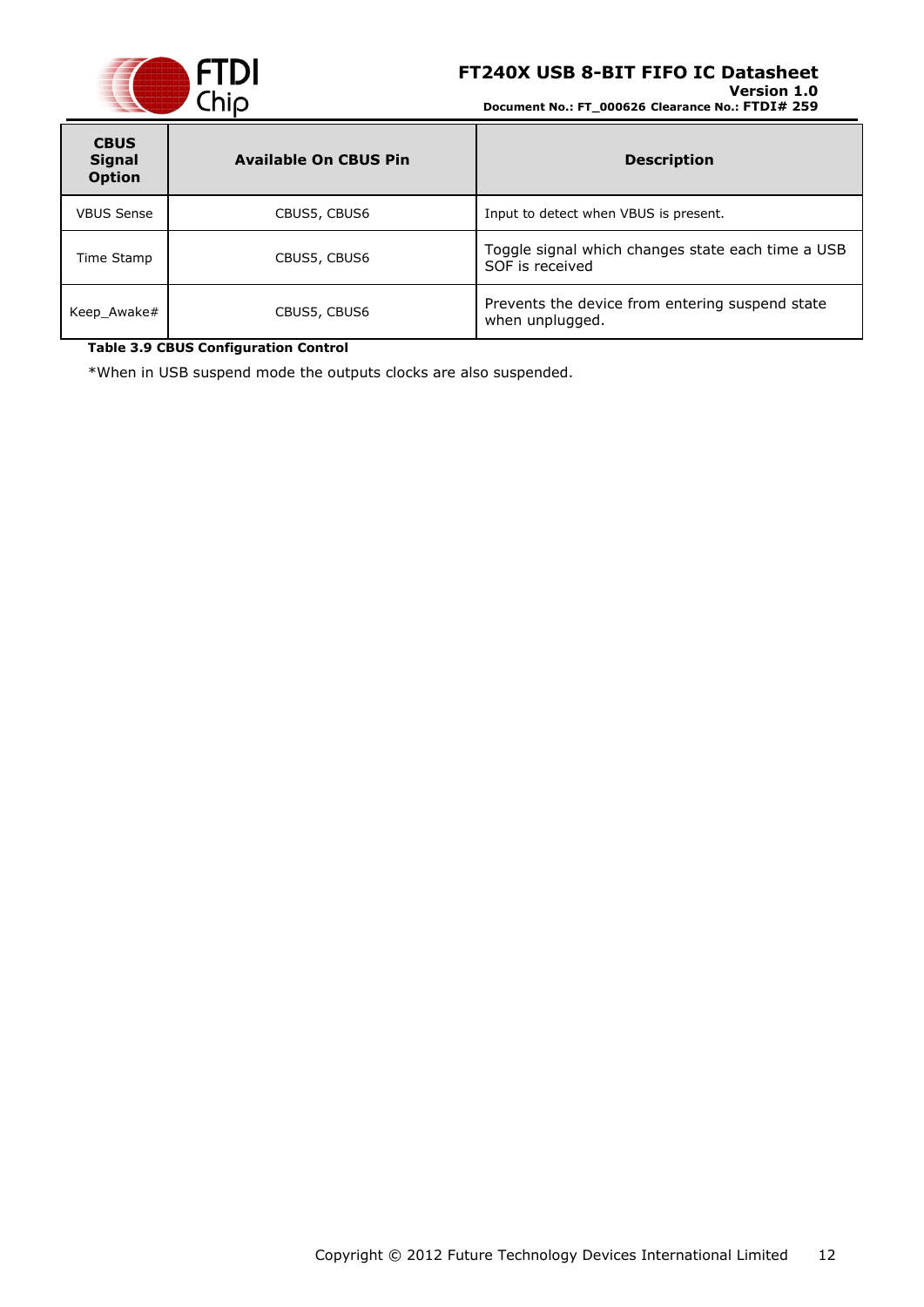

# <span id="page-12-0"></span>**3.6 FT240X FIFO READ Timing Diagrams**



#### <span id="page-12-1"></span>**Figure 3.3 FIFO Read Cycle**

| <b>Time</b>    | <b>Description</b>                         | <b>Minimum</b> | <b>Maximum</b> | Unit |
|----------------|--------------------------------------------|----------------|----------------|------|
| Τ1             | RD# Active Pulse Width                     | 50             |                | ns   |
| T <sub>2</sub> | $RD#$ to $RD#$ Pre-Charge Time             | $50 + 76$      |                | ns   |
| T3             | RD# Active to Valid Data*                  | 20             | 50             | ns   |
| Τ4             | Valid Data Hold Time from RD#<br>Inactive* | 0              |                | ns   |
| T5             | $RD#$ Inactive to RXF#                     | 0              | 25             | ns   |
| Т6             | RXF# Inactive After RD Cycle               | 80             |                | ns   |

<span id="page-12-2"></span>**Table 3.10 FIFO Read Cycle Timings**

 $*$ Load = 30pF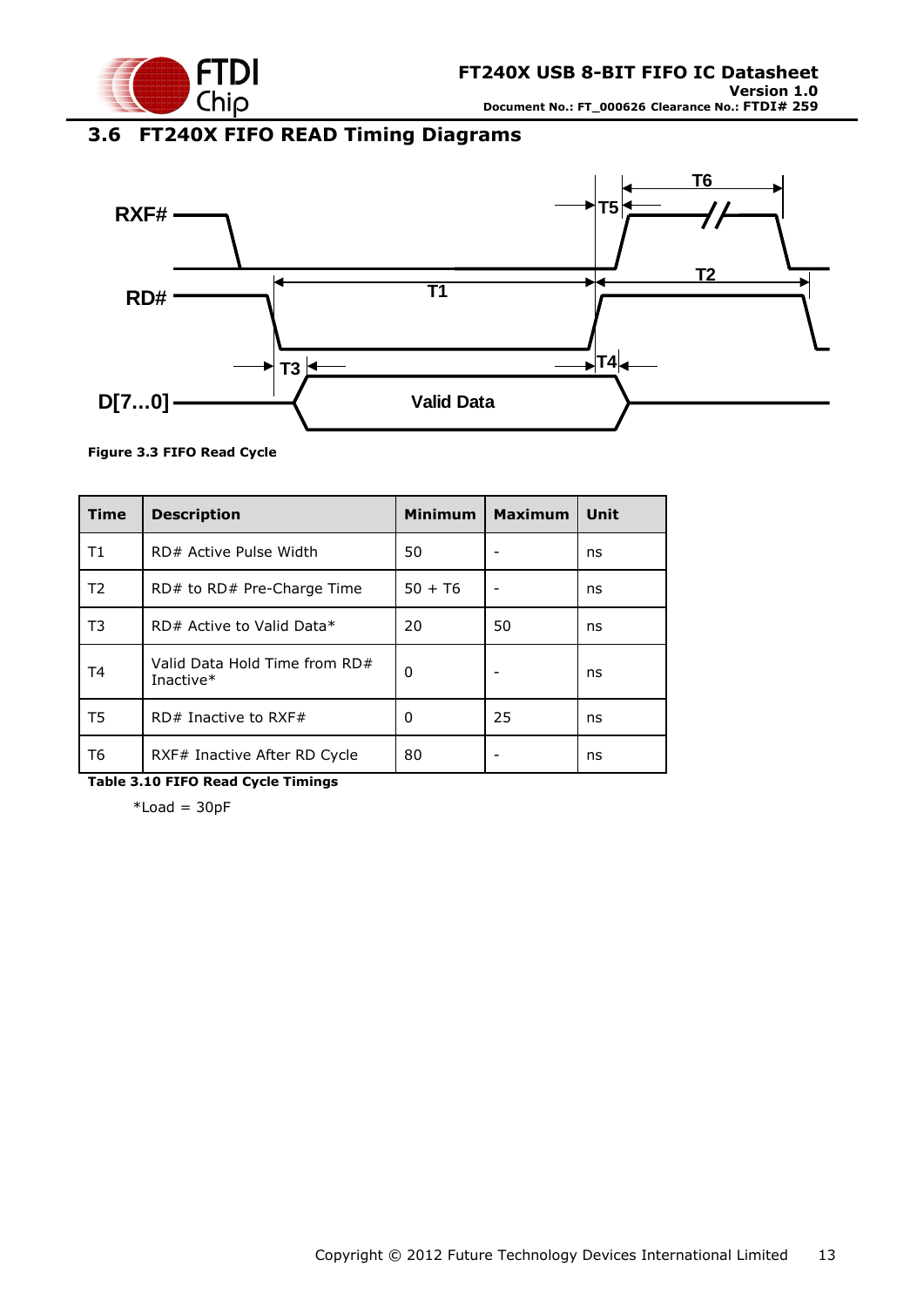

### <span id="page-13-0"></span>**3.7 FT240X FIFO WRITE Timing Diagrams**



#### <span id="page-13-1"></span>**Figure 3.4 FIFO Write Cycle**

| <b>Time</b>     | <b>Description</b>                        | <b>Minimum</b> | <b>Maximum</b> | Unit |
|-----------------|-------------------------------------------|----------------|----------------|------|
| T7              | WR Active Pulse Width                     | 50             |                | ns   |
| T8              | WR to WR Pre-Charge Time                  | 50             |                | ns   |
| T9              | Valid data setup to WR falling<br>$edge*$ | 20             |                | ns   |
| T <sub>10</sub> | Valid Data Hold Time from WR<br>Inactive* | 0              |                | ns   |
| T11             | WR Inactive to $TXE#$                     | 5              | 25             | ns   |
| T <sub>12</sub> | TXE# Inactive After WR Cycle              | 80             |                | ns   |

<span id="page-13-2"></span>**Table 3.11 FIFO Write Cycle**

 $*$ Load = 30pF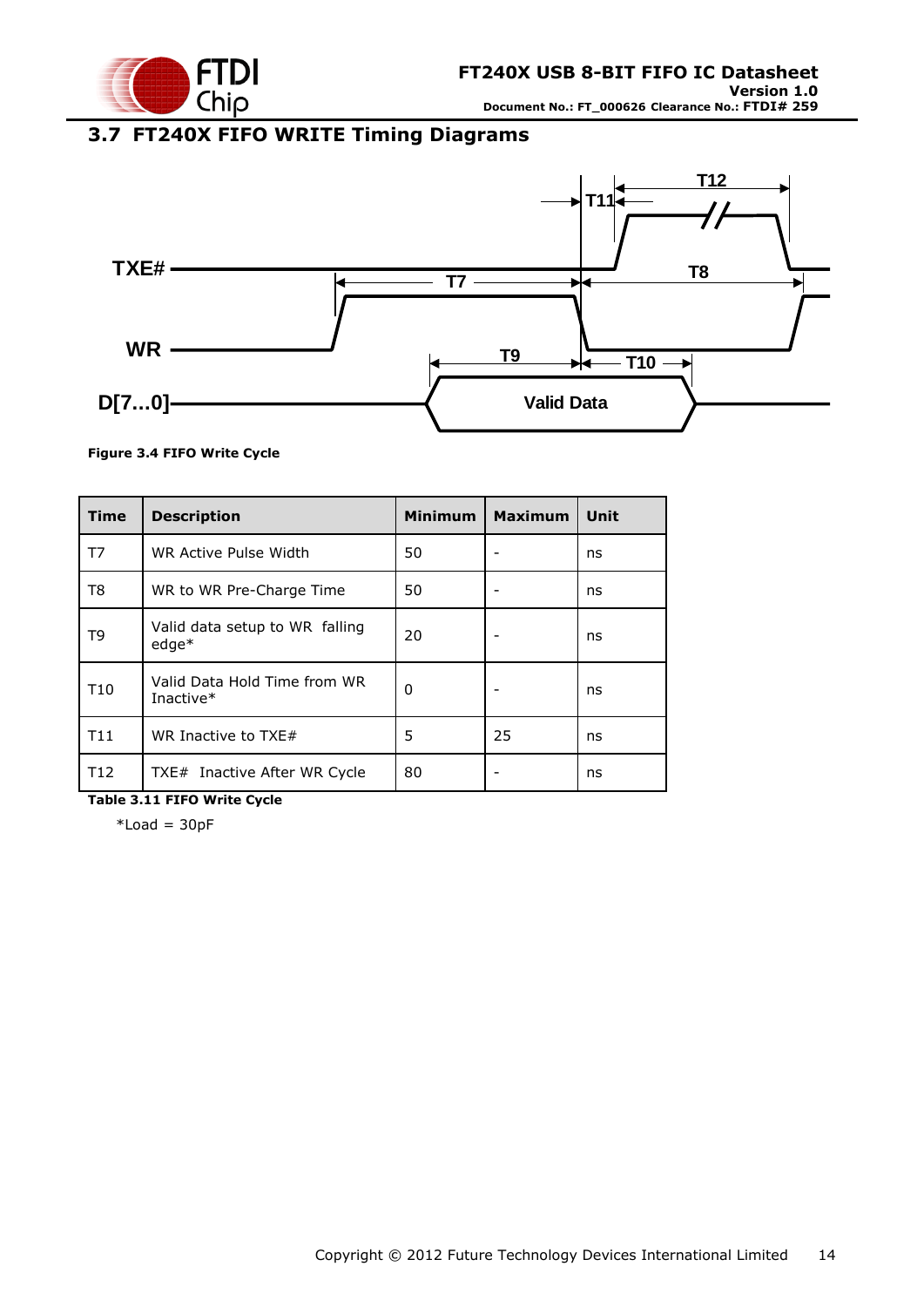

### <span id="page-14-0"></span>**4 Function Description**

The FT240X is a USB to parallel FIFO interface device which simplifies USB implementations and reduces external component count by fully integrating into the device an MTP memory and an integrated clock circuit which requires no external crystal. It has been designed to operate efficiently with USB host controllers by using as little bandwidth as possible when compared to the total USB bandwidth available.

### <span id="page-14-1"></span>**4.1 Key Features**

**Functional Integration.** Fully integrated MTP memory, clock generation, AVCC filtering, power-on-reset (POR) and LDO regulator.

**Configurable CBUS I/O Pin Options.** The fully integrated MTP memory allows configuration of the Control Bus (CBUS) functionality, including signal inversion and drive strength selection. There are 2 configurable configurable CBUS I/O options. The configurable options are defined in section 3.5.

The CBUS lines can be configured with any one of these output options by setting bits in the internal MTP memory. The device is shipped with the most commonly used pin definitions pre-programmed - see Section [8](#page-28-0) for details.

**Asynchronous Bit Bang Mode.** In asynchronous bit-bang mode, the eight FIFO lines can be switched from the regular interface mode to an 8-bit general purpose I/O port. Data packets can be sent to the device and they will be sequentially sent to the interface at a rate controlled by an internal timer (equivalent to the baud rate pre-scaler. This option will be described more fully in a separate application note available from [FTDI website](http://www.ftdichip.com/) [\(www.ftdichip.com\)](http://www.ftdichip.com/).

**Synchronous Bit Bang Mode.** The FT240X supports synchronous bit bang mode. This mode differs from asynchronous bit bang mode in that the interface pins are only read when the device is written to. This makes it easier for the controlling program to measure the response to an output stimulus as the data returned is synchronous to the output data. An application note, [AN232R-01,](http://ftdichip.com/Documents/AppNotes/AN232R-01_FT232RBitBangModes.pdf) available from [FTDI website](http://www.ftdichip.com/) [\(www.ftdichip.com\)](http://www.ftdichip.com/) describes this feature.

**High Output Drive Option.** The parallel FIFO interface and the four FIFO handshake pins can be made to drive out at three times the standard signal drive level thus allowing multiple devices to be driven, or devices that require a greater signal drive strength to be interfaced to the FT240X. This option is configured in the internal MTP memory.

**Programmable FIFO RX Buffer Timeout.** The FIFO RX buffer timeout is used to flush remaining data from the receive buffer. This timeout defaults to 16ms, but is programmable over USB in 1ms increments from 2ms to 255ms, thus allowing the device to be optimised for protocols that require fast response times from short data packets.

**Wake Up Function.** If USB is in suspend mode, and remote wake up has been enabled in the internal MTP memory (it is enabled by default). Strobing the SIWU# pin low for a minimum of 20ms will cause the FT240X to request a resume from suspend on the USB bus. Normally this can be used to wake up the host PC from suspend.

**Source Power and Power Consumption**. The FT240X is capable of operating at a voltage supply between +3.3V and +5.25V with a nominal operational mode current of 8mA and a nominal USB suspend mode current of 125µA. This allows greater margin for peripheral designs to meet the USB suspend mode current limit of 2.5mA. An integrated level converter within the allows the FT240X to interface to logic running at  $+1.8V$  to  $+3.3V$  (5V tol).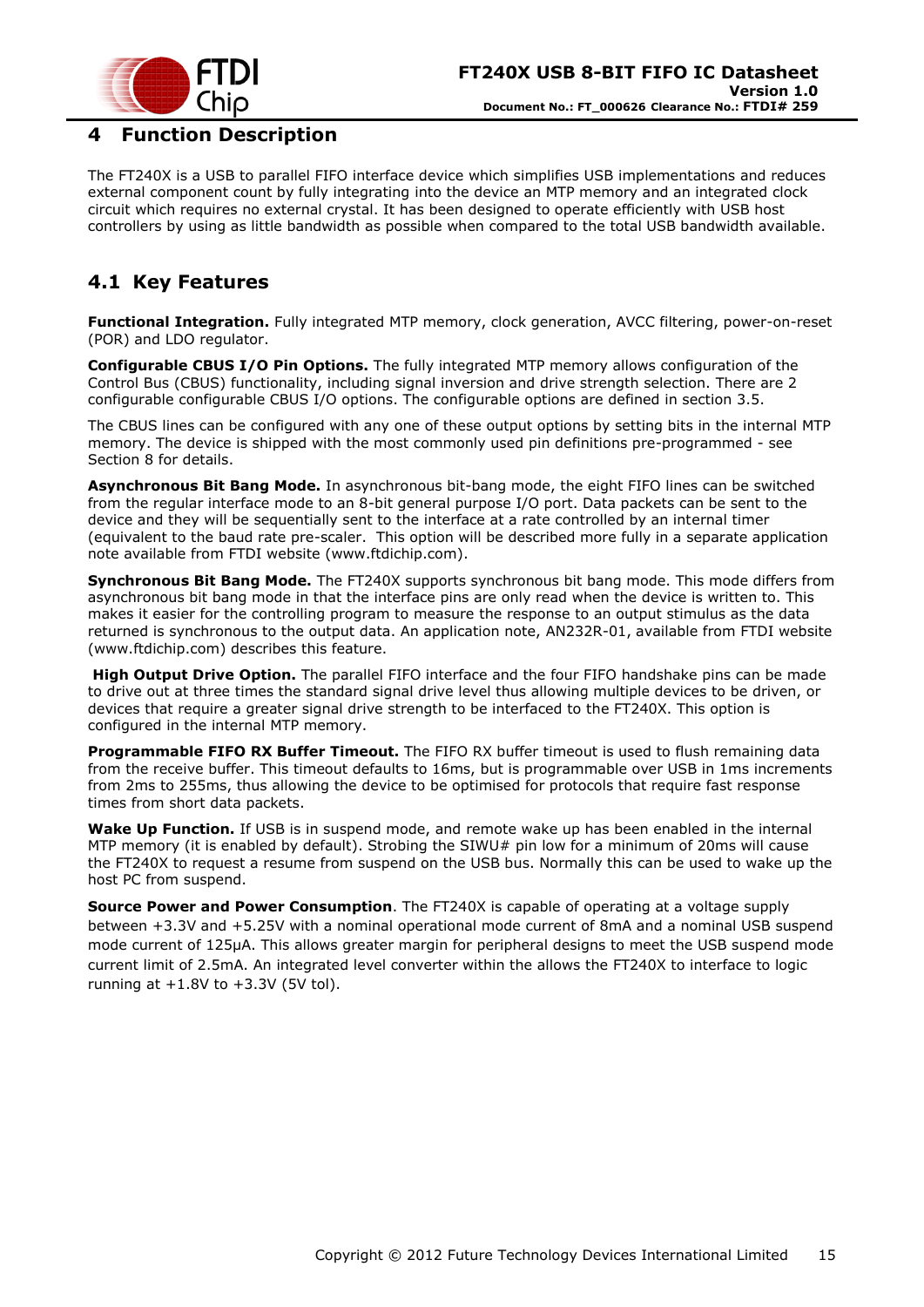

### <span id="page-15-0"></span>**4.2 Functional Block Descriptions**

The following paragraphs detail each function within the FT240X. Please refer to the block diagram shown in [Figure 2.1](#page-3-1).

**Internal MTP Memory.** The internal MTP memory in the FT240X is used to store USB Vendor ID (VID), Product ID (PID), device serial number, product description string and various other USB configuration descriptors. The FT240X is supplied with the internal MTP memory pre-programmed as described in Section [8.](#page-28-0) A user area of the internal MTP memory is available to system designers to allow storing additional data from the user application over USB. The internal MTP memory descriptors can be programmed in circuit, over USB without any additional voltage requirement. The descriptors can be programmed using the FTDI utility software called FT\_PROG, which can be downloaded from [FTDI Utilities](http://ftdichip.com/Resources/Utilities.htm) on the [FTDI website](http://www.ftdichip.com/) [\(www.ftdichip.com\)](http://www.ftdichip.com/).

**+1.8V LDO Regulator.** The +1.8 LDO regulator generates the +1.8V reference voltage for driving the internal core of the IC.

**+3.3V LDO Regulator.** The +3.3V LDO regulator generates the +3.3V reference voltage for driving the USB transceiver cell output buffers. It requires an external decoupling capacitor to be attached to the 3V3OUT regulator output pin. It also provides +3.3V power to the 1.5kΩ internal pull up resistor on USBDP. The main function of the LDO is to power the USB Transceiver and the Reset Generator Cells rather than to power external logic. However, it can be used to supply external circuitry requiring a +3.3V nominal supply with a maximum current of 50mA.

**USB Transceiver.** The USB Transceiver Cell provides the USB 1.1 / USB 2.0 full-speed physical interface to the USB cable. The output drivers provide +3.3V level slew rate control signalling, whilst a differential input receiver and two single ended input receivers provide USB data in, Single-Ended-0 (SE0) and USB reset detection conditions respectfully. This function also incorporates a 1.5kΩ pull up resistor on USBDP. The block also detects when connected to a USB power supply which will not enumerate the device but still supply power and may be used for battery charging.

**USB DPLL.** The USB DPLL cell locks on to the incoming NRZI USB data and generates recovered clock and data signals for the Serial Interface Engine (SIE) block.

**Internal 12MHz Oscillator.** The Internal 12MHz Oscillator cell generates a 12MHz reference clock. This provides an input to the x4 Clock Multiplier function. The 12MHz Oscillator is also used as the reference clock for the SIE, USB Protocol Engine and FIFO controller blocks.

**Clock Multiplier / Divider.** The Clock Multiplier / Divider takes the 12MHz input from the Internal Oscillator function and generates the 48MHz. The 48Mz clock reference is used by the USB DPLL and the Baud Rate Generator blocks.

**Serial Interface Engine (SIE).** The Serial Interface Engine (SIE) block performs the parallel to serial and serial to parallel conversion of the USB data. In accordance with the USB 2.0 specification, it performs bit stuffing/un-stuffing and CRC5/CRC16 generation. It also verifies the CRC on the USB data stream.

**USB Protocol Engine.** The USB Protocol Engine manages the data stream from the device USB control endpoint. It handles the low level USB protocol requests generated by the USB host controller and the commands for controlling the functional parameters of the FIFO in accordance with the USB 2.0 specification Section [9.](#page-32-0)

**FIFO RX Buffer (512 bytes).** Data sent from the USB host controller to the FIFO via the USB data OUT endpoint is stored in the FIFO RX (receive) buffer and is removed from the buffer by reading the contents of the FIFO using the RD# pin. (Rx relative to the USB interface).

**FIFO TX Buffer (512 bytes).** Data written into the FIFO using the WR pin is stored in the FIFO TX (transmit) Buffer. The USB host controller removes data from the FIFO TX Buffer by sending a USB request for data from the device data IN endpoint. (Tx relative to the USB interface).

**FIFO Controller with Programmable High Drive.** The FIFO Controller handles the transfer of data between the FIFO RX, the FIFO TX buffers and the external FIFO interface pins (D0 - D7).

Additionally, the FIFO signals have a configurable high drive strength capability which is configurable in the MTP memory.

**RESET Generator.** The integrated Reset Generator Cell provides a reliable power-on reset to the device internal circuitry at power up. The RESET# input pin allows an external device to reset the FT240X.

RESET# can be tied to VCC or left unconnected if not being used.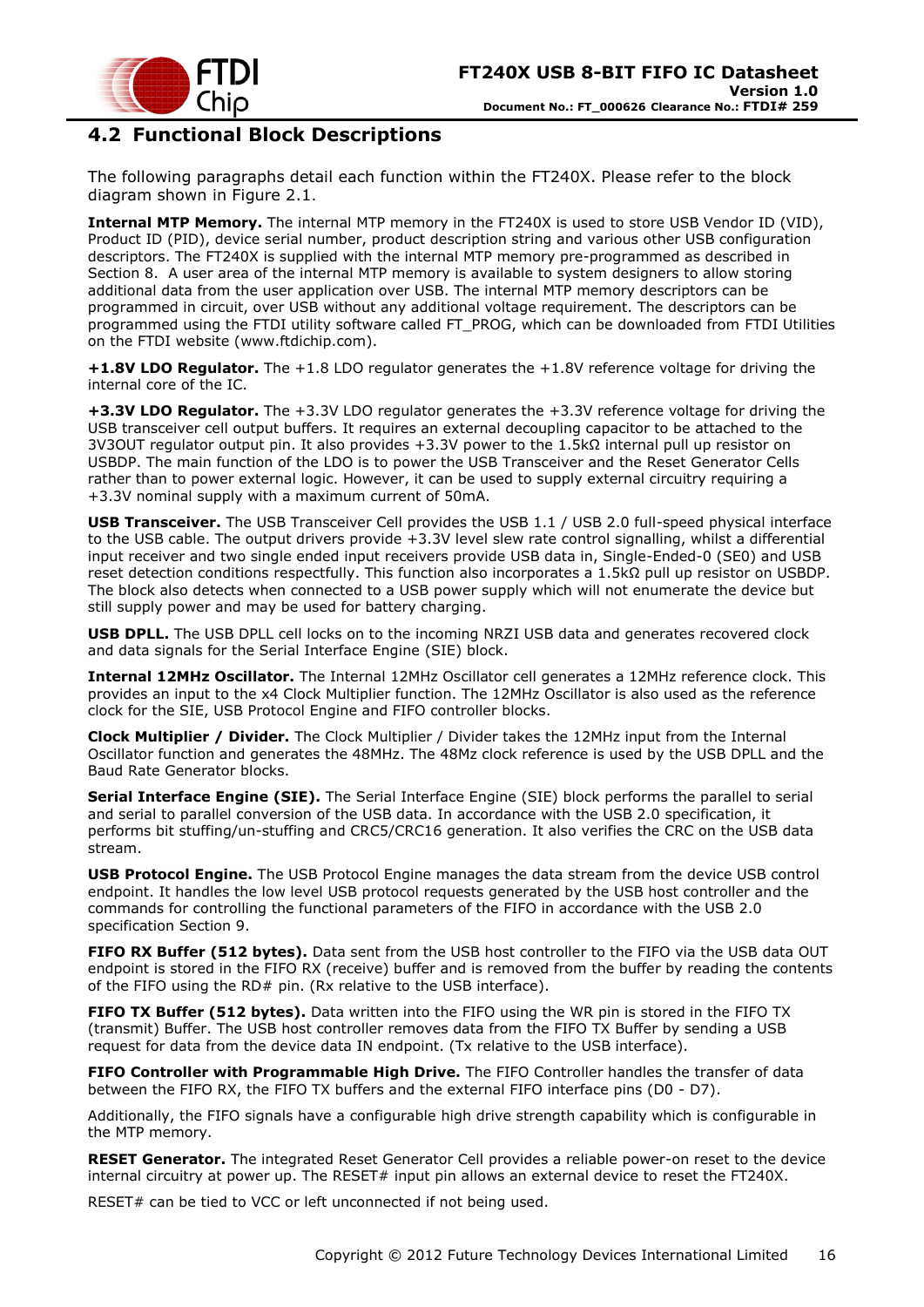

### <span id="page-16-0"></span>**5 Devices Characteristics and Ratings**

### <span id="page-16-1"></span>**5.1 Absolute Maximum Ratings**

The absolute maximum ratings for the FT240X devices are as follows. These are in accordance with the Absolute Maximum Rating System (IEC 60134). Exceeding these may cause permanent damage to the device.

| <b>Parameter</b>                                                             | Value                                                                | <b>Unit</b> | <b>Conditions</b> |
|------------------------------------------------------------------------------|----------------------------------------------------------------------|-------------|-------------------|
| Storage Temperature                                                          | $-65$ °C to 150°C                                                    | Degrees C   |                   |
| Floor Life (Out of Bag) At Factory Ambient<br>(30°C / 60% Relative Humidity) | 168 Hours<br>(IPC/JEDEC J-<br>STD-033A MSL<br>Level 3<br>Compliant)* | Hours       |                   |
| Ambient Operating Temperature (Power<br>Applied)                             | -40°C to 85°C                                                        | Degrees C   |                   |
| MTTF FT240X                                                                  | <b>TBD</b>                                                           | Hours       |                   |
| MTTF FT240X                                                                  | <b>TBD</b>                                                           | Hours       |                   |
| <b>VCC Supply Voltage</b>                                                    | $-0.3$ to $+5.5$                                                     | V           |                   |
| VCCIO IO Voltage                                                             | $-0.3$ to $+4.0$                                                     | $\vee$      |                   |
| DC Input Voltage - USBDP and USBDM                                           | $-0.5$ to $+3.63$                                                    | $\vee$      |                   |
| DC Input Voltage - High Impedance<br>Bi-directionals (powered from VCCIO)    | $-0.3$ to $+5.8$                                                     | $\vee$      |                   |
| DC Output Current - Outputs                                                  | 22                                                                   | <b>mA</b>   |                   |

#### <span id="page-16-3"></span>**Table 5.1 Absolute Maximum Ratings**

\* If devices are stored out of the packaging beyond this time limit the devices should be baked before use. The devices should be ramped up to a temperature of +125°C and baked for up to 17 hours.

### <span id="page-16-2"></span>**5.2 ESD and Latch-up Specifications**

| <b>Description</b>               | <b>Specification</b> |
|----------------------------------|----------------------|
| <b>Human Body Mode (HBM)</b>     | $> \pm 2kV$          |
| <b>Machine mode (MM)</b>         | > 1200V              |
| <b>Charged Device Mode (CDM)</b> | $> \pm$ 500V         |
| Latch-up                         | $> \pm 200$ mA       |

<span id="page-16-4"></span>**Table 5.2 ESD and Latch-Up Specifications**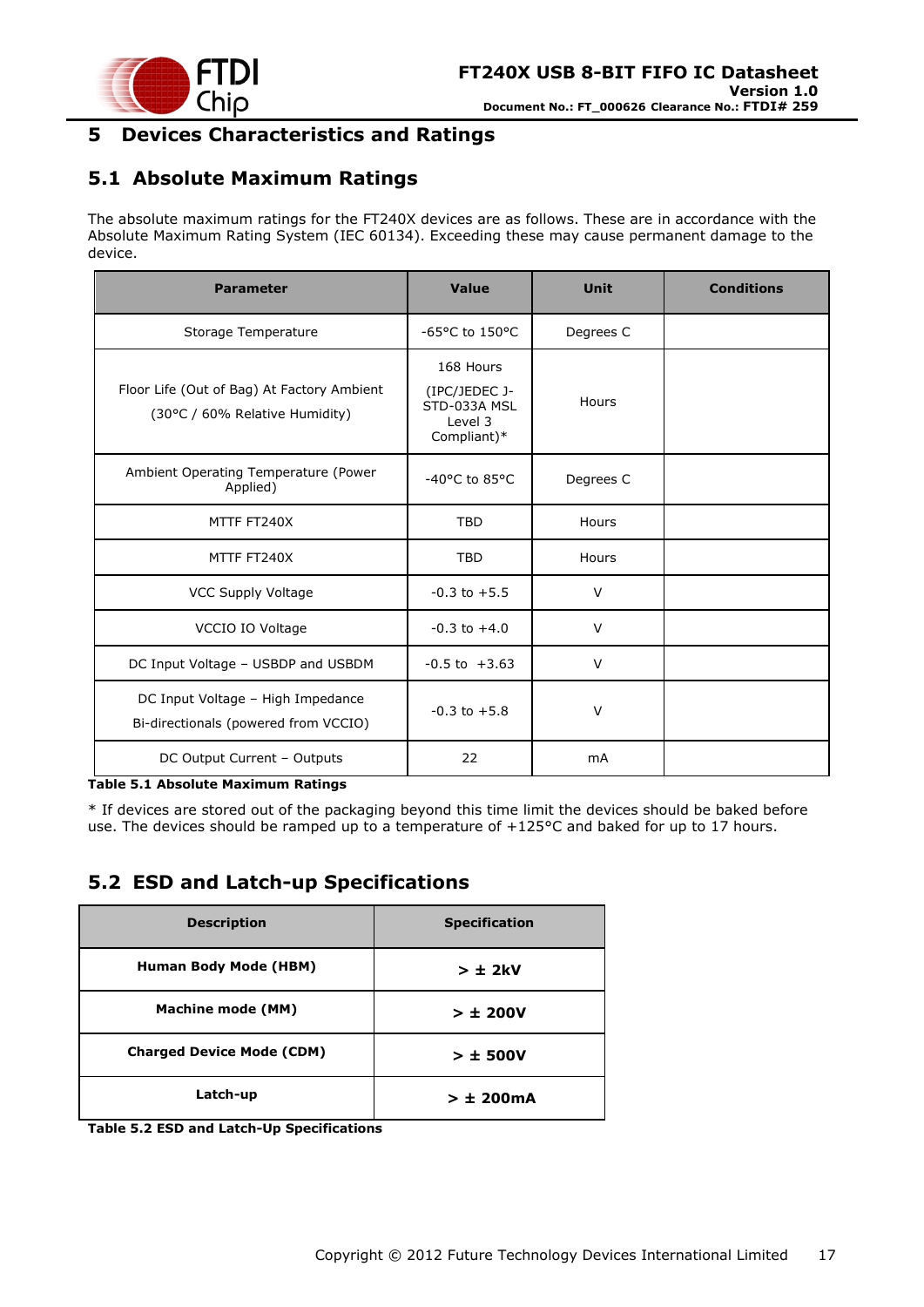

# <span id="page-17-0"></span>**5.3 DC Characteristics**

| <b>Parameter</b> | <b>Description</b>                       | <b>Minimum</b> | <b>Typical</b> | <b>Maximum</b> | <b>Units</b>   | <b>Conditions</b>                                                                                       |
|------------------|------------------------------------------|----------------|----------------|----------------|----------------|---------------------------------------------------------------------------------------------------------|
| <b>VCC</b>       | <b>VCC Operating Supply</b><br>Voltage   | 2.97           | 5              | 5.5            | $\vee$         | Normal Operation                                                                                        |
| VCC <sub>2</sub> | <b>VCCIO Operating</b><br>Supply Voltage | 1.62           |                | 3.63           | $\vee$         |                                                                                                         |
| Icc1             | <b>Operating Supply</b><br>Current       | 8              | 8              | 8.4            | m <sub>A</sub> | Normal Operation                                                                                        |
| Icc <sub>2</sub> | Operating Supply<br>Current              |                | 125            |                | μA             | <b>USB Suspend</b>                                                                                      |
| 3V <sub>3</sub>  | 3.3v regulator output                    | 2.97           | 3.3            | 3.63           | $\vee$         | VCC must be<br>greater than 3V3<br>otherwise 3V3OUT<br>is an input which<br>must be driven<br>with 3.3V |

DC Characteristics (Ambient Temperature = -40°C to +85°C)

<span id="page-17-1"></span>**Table 5.3 Operating Voltage and Current**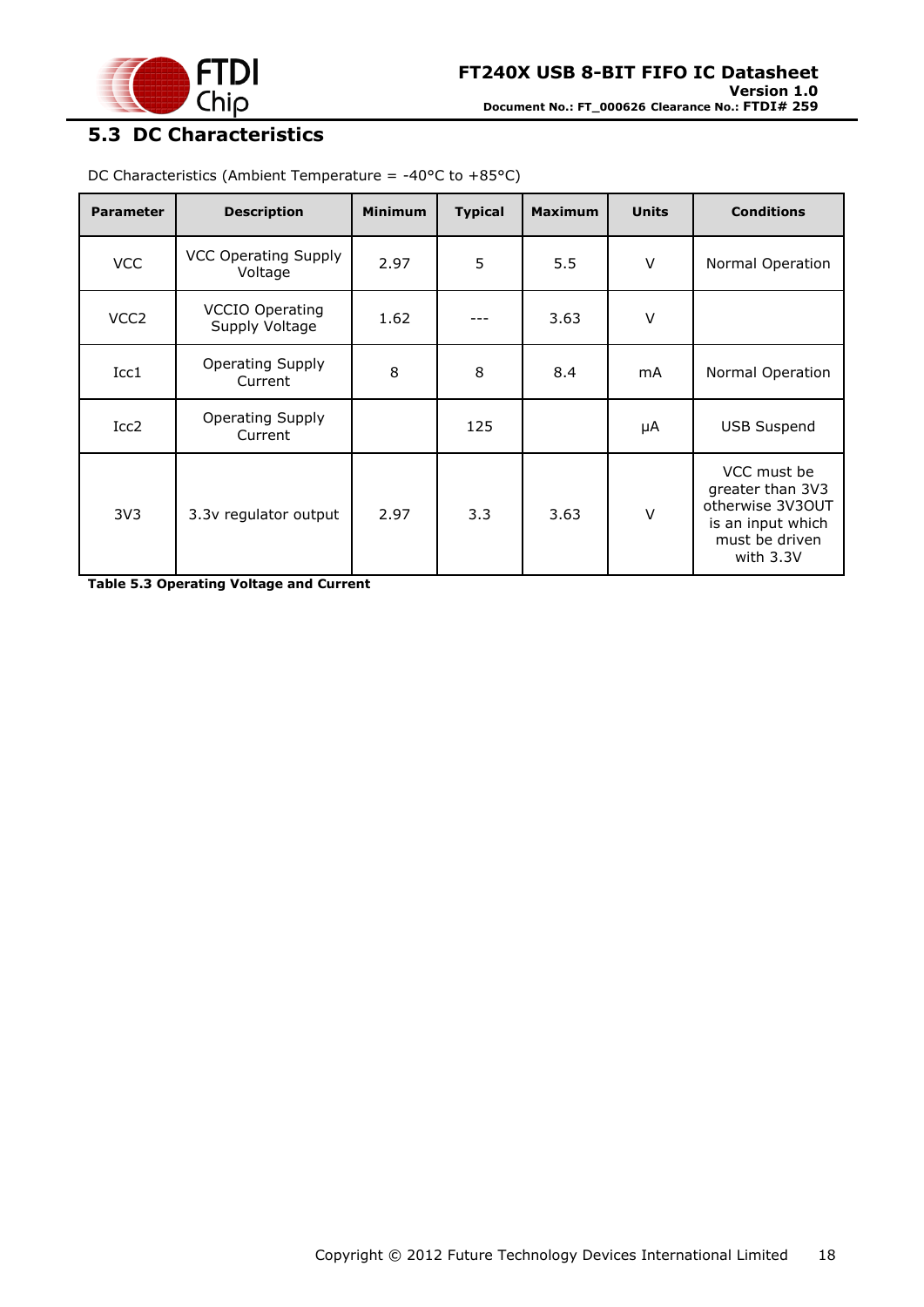

**Version 1.0**

**Document No.: FT\_000626 Clearance No.: FTDI# 259**

| Parameter | Description                                         | Minimum | Typical      | Maximum      | Units  | Conditions                                        |
|-----------|-----------------------------------------------------|---------|--------------|--------------|--------|---------------------------------------------------|
|           |                                                     | 2.97    | <b>VCCIO</b> | <b>VCCIO</b> | $\vee$ | Ioh = $+/-2$ mA<br>I/O Drive strength*<br>$= 4mA$ |
| Voh       | Output Voltage High                                 | 2.97    | <b>VCCIO</b> | <b>VCCIO</b> | $\vee$ | I/O Drive strength*<br>$= 8mA$                    |
|           |                                                     | 2.97    | <b>VCCIO</b> | <b>VCCIO</b> | $\vee$ | I/O Drive strength*<br>$= 12mA$                   |
|           |                                                     | 2.97    | <b>VCCIO</b> | <b>VCCIO</b> | $\vee$ | I/O Drive strength*<br>$= 16mA$                   |
|           |                                                     |         | $\mathbf 0$  | 0.4          | $\vee$ | $Iol = +/-2mA$<br>I/O Drive strength*<br>$= 4mA$  |
| Vol       | Output Voltage Low                                  |         | 0            | 0.4          | $\vee$ | I/O Drive strength*<br>$= 8mA$                    |
|           |                                                     |         | 0            | 0.4          | $\vee$ | I/O Drive strength*<br>$= 12mA$                   |
|           |                                                     |         | 0            | 0.4          | $\vee$ | I/O Drive strength*<br>$= 16mA$                   |
| Vil       | Input low Switching<br>Threshold                    |         |              | 0.8          | $\vee$ | <b>LVTTL</b>                                      |
| Vih       | Input High Switching<br>Threshold                   | 2.0     |              |              | V      | <b>LVTTL</b>                                      |
| Vt        | Switching Threshold                                 |         | 1.49         |              | $\vee$ | <b>LVTTL</b>                                      |
| Vt-       | Schmitt trigger negative<br>going threshold voltage |         | 1.15         |              | V      |                                                   |
| $Vt+$     | Schmitt trigger positive<br>going threshold voltage |         | 1.64         |              | V      |                                                   |
| Rpu       | Input pull-up resistance                            | 40      | 75           | 190          | KΩ     | $V$ in = 0                                        |
| Rpd       | Input pull-down<br>resistance                       | 40      | 75           | 190          | KΩ     | $Vin = VCCIO$                                     |
| Iin       | Input Leakage Current                               | $-10$   | $+/-1$       | 10           | μA     | $Vin = 0$                                         |
| Ioz       | Tri-state output leakage<br>current                 | $-10$   | $+/-1$       | 10           | μA     | Vin = $5.5V$ or 0                                 |

<span id="page-18-0"></span>**Table 5.4 FIFO I/O Pin Characteristics VCCIO = +3.3V, (except USB PHY pins)**

\* The I/O drive strength and slow slew-rate are configurable in the MTP memory.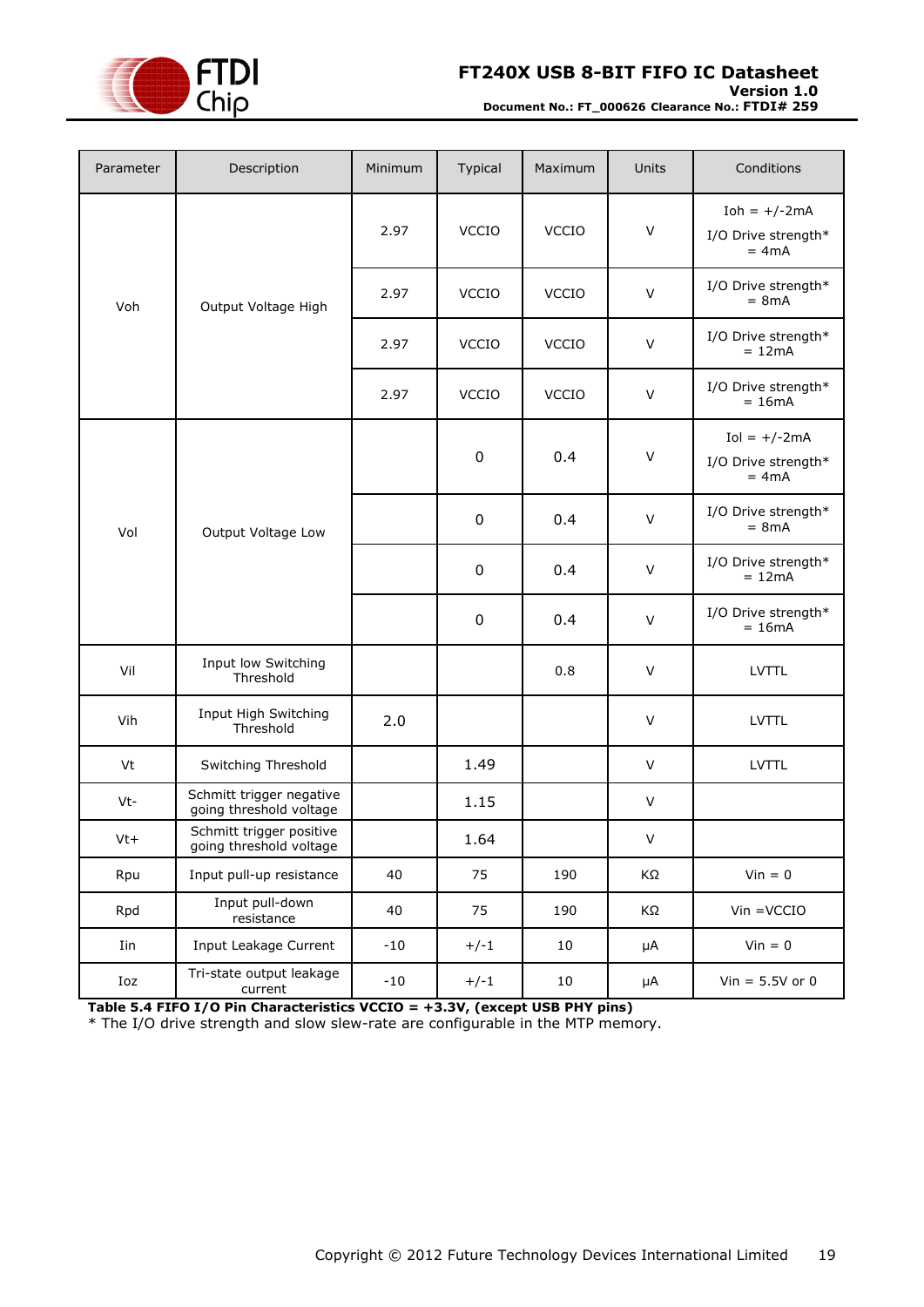

#### **Version 1.0**

**Document No.: FT\_000626 Clearance No.: FTDI# 259**

| Parameter | Description                                         | Minimum | Typical      | Maximum      | Units   | Conditions                                       |
|-----------|-----------------------------------------------------|---------|--------------|--------------|---------|--------------------------------------------------|
|           |                                                     | 2.25    | <b>VCCIO</b> | <b>VCCIO</b> | $\vee$  | Ioh = $+/-2mA$<br>I/O Drive strength*<br>$= 4mA$ |
| Voh       | Output Voltage High                                 | 2.25    | <b>VCCIO</b> | <b>VCCIO</b> | $\vee$  | I/O Drive strength*<br>$= 8mA$                   |
|           |                                                     | 2.25    | <b>VCCIO</b> | <b>VCCIO</b> | $\vee$  | I/O Drive strength*<br>$= 12mA$                  |
|           |                                                     | 2.25    | <b>VCCIO</b> | <b>VCCIO</b> | $\vee$  | I/O Drive strength*<br>$= 16mA$                  |
|           |                                                     |         | $\pmb{0}$    | 0.4          | $\vee$  | $Iol = +/-2mA$<br>I/O Drive strength*<br>$= 4mA$ |
| Vol       | Output Voltage Low                                  |         | $\pmb{0}$    | 0.4          | $\vee$  | I/O Drive strength*<br>$= 8mA$                   |
|           |                                                     |         | $\pmb{0}$    | 0.4          | $\vee$  | I/O Drive strength*<br>$= 12mA$                  |
|           |                                                     |         | 0            | 0.4          | $\vee$  | I/O Drive strength*<br>$= 16mA$                  |
| Vil       | Input low Switching<br>Threshold                    |         |              | 0.8          | $\vee$  | LVTTL                                            |
| Vih       | Input High Switching<br>Threshold                   | 0.8     |              |              | $\vee$  | <b>LVTTL</b>                                     |
| Vt        | Switching Threshold                                 |         | 1.1          |              | $\vee$  | <b>LVTTL</b>                                     |
| Vt-       | Schmitt trigger negative<br>going threshold voltage |         | 0.8          |              | $\vee$  |                                                  |
| $Vt+$     | Schmitt trigger positive<br>going threshold voltage |         | $1.2\,$      |              | V       |                                                  |
| Rpu       | Input pull-up resistance                            | 40      | 75           | 190          | ΚΩ      | $Vin = 0$                                        |
| Rpd       | Input pull-down<br>resistance                       | 40      | 75           | 190          | ΚΩ      | $V$ in = $V$ CCIO                                |
| Iin       | Input Leakage Current                               | $-10$   | $+/-1$       | 10           | $\mu A$ | $Vin = 0$                                        |
| Ioz       | Tri-state output leakage<br>current                 | $-10$   | $+/-1$       | 10           | μA      | Vin = $5.5V$ or 0                                |

<span id="page-19-0"></span>**Table 5.5 FIFO I/O Pin Characteristics VCCIO = +2.5V, (except USB PHY pins)**

\* The I/O drive strength and slow slew-rate are configurable in the MTP memory.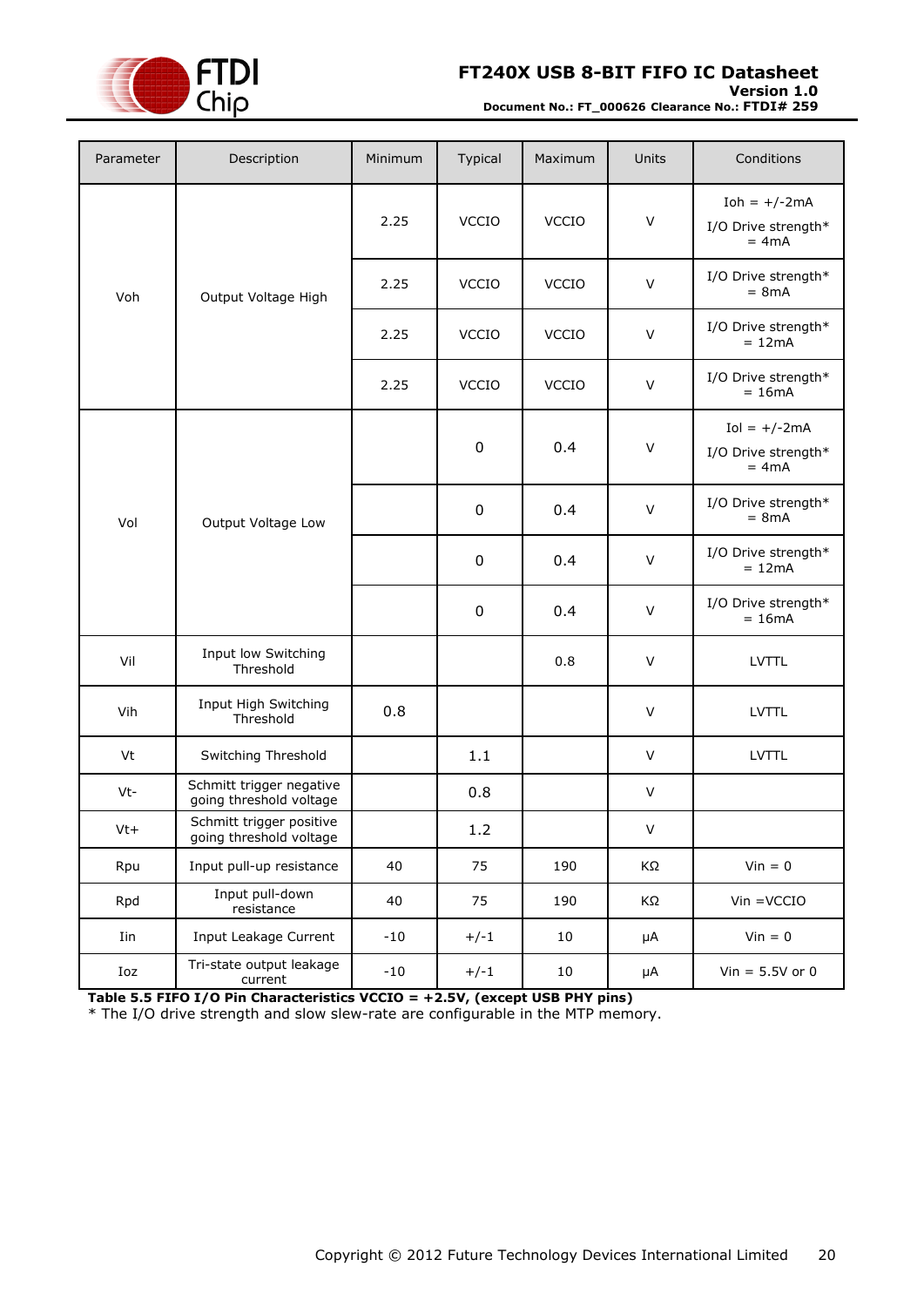

#### **Version 1.0**

**Document No.: FT\_000626 Clearance No.: FTDI# 259**

| Parameter | Description                                         | Minimum | Typical      | Maximum      | <b>Units</b> | Conditions                                        |
|-----------|-----------------------------------------------------|---------|--------------|--------------|--------------|---------------------------------------------------|
|           |                                                     | 1.62    | VCCIO        | <b>VCCIO</b> | $\vee$       | Ioh = $+/-2$ mA<br>I/O Drive strength*<br>$= 4mA$ |
| Voh       | Output Voltage High                                 | 1.62    | <b>VCCIO</b> | <b>VCCIO</b> | $\sf V$      | I/O Drive strength*<br>$= 8mA$                    |
|           |                                                     | 1.62    | <b>VCCIO</b> | <b>VCCIO</b> | $\vee$       | I/O Drive strength*<br>$= 12mA$                   |
|           |                                                     | 1.62    | <b>VCCIO</b> | <b>VCCIO</b> | $\vee$       | I/O Drive strength*<br>$= 16mA$                   |
|           |                                                     |         | $\pmb{0}$    | 0.4          | $\vee$       | $Iol = +/-2mA$<br>I/O Drive strength*<br>$= 4mA$  |
| Vol       | Output Voltage Low                                  |         | $\pmb{0}$    | 0.4          | $\vee$       | I/O Drive strength*<br>$= 8mA$                    |
|           |                                                     |         | $\pmb{0}$    | 0.4          | $\vee$       | I/O Drive strength*<br>$= 12mA$                   |
|           |                                                     |         | $\pmb{0}$    | 0.4          | $\vee$       | I/O Drive strength*<br>$= 16mA$                   |
| Vil       | Input low Switching<br>Threshold                    |         |              | 0.77         | $\vee$       | <b>LVTTL</b>                                      |
| Vih       | Input High Switching<br>Threshold                   | 1.6     |              |              | $\vee$       | <b>LVTTL</b>                                      |
| Vt        | Switching Threshold                                 |         | 0.77         |              | V            | <b>LVTTL</b>                                      |
| Vt-       | Schmitt trigger negative<br>going threshold voltage |         | 0.557        |              | V            |                                                   |
| Vt+       | Schmitt trigger positive<br>going threshold voltage |         | 0.893        |              | V            |                                                   |
| Rpu       | Input pull-up resistance                            | 40      | 75           | 190          | KΩ           | $Vin = 0$                                         |
| Rpd       | Input pull-down<br>resistance                       | 40      | 75           | 190          | ΚΩ           | $V$ in = $V$ CCIO                                 |
| Iin       | Input Leakage Current                               | $-10$   | $+/-1$       | 10           | μA           | $Vin = 0$                                         |
| Ioz       | Tri-state output leakage<br>current                 | $-10$   | $+/-1$       | 10           | μA           | $Vin = 5.5V$ or 0                                 |

<span id="page-20-0"></span>**Table 5.6 FIFO I/O Pin Characteristics VCCIO = +1.8V (except USB PHY pins)**

\* The I/O drive strength and slow slew-rate are configurable in the MTP memory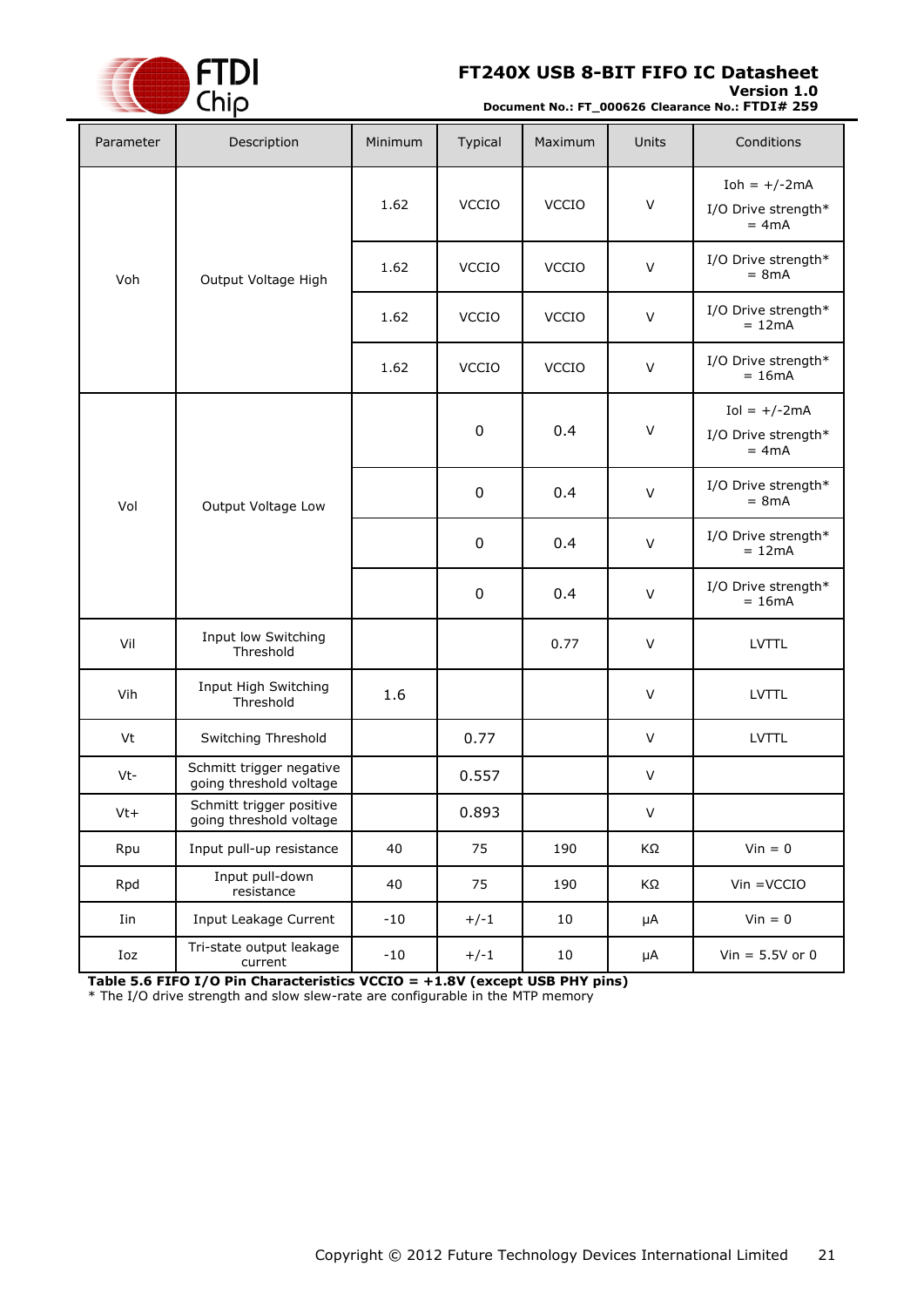

**Version 1.0 Document No.: FT\_000626 Clearance No.: FTDI# 259**

| Parameter | Description                       | Minimum   | Typical | Maximum | <b>Units</b> | Conditions |
|-----------|-----------------------------------|-----------|---------|---------|--------------|------------|
| Voh       | Output Voltage High               | $VCC-0.2$ |         |         | v            |            |
| Vol       | Output Voltage Low                |           |         | 0.2     | $\vee$       |            |
| Vil       | Input low Switching<br>Threshold  |           |         | 0.8     | V            |            |
| Vih       | Input High Switching<br>Threshold | 2.0       | -       |         | $\vee$       |            |

<span id="page-21-2"></span>**Table 5.7 USB I/O Pin (USBDP, USBDM) Characteristics**

### <span id="page-21-0"></span>**5.4 MTP Memory Reliability Characteristics**

The internal 2048 Byte MTP memory has the following reliability characteristics:

| <b>Parameter</b>   | Value | Unit   |
|--------------------|-------|--------|
| Data Retention     | 10    | Years  |
| Read / Write Cycle | 2,000 | Cycles |

<span id="page-21-3"></span>**Table 5.8 MTP Memory Characteristics**

### <span id="page-21-1"></span>**5.5 Internal Clock Characteristics**

The internal Clock Oscillator has the following characteristics:

| <b>Parameter</b>                       | Value          | Unit    |         |            |
|----------------------------------------|----------------|---------|---------|------------|
|                                        | <b>Minimum</b> | Typical | Maximum |            |
| Frequency of Operation<br>(see Note 1) | 11.98          | 12.00   | 12.02   | <b>MHz</b> |
| Clock Period                           | 83.19          | 83.33   | 83.47   | ns         |
| Duty Cycle                             | 45             | 50      | 55      | $\%$       |

<span id="page-21-4"></span>**Table 5.9 Internal Clock Characteristics**

Note 1: Equivalent to +/-1667ppm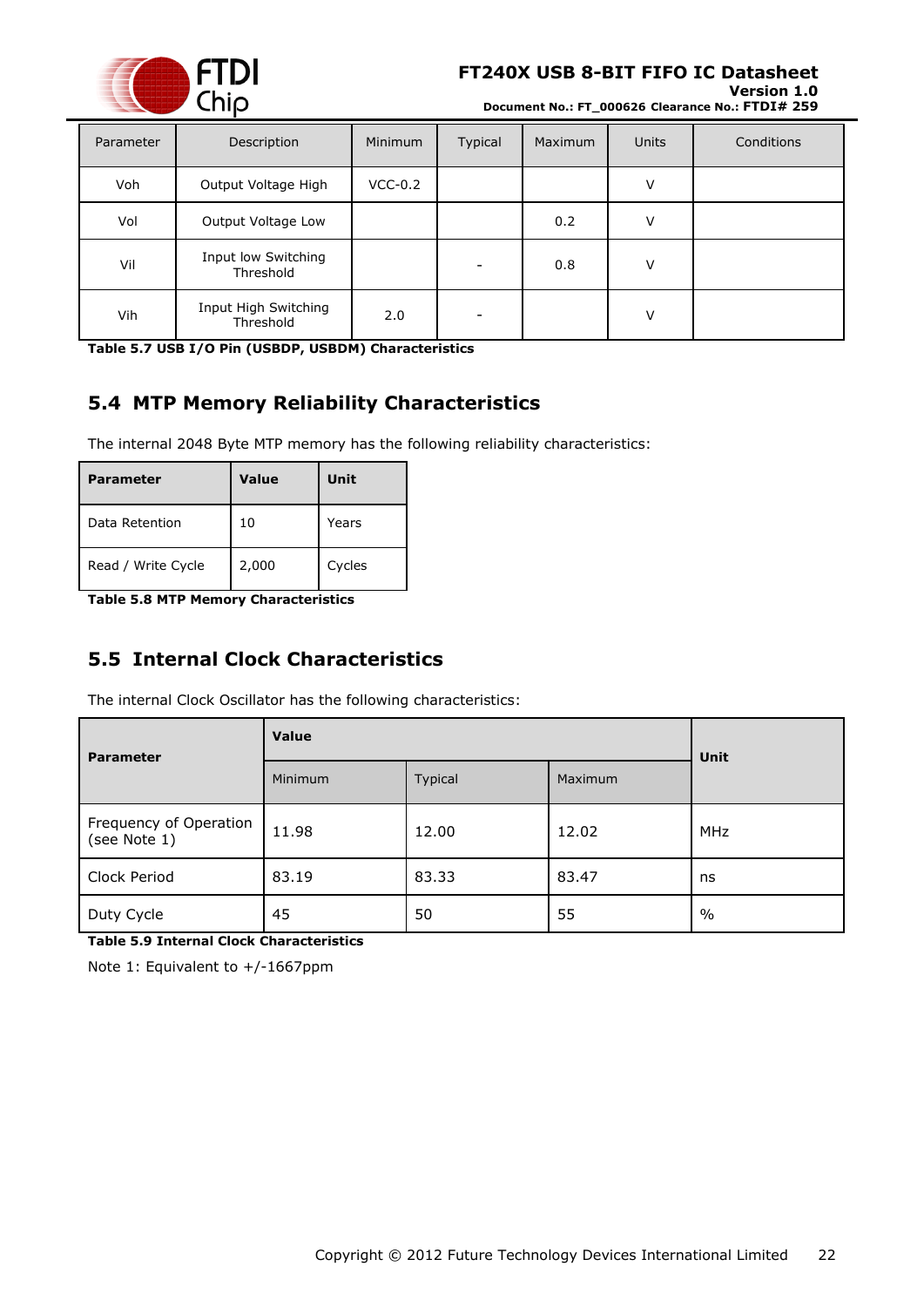

### <span id="page-22-0"></span>**6 USB Power Configurations**

The following sections illustrate possible USB power configurations for the FT240X. The illustrations have omitted pin numbers for ease of understanding since the pins differ between the FT240XS and FT240XQ package options.

All USB power configurations illustrated apply to both package options for the FT240X device. Please refer to Section [2](#page-7-0) for the package option pin-out and signal descriptions.

### <span id="page-22-1"></span>**6.1 USB Bus Powered Configuration**



#### <span id="page-22-2"></span>**Figure 6.1 Bus Powered Configuration**

[Figure 6.1](#page-22-2) illustrates the FT240X in a typical USB bus powered design configuration. A USB bus powered device gets its power from the USB bus. Basic rules for USB bus power devices are as follows –

- i) On plug-in to USB, the device should draw no more current than 100mA.
- ii) In USB Suspend mode the device should draw no more than 2.5mA.
- iii) A bus powered high power USB device (one that draws more than 100mA) should use the PWREN# to keep the current below 100mA on plug-in and 2.5mA on USB suspend.
- iv) A device that consumes more than 100mA cannot be plugged into a USB bus powered hub.
- v) No device can draw more than 500mA from the USB bus.

The power descriptors in the internal MTP memory of the FT240X should be programmed to match the current drawn by the device.

A ferrite bead is connected in series with the USB power supply to reduce EMI noise from the FT240X and associated circuitry being radiated down the USB cable to the USB host. The value of the Ferrite Bead depends on the total current drawn by the application. A suitable range of Ferrite Beads is available from Steward [\(www.steward.com\)](file://glaspssv1/General/Engineering/Engineering%20_Documents/DS_FT245R/DS_FT245R_200/www.steward.com), for example Steward Part # MI0805K601R-10.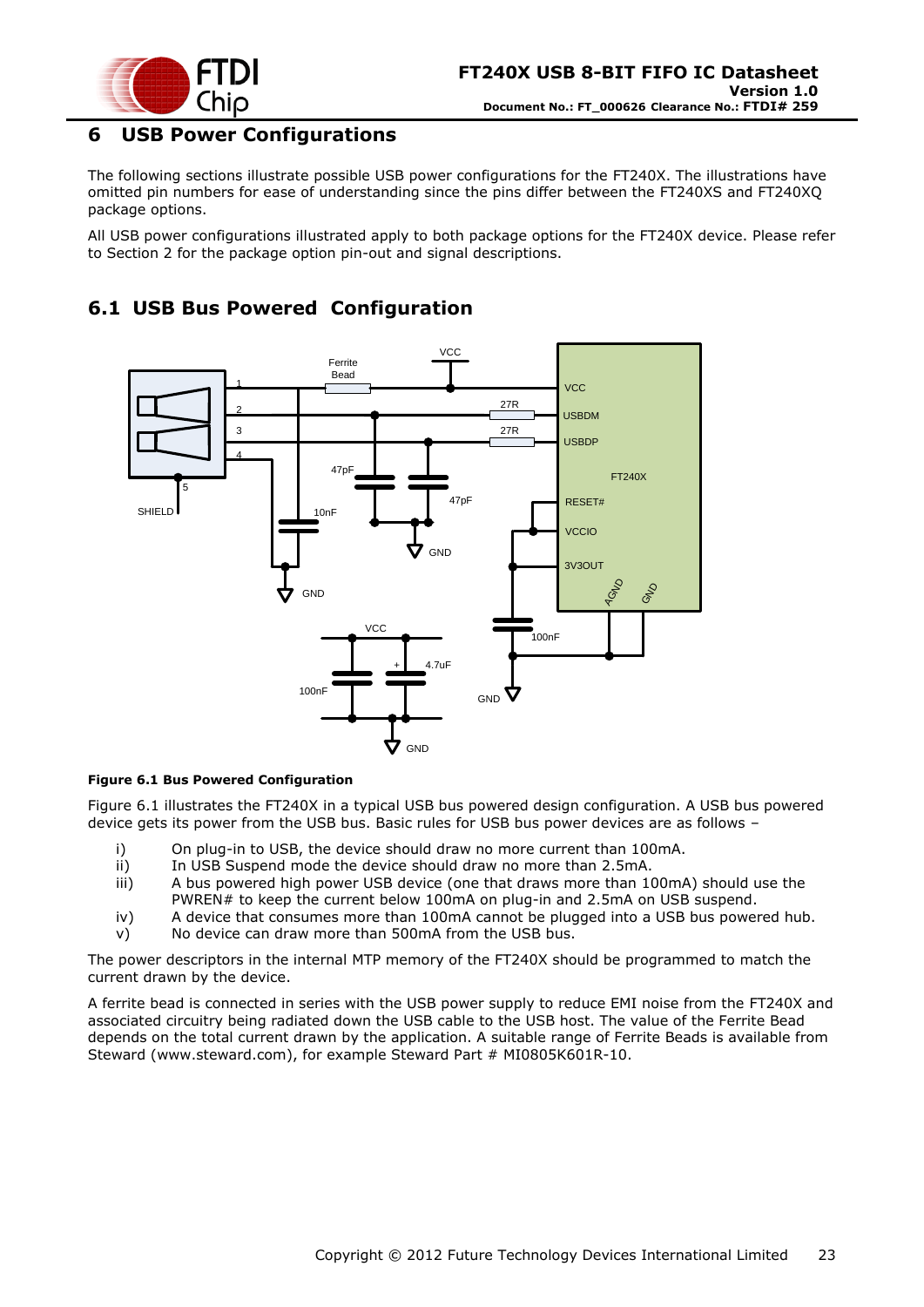

### <span id="page-23-0"></span>**6.2 Self Powered Configuration**



#### <span id="page-23-1"></span>**Figure 6.2 Self Powered Configuration**

[Figure 6.2](#page-23-1) illustrates the FT240X in a typical USB self powered configuration. A USB self powered device gets its power from its own power supply, VCC, and does not draw current from the USB bus. The basic rules for USB self powered devices are as follows –

- i) A self powered device should not force current down the USB bus when the USB host or hub controller is powered down.
- ii) A self powered device can use as much current as it needs during normal operation and USB suspend as it has its own power supply.
- iii) A self powered device can be used with any USB host, a bus powered USB hub or a self powered USB hub.

The power descriptor in the internal MTP memory of the FT240X should be programmed to a value of zero (self powered).

In order to comply with the first requirement above, the USB bus power (pin 1) is used to control the VBUS\_Sense pin of the FT240X device. When the USB host or hub is powered up an internal 1.5kΩ resistor on USBDP is pulled up to +3.3V, thus identifying the device as a full speed device to the USB host or hub. When the USB host or hub is powered off, VBUS Sense pin will be low and the FT240X is held in a suspend state. In this state the internal 1.5kΩ resistor is not pulled up to any power supply (hub or host is powered down), so no current flows down USBDP via the 1.5kΩ pull-up resistor. Failure to do this may cause some USB host or hub controllers to power up erratically.

<span id="page-23-2"></span>Figure 6.3 illustrates a self powered design which has a +3.3V to +5.25V supply.

Note:

1. When the FT240X is in reset, the interface I/O pins are tri-stated. Input pins have internal 200kΩ pull-up resistors to VCCIO, so they will gently pull high unless driven by some external logic.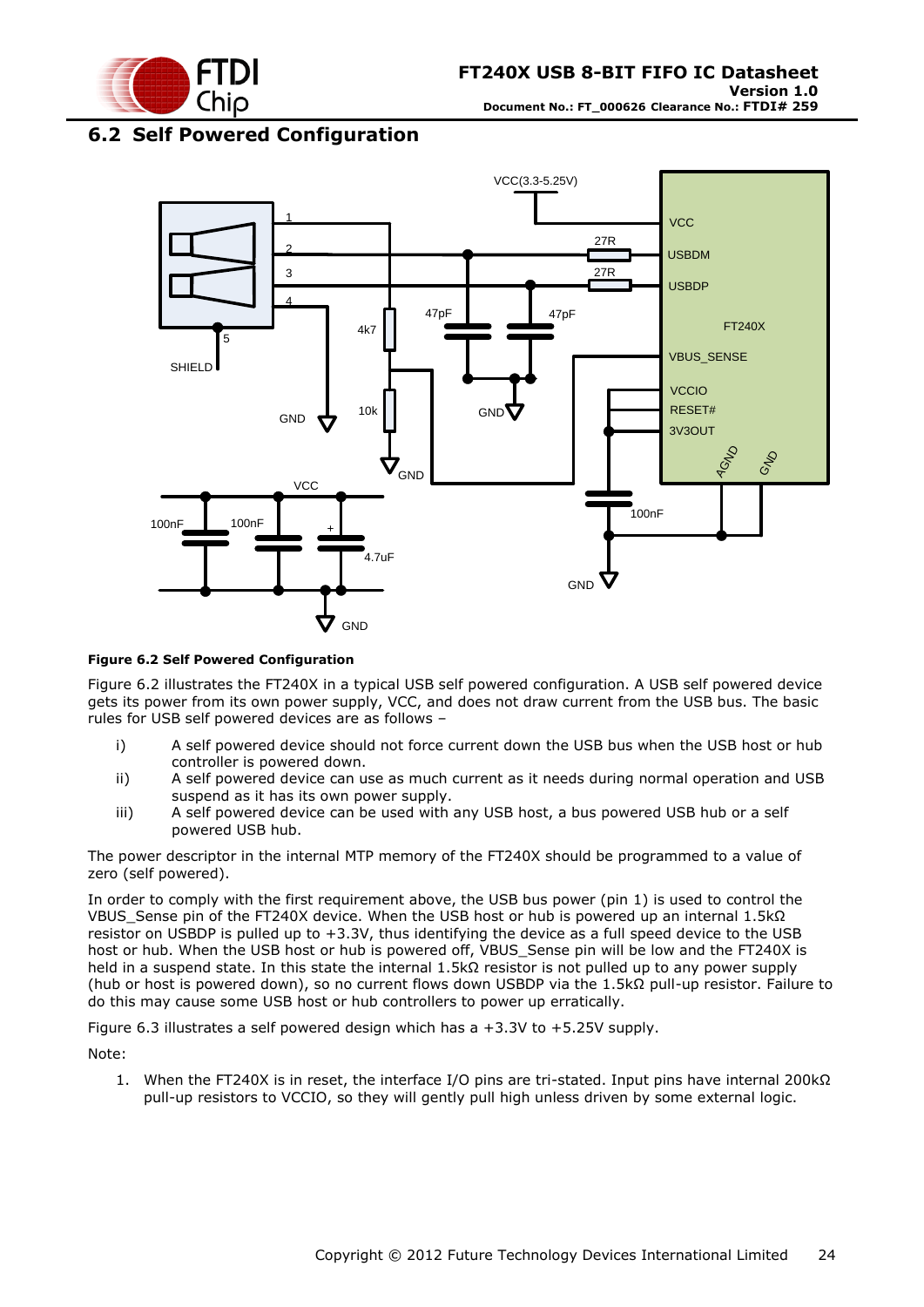

### <span id="page-24-0"></span>**6.3 USB Bus Powered with Power Switching Configuration**



#### <span id="page-24-1"></span>**Figure 6.4 Bus Powered with Power Switching Configuration**

A requirement of USB bus powered applications, is when in USB suspend mode the application draws a total current of less than 2.5mA. This requirement includes external logic. Some external logic has the ability to power itself down into a low current state by monitoring the PWREN# signal. For external logic that cannot power itself down in this way, the FT240X provides a simple but effective method of turning off power during the USB suspend mode.

[Figure 6.4](#page-24-1) shows an example of using a discrete P-Channel MOSFET to control the power to external logic. A suitable device to do this is an International Rectifier (www.irf.com) IRLML6402, or equivalent. It is recommended that a "soft start" circuit consisting of a 1kΩ series resistor and a 0.1μF capacitor is used to limit the current surge when the MOSFET turns on. Without the soft start circuit it is possible that the transient power surge, caused when the MOSFET switches on, will reset the FT240X or the USB host/hub controller. The soft start circuit example shown in [Figure 6.4](#page-24-1) powers up with a slew rate of approximaely12.5V/ms. Thus supply voltage to external logic transitions from GND to +5V in approximately 400 microseconds.

As an alternative to the MOSFET, a dedicated power switch IC with inbuilt "soft-start" can be used. A suitable power switch IC for such an application is the Micrel [\(www.micrel.com\)](file://glaspssv1/General/Engineering/Engineering%20_Documents/DS_FT245R/DS_FT245R_200/www.micrel.com) MIC2025-2BM or equivalent.

With power switching controlled designs the following should be noted:

- i) The external logic to which the power is being switched should have its own reset circuitry to automatically reset the logic when power is re-applied when moving out of suspend mode.
- ii) Set the Pull-down on Suspend option in the internal FT240X MTP memory.
- iii) The PWREN# pin should be used to switch the power to the external circuitry.
- iv) For USB high-power bus powered applications (one that consumes greater than 100mA, and up to 500mA of current from the USB bus), the power consumption of the application must be set in the Max Power field in the internal FT240X MTP memory. A high-power bus powered application uses the descriptor in the internal FT240X MTP memory to inform the system of its power requirements.
- v) PWREN# gets its VCC from VCCIO. For designs using 3V3 logic, ensure VCCIO is not powered down using the external logic. In this case use the +3V3OUT.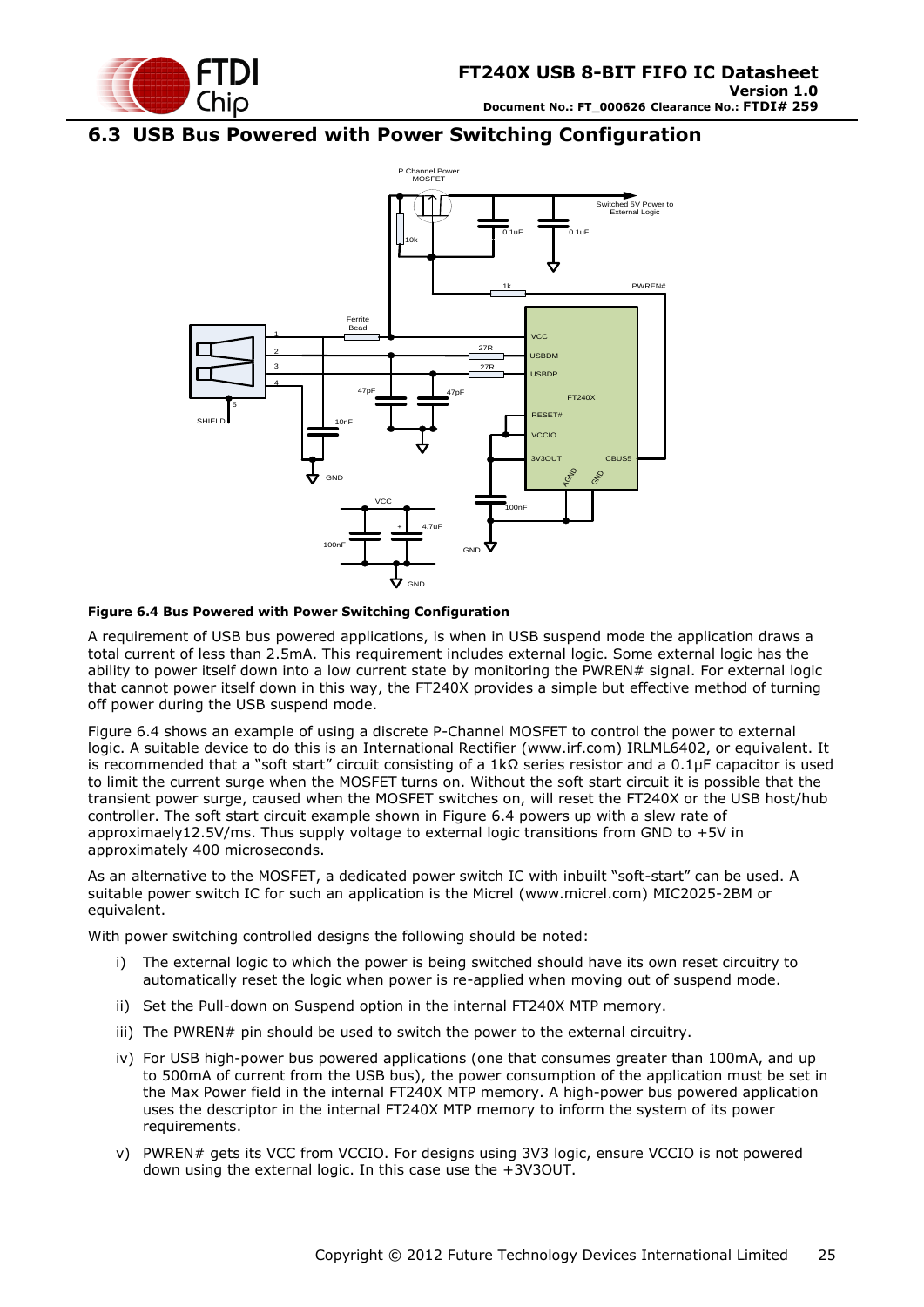

### <span id="page-25-0"></span>**7 Application Examples**

The following sections illustrate possible applications of the FT240X. The illustrations have omitted pin numbers for ease of understanding since the pins differ between the FT240XS and FT240XQ package options.

## <span id="page-25-1"></span>**7.1 USB to MCU FIFO Interface**



#### <span id="page-25-2"></span>**Figure 7.1 USB to MCU FIFO Interface**

A typical example of using the FT240X as a USB to Microcontroller (MCU) FIFO interface is illustrated in [Figure 7.1.](#page-25-2) This example uses two MCU I/O ports: one port (8 bits) to transfer data and the other port (4 or 5 bits) to monitor the TXE# and RXF# status bits and generate the RD# and WR strobes to the FT240X, when required.

Using PWREN# for this function is optional.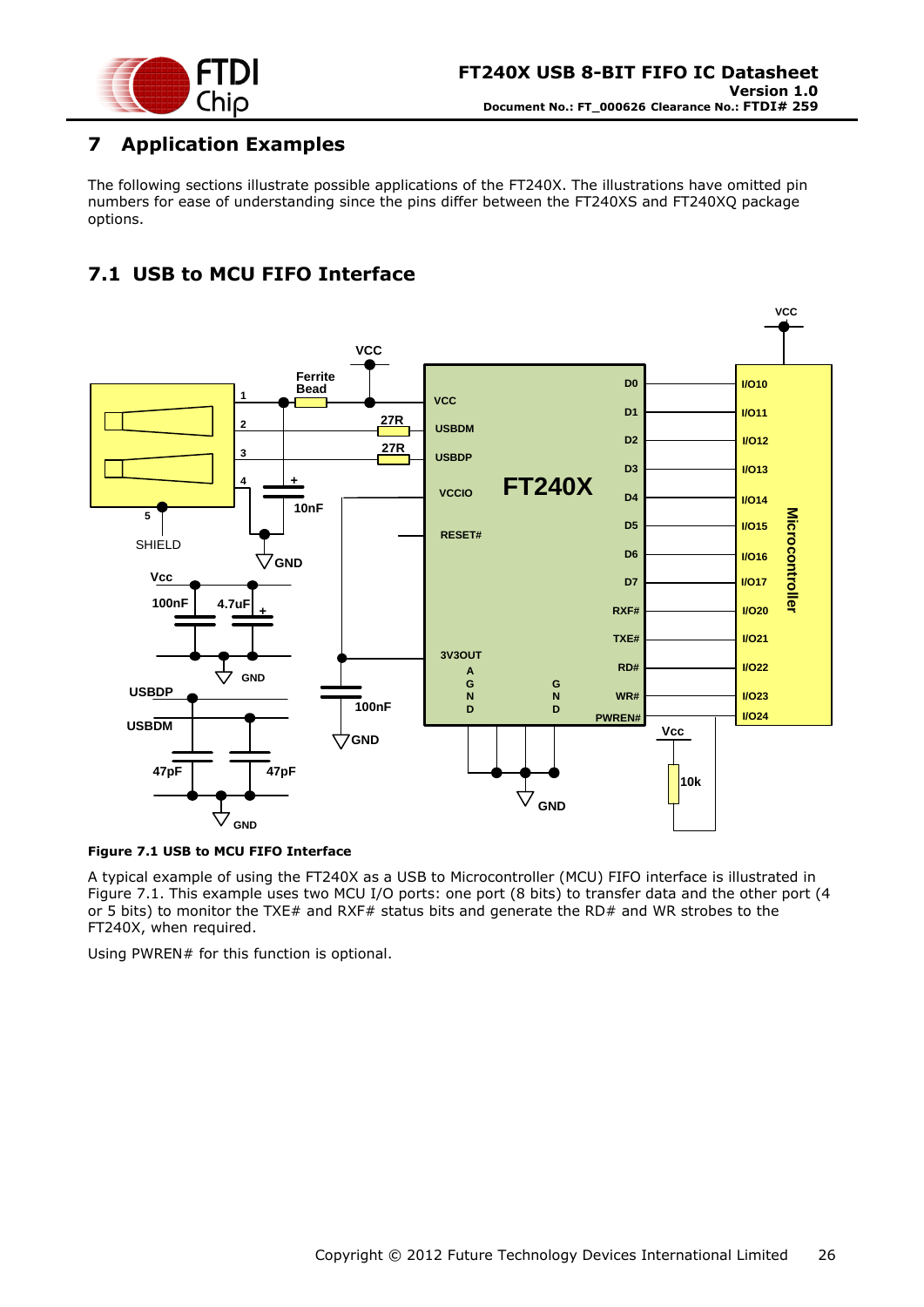

### <span id="page-26-0"></span>**7.2 Battery Charge Detection**

A recent addition to the USB specification ([http://www.usb.org/developers/devclass\\_docs/BCv1.2\\_011912.zip](http://www.usb.org/developers/devclass_docs/BCv1.2_011912.zip)) is to allow for additional charging profiles to be used for charging batteries in portable devices. These charging profiles do not enumerate the USB port of the peripheral. The FT240X device will detect that a USB compliant dedicated charging port (DCP) is connected. Once detected while in suspend mode a battery charge detection signal is provided to allow external logic to switch to charging mode as opposed to operation mode.





#### <span id="page-26-1"></span>**Figure 7.2 USB Battery Charging Detection (1 pin)**

To use the FT240X with battery charging detection the CBUS pins must be reprogrammed to allow for the BCD Charger output to switch the external charger circuitry on. The CBUS pins are configured in the internal MTP memory with the free utility FTPROG. If the charging circuitry requires an active low signal to enable it, the CBUS pin can be programmed to BCD Charger# as an alternative.

When connected to a USB compliant dedicated charging port (DCP, as opposed to a standard USB host) the device USB signals will be shorted together and the device suspended.The BCD charger signal will bring the LTC4053 out of suspend and allow battery charging to start. The charge current in the example above is 1A as defined by the resistance on the PROG pin.

Alternatively the PWREN# And SLEEP pins may be used to control the LTC4053 such that a battery may be charged from a standard host (low current) or from a dedicated charging port (high current). In such a design as shown above the charge current would need to be limited to 0.4A to ensure that the USB host power limit is not exceeded.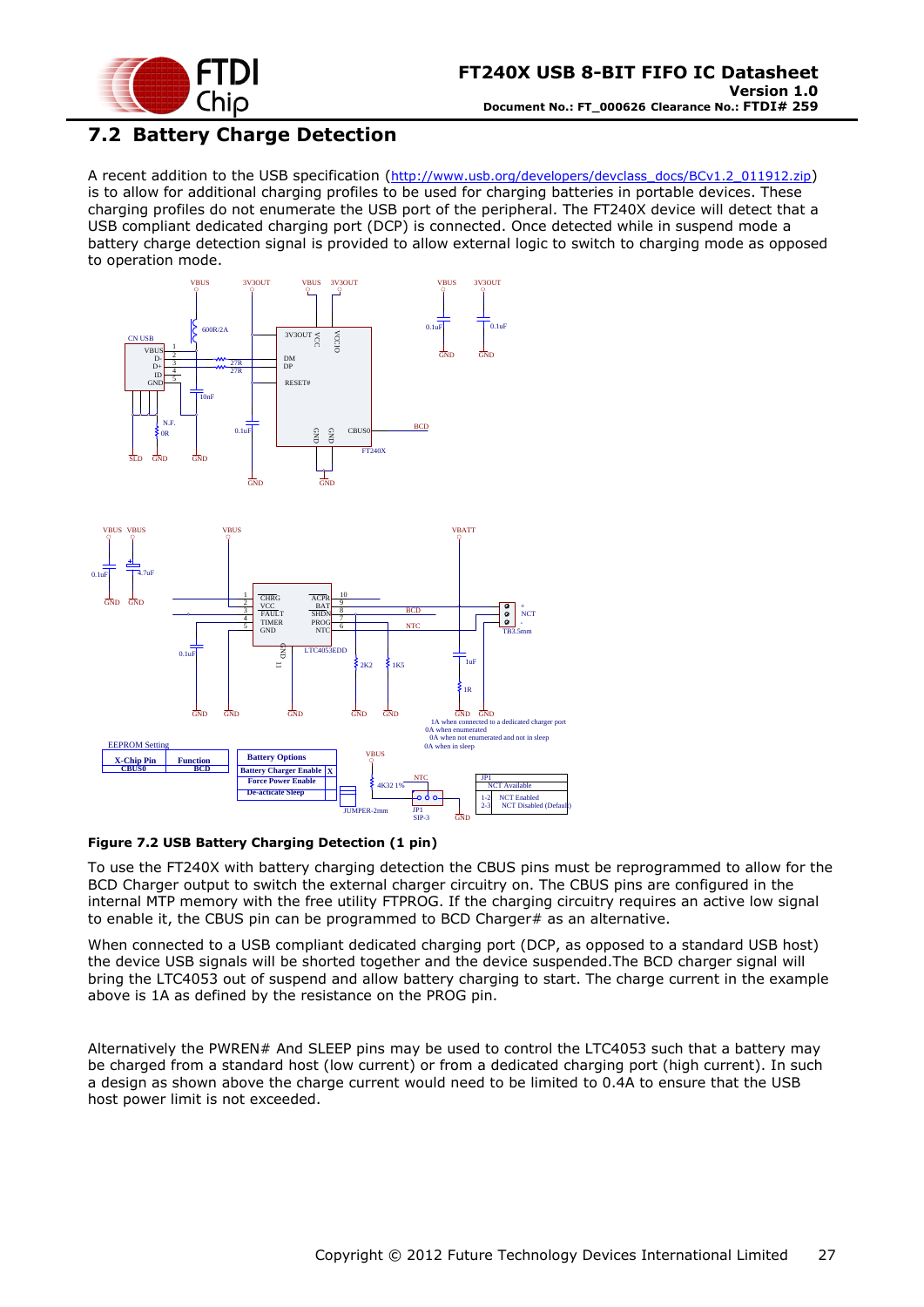

**Version 1.0 Document No.: FT\_000626 Clearance No.: FTDI# 259**



<span id="page-27-0"></span>**Figure 7.3 USB Battery Charging Detection (2 pin)**

In the example above the FT240X SLEEP pin is used to enable/disable the LTC4053, while the PWREN# signal alters the charging current by altering the resistance on the LTC4053 PROG pin.

To calculate the equivalent resistance on the LTC4053 PROG pin select a charge current, then Res =  $1500V/I<sub>cha</sub>$ 

For more configuration options of the LTC4053 refer to:

AN\_175\_Battery Charging Over USB

Note: If the FT240X is connected to a standard host port such that the device is enumerated the battery charge detection signal is inactive as the device will not be in suspend.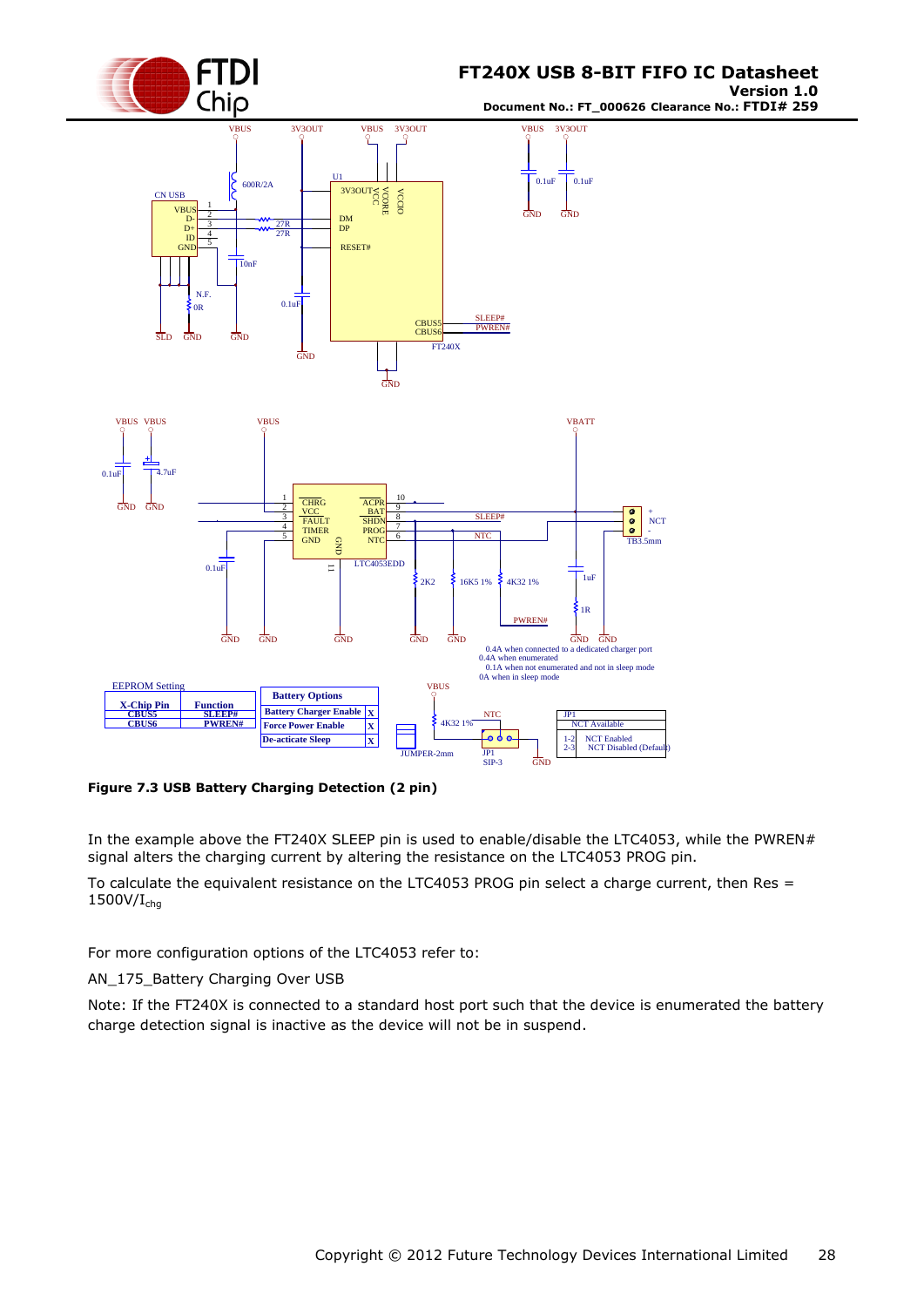

### <span id="page-28-0"></span>**8 Internal MTP Memory Configuration**

The FT240X includes an internal MTP memory which holds the USB configuration descriptors, other configuration data for the chip and also user data areas. Following a power-on reset or a USB reset the FT240X will scan its internal MTP memory and read the USB configuration descriptors stored there.

In many cases, the default values programmed into the MTP memory will be suitable and no reprogramming will be necessary. The defaults can be found in Section [8.1.](#page-28-1)

The MTP memory in the FT240X can be programmed over USB if the values need to be changed for a particular application. Further details of this are provided from section [8.2](#page-29-0) onwards.

Users who do not have their own USB Vendor ID but who would like to use a unique Product ID in their design can apply to FTDI for a free block of unique PIDs. See TN\_100 – USB Vendor ID/Product ID Guidelines for more details.

### <span id="page-28-1"></span>**8.1 Default Values**

The default factory programmed values of the internal MTP memory are shown in [Table 8.1.](#page-29-2)

| <b>Parameter</b>                      | Value              | <b>Notes</b>                                                                                                                                                           |
|---------------------------------------|--------------------|------------------------------------------------------------------------------------------------------------------------------------------------------------------------|
| USB Vendor ID (VID)                   | 0403h              | FTDI default VID (hex)                                                                                                                                                 |
| USB Product UD (PID)                  | 6015h              | FTDI default PID (hex)                                                                                                                                                 |
| Serial Number Enabled                 | Yes                |                                                                                                                                                                        |
| Serial Number                         | See Note           | A unique serial number is generated and<br>programmed into the MTP memory during device<br>final test.                                                                 |
| Pull down I/O Pins in USB<br>Suspend  | Disabled           | Enabling this option will make the device pull down<br>on the FIFO interface lines when in USB suspend<br>mode (PWREN# is high).                                       |
| Manufacturer Name                     | <b>FTDI</b>        |                                                                                                                                                                        |
| Product Description                   | FT240X USB FIFO    |                                                                                                                                                                        |
| Max Bus Power Current                 | 90 <sub>m</sub> A  |                                                                                                                                                                        |
| Power Source                          | <b>Bus Powered</b> |                                                                                                                                                                        |
| Device Type                           | <b>FT240X</b>      |                                                                                                                                                                        |
| <b>USB Version</b>                    | 0200               | Returns USB 2.0 device description to the host.<br>Note: The device is a USB 2.0 Full Speed device<br>(12Mb/s) as opposed to a USB 2.0 High Speed<br>device (480Mb/s). |
| Remote Wake Up                        | disabled           | Taking SIWU# low will wake up the USB host<br>controller from suspend in approximately 20 ms.<br>When enabled.                                                         |
| <b>DBUS Drive Current</b><br>Strength | 4 <sub>m</sub> A   | Options are 4mA, 8mA, 12mA, 16mA                                                                                                                                       |
| DBUS slew rate                        | Slow               | Options are slow or fast                                                                                                                                               |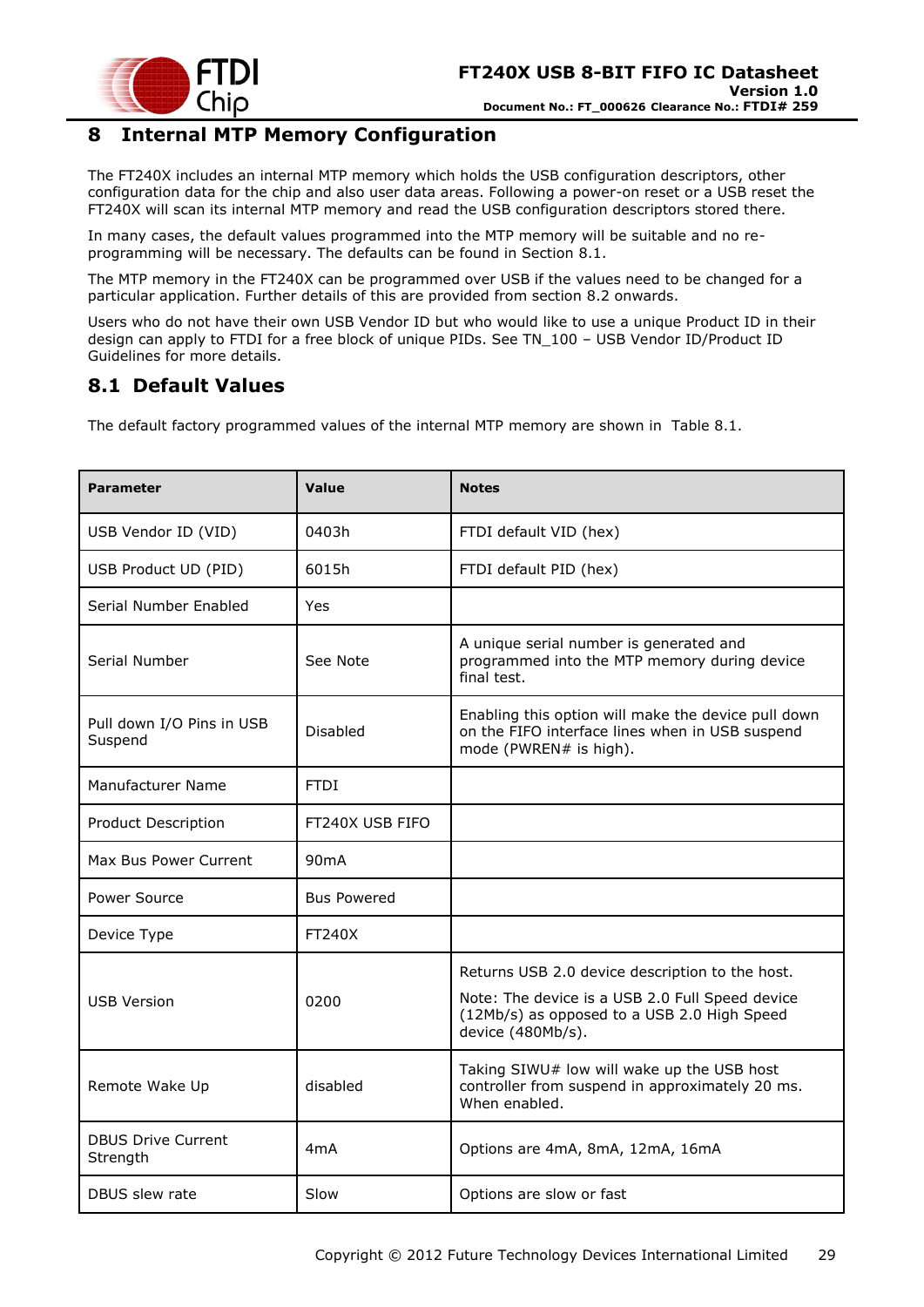

**Version 1.0**

**Document No.: FT\_000626 Clearance No.: FTDI# 259**

| <b>Parameter</b>                      | Value            | <b>Notes</b>                                                                         |
|---------------------------------------|------------------|--------------------------------------------------------------------------------------|
| <b>DBUS Schmitt Trigger</b><br>Enable | Normal           | Options are normal or schmitt                                                        |
| <b>CBUS Drive Current</b><br>Strength | 4 <sub>m</sub> A | Options are 4mA, 8mA, 12mA, 16mA                                                     |
| CBUS slew rate                        | Slow             | Options are slow or fast                                                             |
| <b>CBUS Schmitt Trigger</b><br>Enable | Normal           | Options are normal or schmitt                                                        |
| High Current I/Os                     | <b>Disabled</b>  | Enables the high drive level on the FIFO data bus<br>and control I/O pins.           |
| Load VCP Driver                       | <b>Fnabled</b>   | Makes the device load the VCP driver interface for<br>the device.                    |
| CBUS5                                 | VBUS_Sense       | Used to detect when the device is connected to a<br>USB host and power is available. |
| CBUS <sub>6</sub>                     | Keep Awake#      | Prevents the device from entering suspend state<br>when unplugged.                   |

<span id="page-29-2"></span>**Table 8.1 Default Internal MTP Memory Configuration**

### <span id="page-29-0"></span>**8.2 Methods of Programming the MTP Memory**

#### <span id="page-29-1"></span>**8.2.1 Programming the MTP memory over USB**

The MTP memory on all FT-X devices can be programmed over USB. This method is the same as for the EEPROM on other FTDI devices such as the FT232R. No additional hardware, connections or programming voltages are required. The device is simply connected to the host computer in the same way that it would be for normal applications, and the FT\_Prog utility is used to set the required options and program the device.

The FT-Prog utility is provided free-of-charge from the FTDI website, and can be found at the link below. The user guide is also available at this link. Note that the FT-X devices require FT\_Prog version 2.5 or later.

[http://www.ftdichip.com/Support/Utilities.htm#FT\\_Prog](http://www.ftdichip.com/Support/Utilities.htm#FT_Prog)

Additionally, D2XX commands can be used to program the MTP memory from within user applications. For more information on the commands available, please see the D2XX Programmers Guide below.

[http://www.ftdichip.com/Support/Documents/ProgramGuides/D2XX\\_Programmer's\\_Guide\(FT\\_000071\).p](http://www.ftdichip.com/Support/Documents/ProgramGuides/D2XX_Programmer) [df](http://www.ftdichip.com/Support/Documents/ProgramGuides/D2XX_Programmer)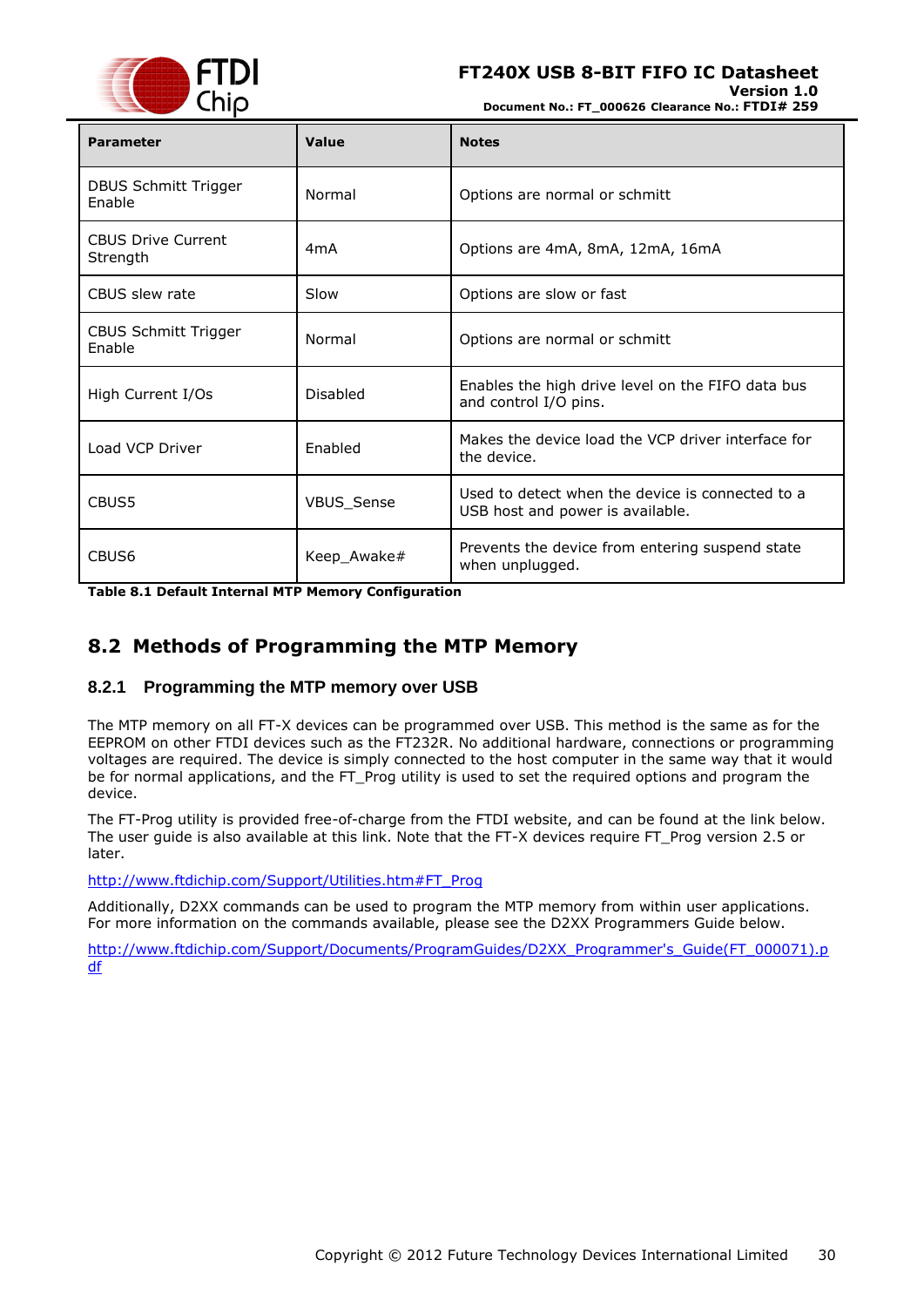

### <span id="page-30-0"></span>**8.3 Memory Map**

The FT-X family MTP memory has various areas which come under three main categories:

- User Memory Area
- Configuration Memory Area (writable)
- Configuration Memory Area (non-writable)

| <b>Memory Area Description</b>                                | <b>Word Address</b> |
|---------------------------------------------------------------|---------------------|
| <b>User Memory Area 2</b><br>Accessible via USB               | $0x3FF - 0x80$      |
| <b>Configuration Memory Area</b><br><b>Accessible via USB</b> | $0x7E - 0x50$       |
| <b>Configuration Memory Area</b><br>Cannot be written         | $0x4E - 0x40$       |
| <b>User Memory Area 1</b><br>Accessible via USB               | $0x3E - 0x12$       |
| <b>Configuration Memory Area</b><br><b>Accessible via USB</b> | $0x10 - 0x00$       |

<span id="page-30-1"></span>**Figure 8.1: Simplified memory map for the FT-X**

#### **User Memory Area**

The User Memory Areas are highlighted in Green on the memory map. They can be read and written via USB on the FT240X. All locations within this range are freely programmable; no areas have special functions and there is no checksum for the user area.

Note that the application should take into account the specification for the number of write cycles in Section [5.4](#page-21-0) if it will be writing to the MTP memory multiple times.

#### **Configuration Memory Area (writable)**

This area stores the configuration data for the device, including the data which is returned to the host in the configuration descriptors (e.g. the VID, PID and string descriptions) and also values which set the hardware configuration (the signal assigned to each CBUS pin for example).

These values can have a significant effect on the behaviour of the device. Steps must be taken to ensure that these locations are not written to un-intentionally by an application which is intended to access only the user area.

This area is included in a checksum which covers configuration areas of the memory, and so changing any value can also cause this checksum to fail.

#### **Configuration Memory Area (non-writable)**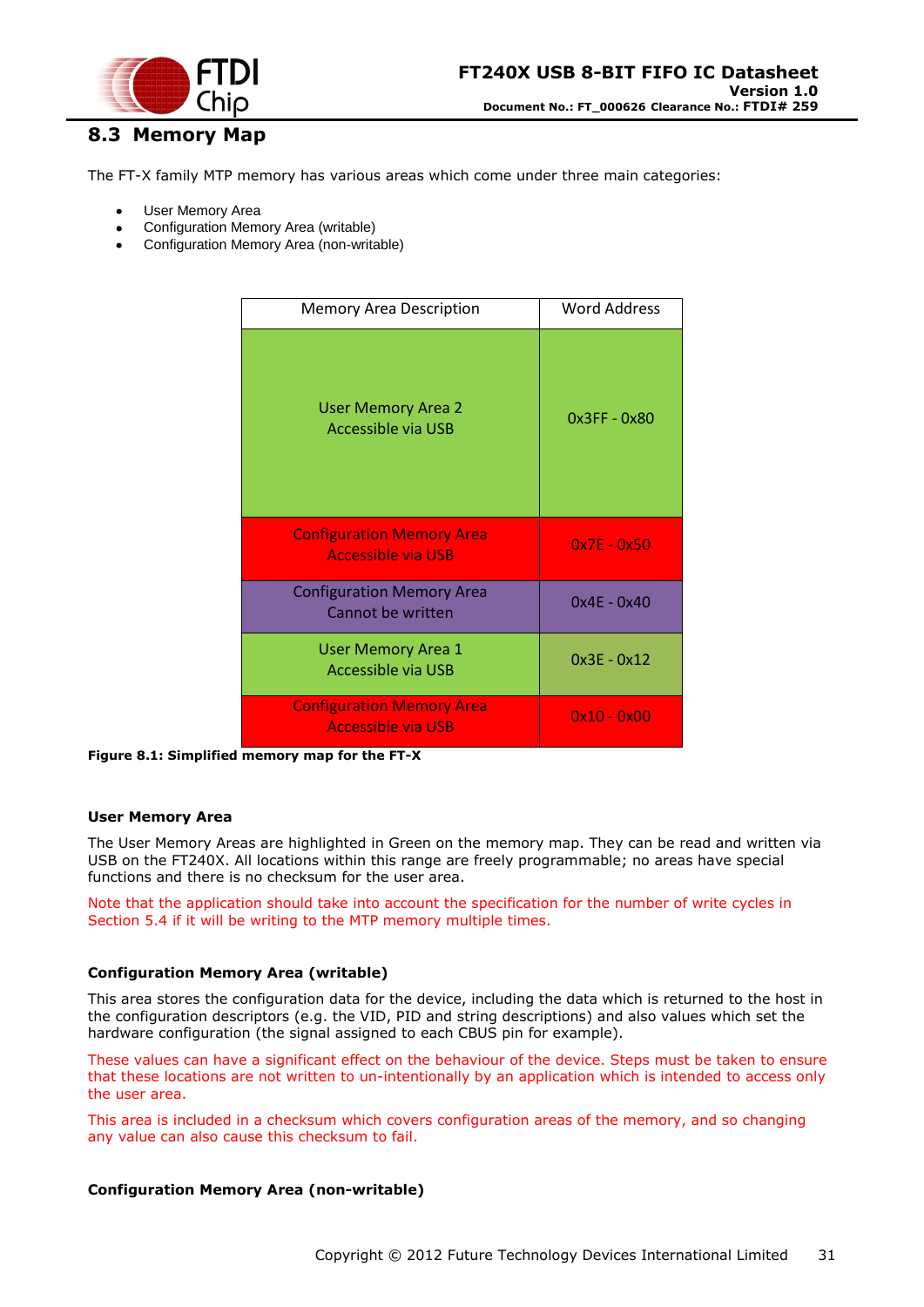

This is a reserved area and the application should not write to this area of memory. Any attempt to write these locations will fail.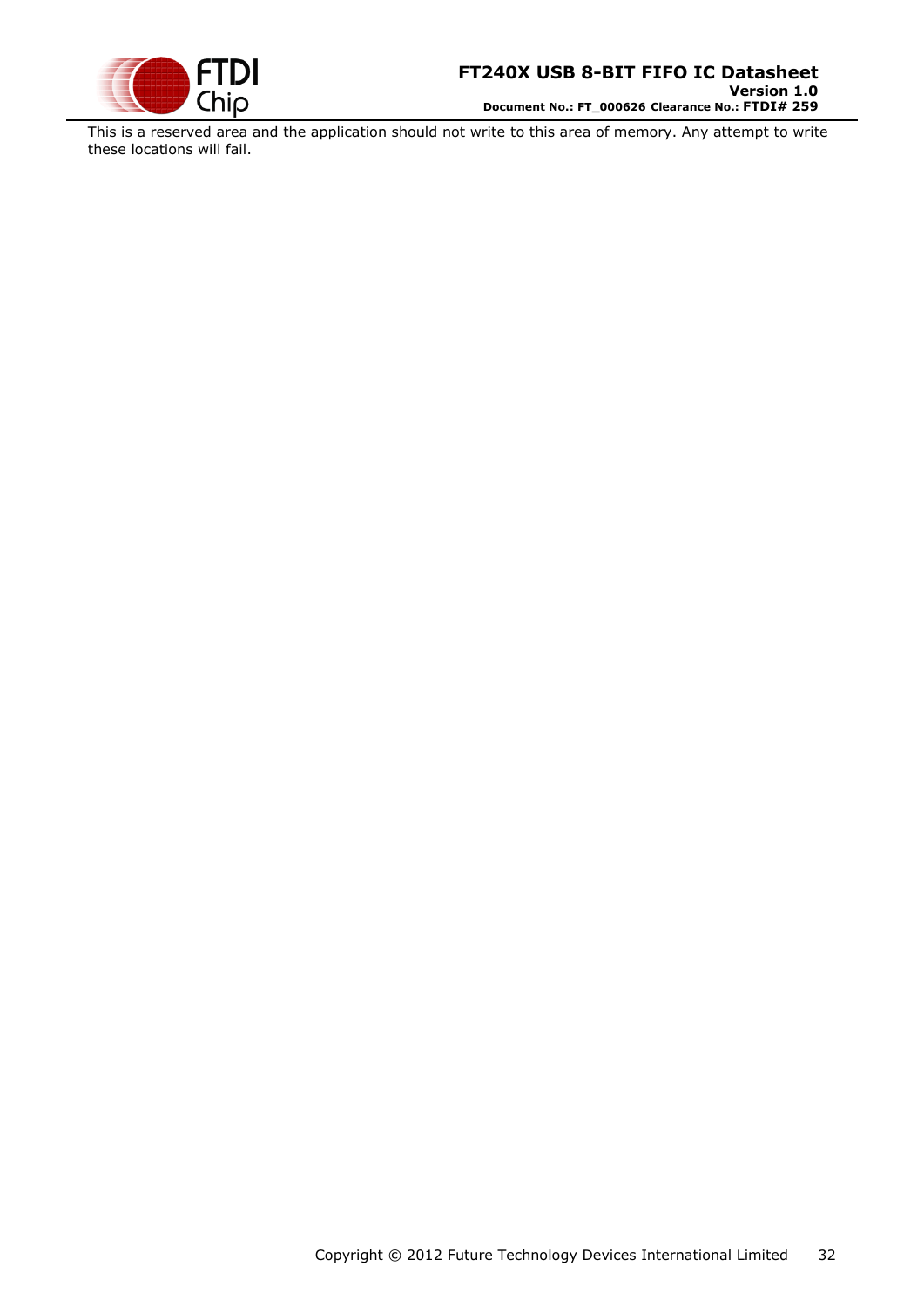

### <span id="page-32-0"></span>**9 Package Parameters**

The FT240X is available in two different packages. The FT240XS is the SSOP-24 option and the FT240XQ is the QFN-24 package option. The solder reflow profile for both packages is described in Section [9.5.](#page-36-0)

### <span id="page-32-1"></span>**9.1 SSOP-24 Package Mechanical Dimensions**



 $DETAL: A$ 

<span id="page-32-2"></span>

The FT240XS is supplied in a RoHS compliant 24 pin SSOP package. The package is lead (Pb) free and uses a "green" compound. The package is fully compliant with European Union directive 2002/95/EC.

This package is nominally 10.20mm x 5.30mm body (10.20mm x 7.80mm including pins). The pins are on a 0.65 mm pitch. The above mechanical drawing shows the SSOP-24 package.

All dimensions are in millimetres.

The date code format is **YYXX** where  $XX = 2$  digit week number,  $YY = 2$  digit year number.

The code **XXXXXXXXXXXX** is the manufacturing LOT code.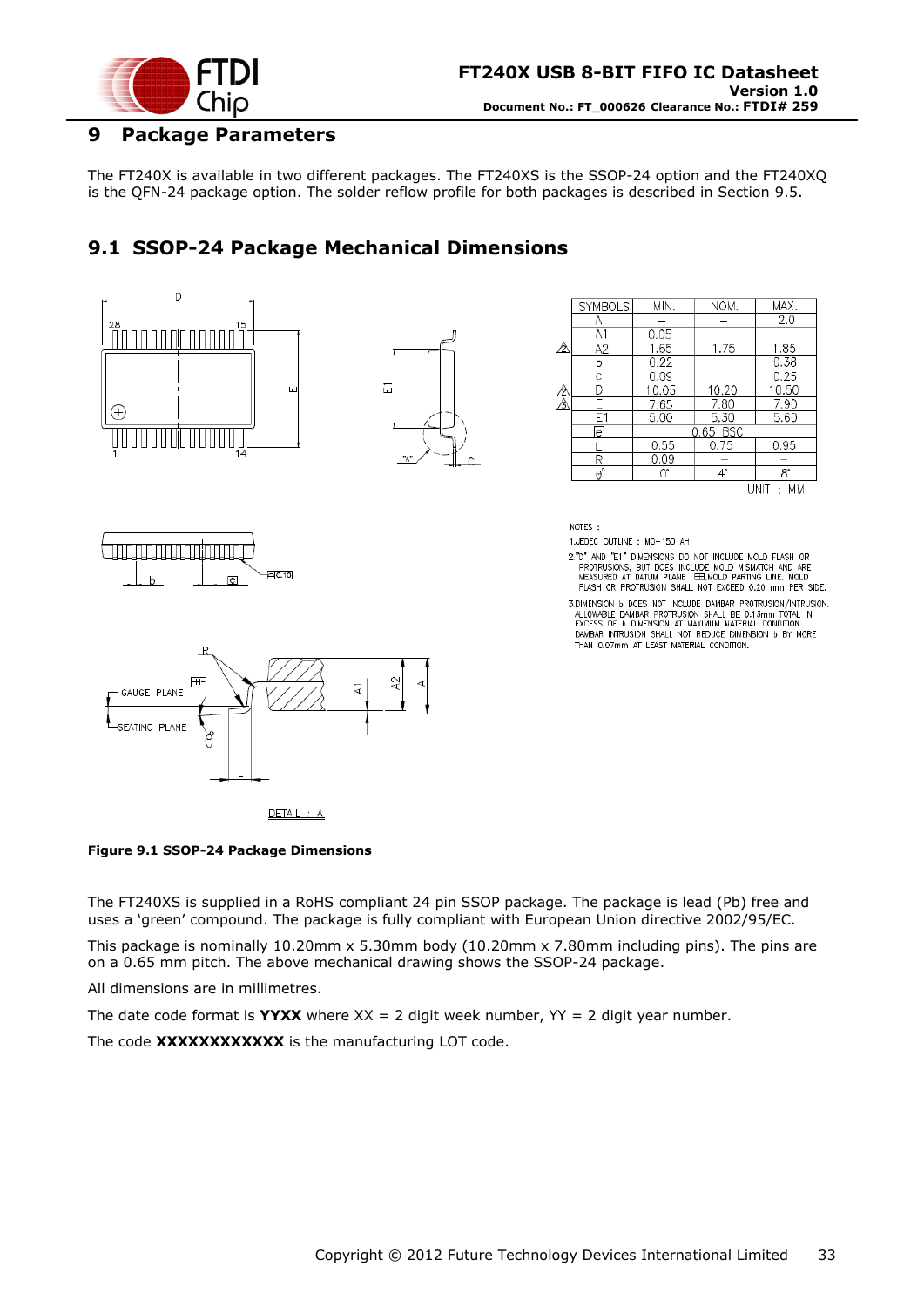

# <span id="page-33-0"></span>**9.2 SSOP-24 Package Markings**



<span id="page-33-1"></span>**Figure 9.2 SSOP-24 Package Markings**

#### **Notes:**

- 1. YYWW = Date Code, where YY is year and WW is week number
- 2. Marking alignment should be centre justified
- 3. Laser Marking should be used
- 4. All marking dimensions should be marked proportionally. Marking font should be using Greatek standard font (Roman Simplex)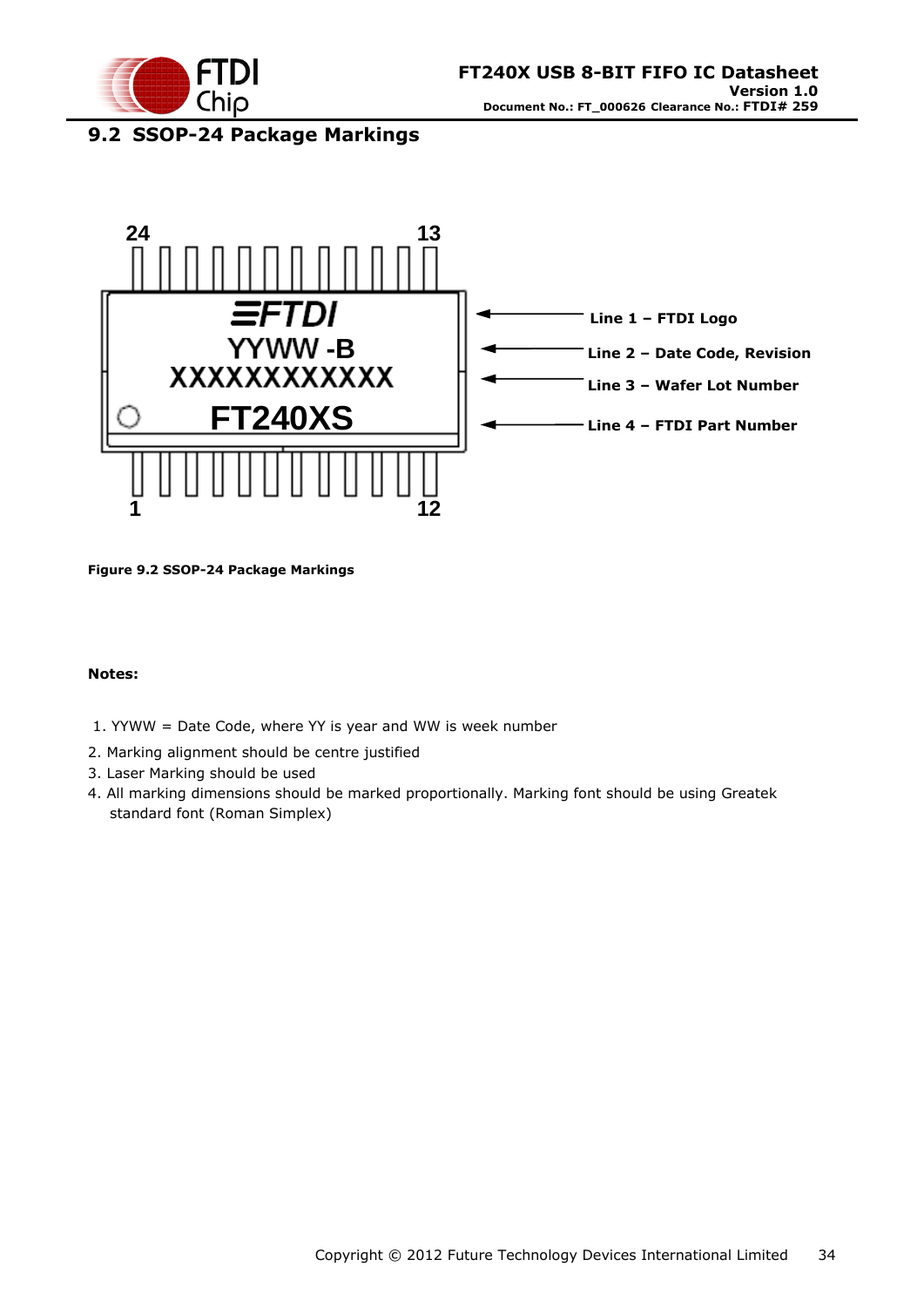

### <span id="page-34-0"></span>**9.3 QFN-24 Package Mechanical Dimensions**



120X120 MIL 2.50 2.60 2.65 2.50 2.60 2.65 0.275 0.325 0.375  $\overline{\mathsf{V}}$  $\overline{\mathsf{x}}$  $W(V)GGD - B$ \*PAD SIZE: 113X113、120X120為某家客戶之CLOSE TOOL.

#### <span id="page-34-1"></span>**Figure 9.3 QFN-24 Package Dimensions**

The FT240XQ is supplied in a RoHS compliant leadless QFN-24 package - WQFN(X424), with pad size 114x114. The package is lead ( Pb ) free, and uses a "green" compound. The package is fully compliant with European Union directive 2002/95/EC.

This package is nominally 4.0mm x 4.0mm. The solder pads are on a 0.50mm pitch. The above mechanical drawing shows the QFN-24 package. All dimensions are in millimetres.

The centre pad on the base of the FT240XQ is internally connected to GND, and the PCB should not have tracking on the top layer in this area.

The date code format is **YYXX** where  $XX = 2$  digit week number,  $YY = 2$  digit year number.

The code **XXXXXXX** is the manufacturing LOT code.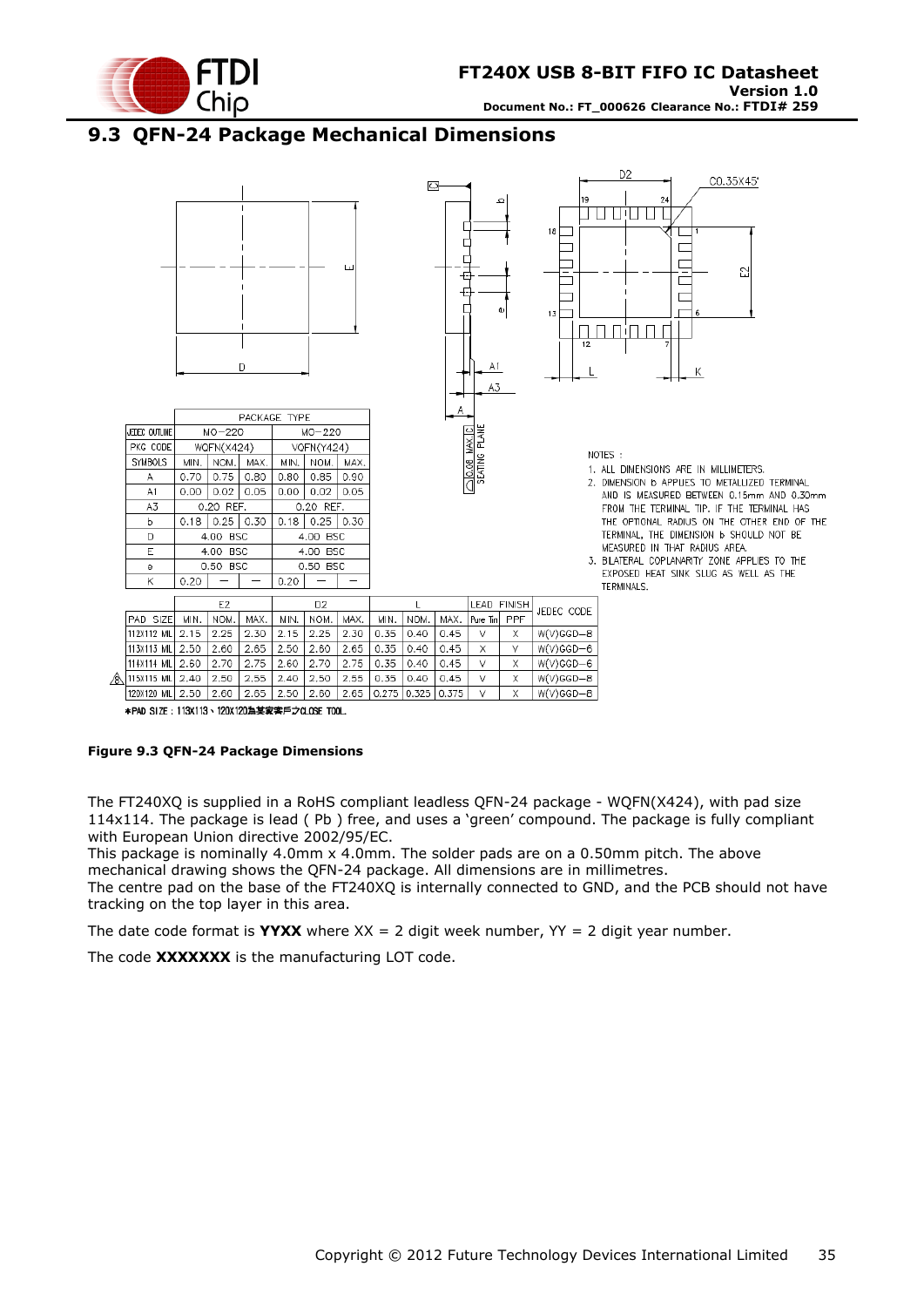

# <span id="page-35-0"></span>**9.4 QFN-24 Package Markings**



#### <span id="page-35-1"></span>**Figure 9.4 QFN-24 Package Markings**

#### **Notes:**

- 1. YYWW = Date Code, where YY is year and WW is week number
- 2. Marking alignment should be centre justified
- 3. Laser Marking should be used
- 4. All marking dimensions should be marked proportionally. Marking font should be using Greatek standard font (Roman Simplex)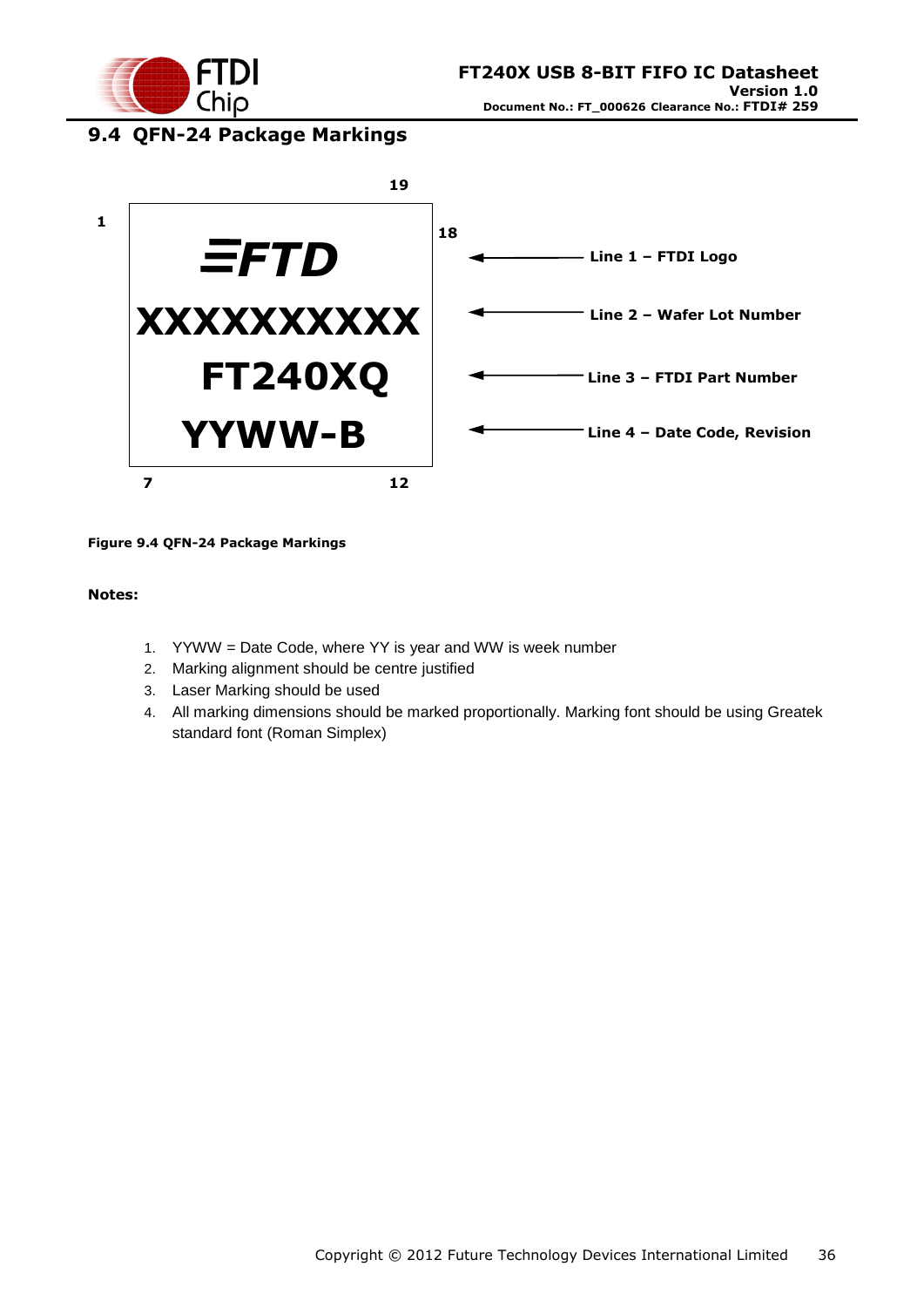

### <span id="page-36-0"></span>**9.5 Solder Reflow Profile**

The FT240X is supplied in Pb free 24 LD SSOP and QFN-24 packages. The recommended solder reflow profile for both package options is shown in [9.5.](#page-36-0)



#### <span id="page-36-2"></span>**Figure 9.5 FT240X Solder Reflow Profile**

The recommended values for the solder reflow profile are detailed in [Table 9.1.](#page-36-1) Values are shown for both a completely Pb free solder process (i.e. the FT240X is used with Pb free solder), and for a non-Pb free solder process (i.e. the FT240X is used with non-Pb free solder).

| <b>Profile Feature</b>                                                                                         | <b>Pb Free Solder Process</b>                 | <b>Non-Pb Free Solder Process</b>                       |
|----------------------------------------------------------------------------------------------------------------|-----------------------------------------------|---------------------------------------------------------|
| Average Ramp Up Rate $(T_s$ to $T_p$ )                                                                         | 3°C / second Max.                             | 3°C / Second Max.                                       |
| Preheat<br>- Temperature Min $(T_s$ Min.)<br>- Temperature Max $(T_s$ Max.)<br>- Time $(t_s$ Min to $t_s$ Max) | $150^{\circ}$ C<br>200°C<br>60 to 120 seconds | $100^{\circ}$ C<br>$150^{\circ}$ C<br>60 to 120 seconds |
| Time Maintained Above Critical<br>Temperature $T_L$ :<br>- Temperature (T <sub>L</sub> )<br>- Time $(t1)$      | 217°C<br>60 to 150 seconds                    | $183^{\circ}$ C<br>60 to 150 seconds                    |
| Peak Temperature $(T_p)$                                                                                       | 260°C                                         | $240^{\circ}$ C                                         |
| Time within 5°C of actual Peak<br>Temperature (t <sub>p</sub> )                                                | 20 to 40 seconds                              | 20 to 40 seconds                                        |
| Ramp Down Rate                                                                                                 | 6°C / second Max.                             | 6°C / second Max.                                       |
| Time for $T = 25^{\circ}$ C to Peak Temperature,<br>$T_{p}$<br>$\mathbf{v}$ . $\mathbf{v}$                     | 8 minutes Max.                                | 6 minutes Max.                                          |

<span id="page-36-1"></span>**Table 9.1 Reflow Profile Parameter Values**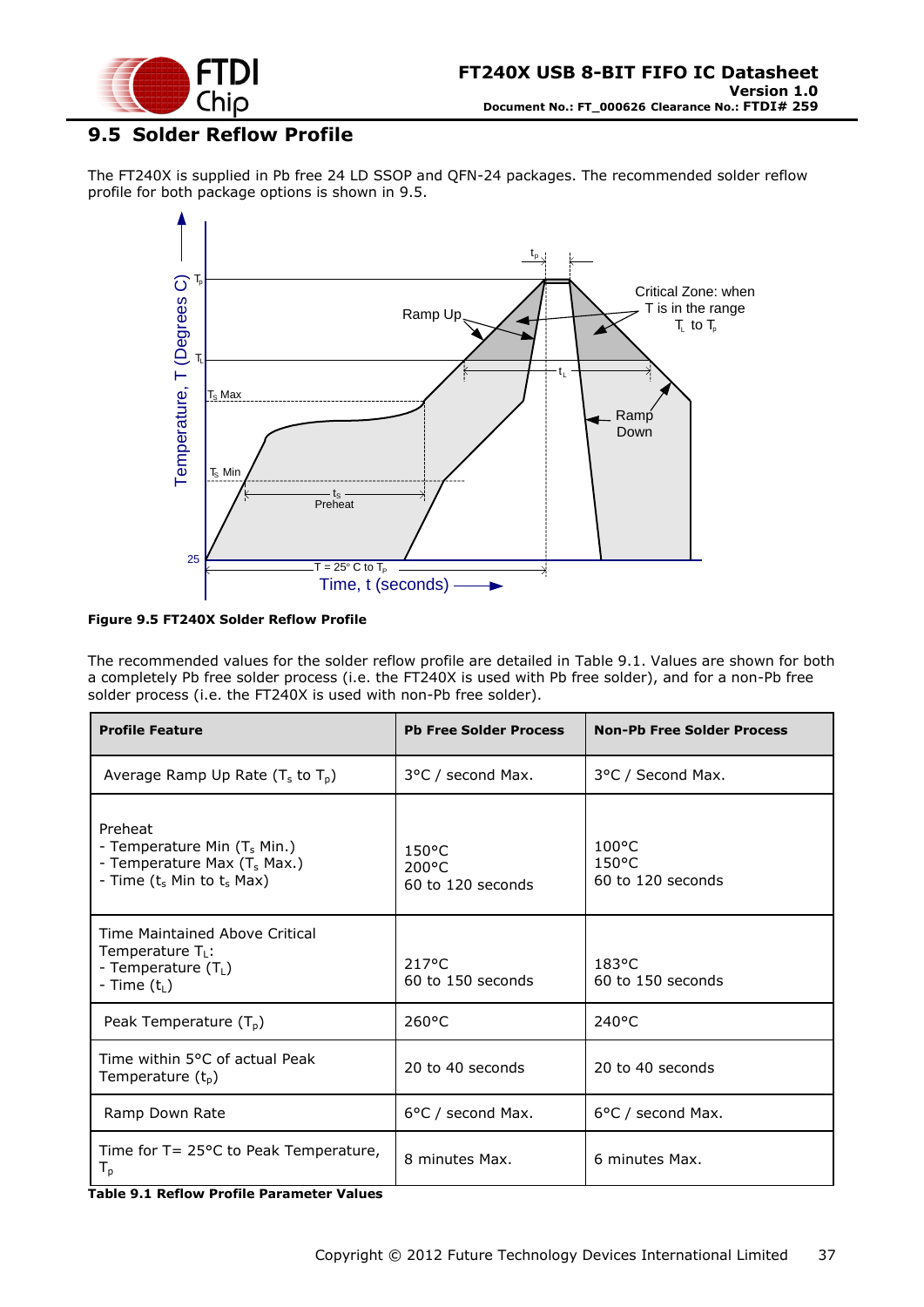

### <span id="page-37-0"></span>**10 Contact Information**

#### **Head Office – Glasgow, UK**

Future Technology Devices International Limited Unit 1, 2 Seaward Place, Centurion Business Park Glasgow G41 1HH United Kingdom Tel: +44 (0) 141 429 2777 Fax: +44 (0) 141 429 2758

E-mail (Sales) sales1@ftdichip.com<br>E-mail (Support) support1@ftdichip.com support1@ftdichip.com E-mail (General Enquiries) admin1@ftdichip.com

#### **Branch Office – Taipei, Taiwan**

Future Technology Devices International Limited (Taiwan) 2F, No. 516, Sec. 1, NeiHu Road Taipei 114 Taiwan , R.O.C. Tel: +886 (0) 2 8791 3570 Fax: +886 (0) 2 8791 3576

E-mail (Sales) tw.sales1@ftdichip.com E-mail (General Enquiries) tw.admin1@ftdichip.com

E-mail (Support) tw.support1@ftdichip.com

#### **Branch Office – Hillsboro, Oregon, USA**

Future Technology Devices International Limited (USA) 7235 NW Evergreen Parkway, Suite 600 Hillsboro, OR 97123-5803 USA Tel: +1 (503) 547 0988 Fax: +1 (503) 547 0987

E-Mail (Sales) us.sales@ftdichip.com<br>E-Mail (Support) us.support@ftdichip.co E-Mail (General Enquiries)

us.support@ftdichip.com<br>us.admin@ftdichip.com

#### **Branch Office – Shanghai, China**

Future Technology Devices International Limited (China) Room 408, 317 Xianxia Road, Shanghai, 200051 China Tel: +86 21 62351596 Fax: +86 21 62351595

E-mail (Sales) cn.sales@ftdichip.com<br>E-mail (Support) cn.support@ftdichip.com E-mail (General Enquiries) cn.admin@ftdichip.com

cn.support@ftdichip.com

**Web Site**

http://ftdichip.com

System and equipment manufacturers and designers are responsible to ensure that their systems, and any Future Technology Devices International Ltd (FTDI) devices incorporated in their systems, meet all applicable safety, regulatory and system-level performance requirements. All application-related information in this document (including application descriptions, suggested FTDI devices and other materials) is provided for reference only. While FTDI has taken care to assure it is accurate, this information is subject to customer confirmation, and FTDI disclaims all liability for system designs and for any applications assistance provided by FTDI. Use of FTDI devices in life support and/or safety applications is entirely at the user"s risk, and the user agrees to defend, indemnify and hold harmless FTDI from any and all damages, claims, suits or expense resulting from such use. This document is subject to change without notice. No freedom to use patents or other intellectual property rights is implied by the publication of this document. Neither the whole nor any part of the information contained in, or the product described in this document, may be adapted or reproduced in any material or electronic form without the prior written consent of the copyright holder. Future Technology Devices International Ltd, Unit 1, 2 Seaward Place, Centurion Business Park, Glasgow G41 1HH, United Kingdom. Scotland Registered Company Number: SC136640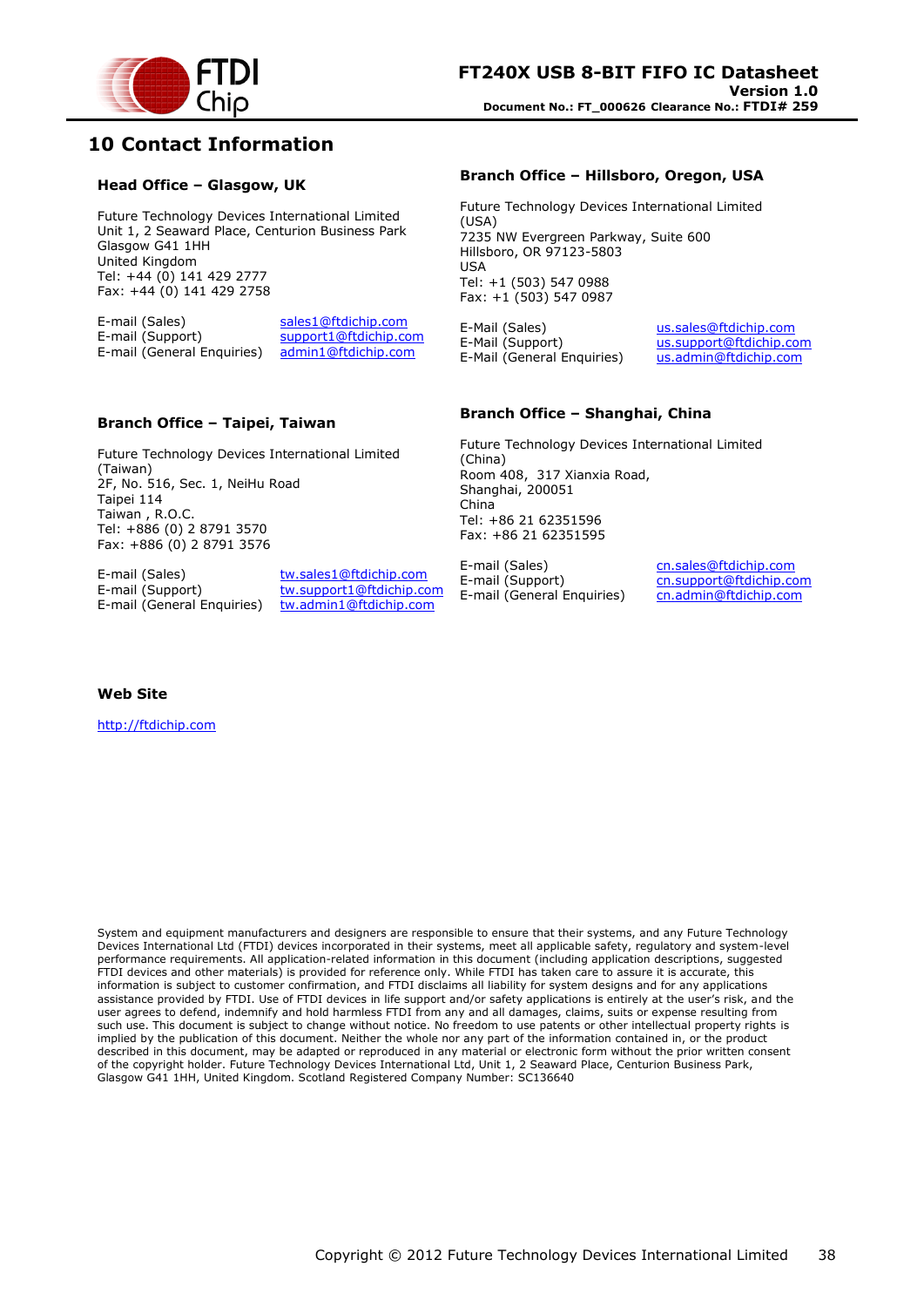

### <span id="page-38-0"></span>**Appendix A - References**

#### **Useful Application Notes**

[http://www.ftdichip.com/Documents/AppNotes/AN232R-01\\_FT232RBitBangModes.pdf](http://www.ftdichip.com/Documents/AppNotes/AN232R-01_FT232RBitBangModes.pdf)

[http://www.ftdichip.com/Documents/AppNotes/AN\\_107\\_AdvancedDriverOptions\\_AN\\_000073.pdf](http://www.ftdichip.com/Documents/AppNotes/AN_107_AdvancedDriverOptions_AN_000073.pdf)

[http://www.ftdichip.com/Documents/AppNotes/AN\\_121\\_FTDI\\_Device\\_EEPROM\\_User\\_Area\\_Usage.pdf](http://www.ftdichip.com/Documents/AppNotes/AN_121_FTDI_Device_EEPROM_User_Area_Usage.pdf)

[http://www.ftdichip.com/Documents/AppNotes/AN\\_120\\_Aliasing\\_VCP\\_Baud\\_Rates.pdf](http://www.ftdichip.com/Documents/AppNotes/AN_120_Aliasing_VCP_Baud_Rates.pdf)

[http://www.ftdichip.com/Documents/AppNotes/AN\\_100\\_Using\\_The\\_FT232\\_245R\\_With\\_External\\_Osc\(FT\\_](http://www.ftdichip.com/Documents/AppNotes/AN_100_Using_The_FT232_245R_With_External_Osc(FT_000067).pdf) [000067\).pdf](http://www.ftdichip.com/Documents/AppNotes/AN_100_Using_The_FT232_245R_With_External_Osc(FT_000067).pdf)

[http://www.ftdichip.com/Resources/Utilities/AN\\_126\\_User\\_Guide\\_For\\_FT232\\_Factory%20test%20utility.](http://www.ftdichip.com/Resources/Utilities/AN_126_User_Guide_For_FT232_Factory%20test%20utility.pdf) [pdf](http://www.ftdichip.com/Resources/Utilities/AN_126_User_Guide_For_FT232_Factory%20test%20utility.pdf)

[http://www.ftdichip.com/Documents/AppNotes/AN232B-05\\_BaudRates.pdf](http://www.ftdichip.com/Documents/AppNotes/AN232B-05_BaudRates.pdf)

<http://www.ftdichip.com/Documents/InstallGuides.htm>

[http://www.ftdichip.com/Support/Documents/TechnicalNotes/TN\\_100\\_USB\\_VID-PID\\_Guidelines.pdf](http://www.ftdichip.com/Support/Documents/TechnicalNotes/TN_100_USB_VID-PID_Guidelines.pdf)

AN 175 Battery Charging Over USB

[http://www.usb.org/developers/devclass\\_docs/BCv1.2\\_011912.zip](http://www.usb.org/developers/devclass_docs/BCv1.2_011912.zip)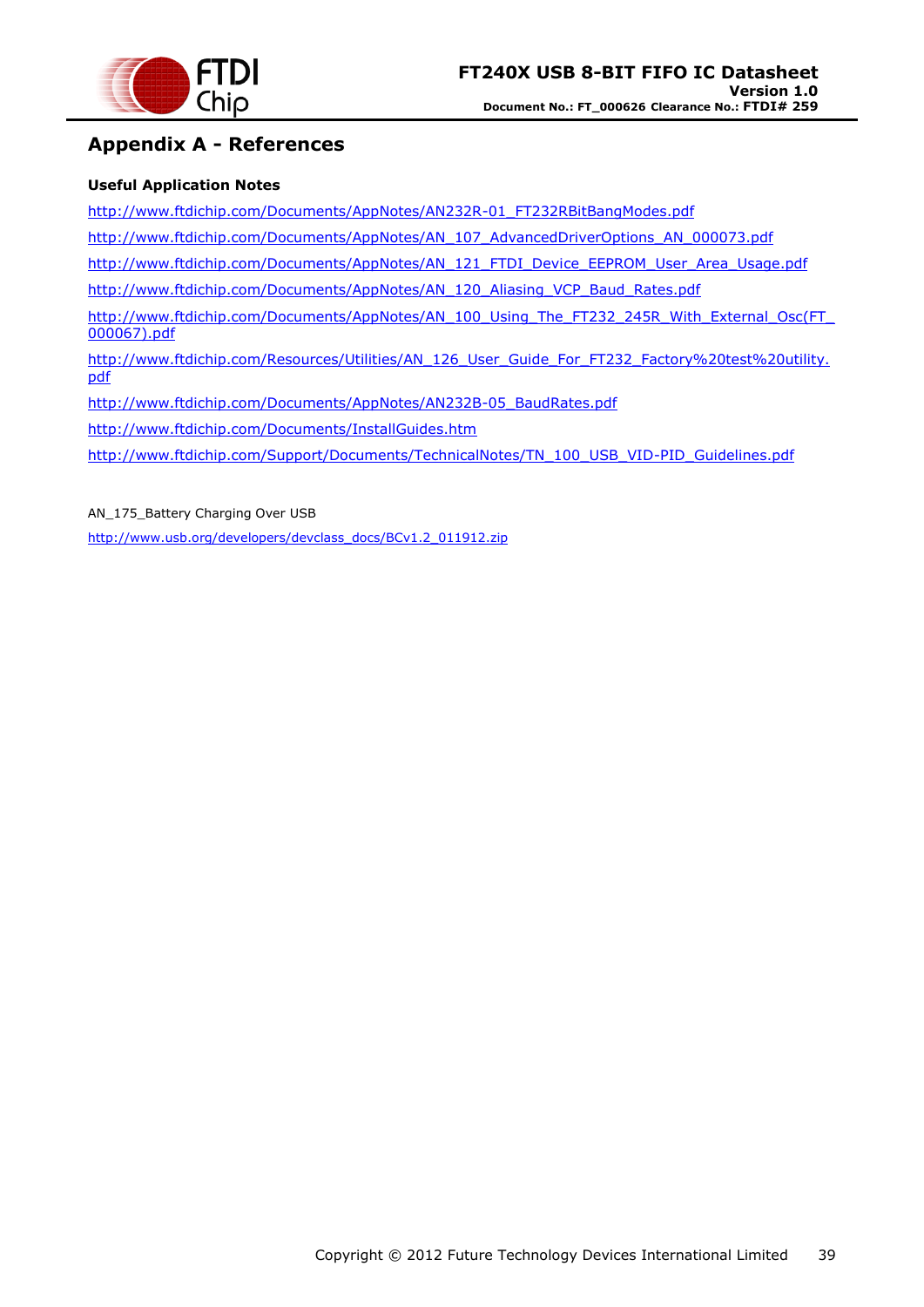

# <span id="page-39-0"></span>**Appendix B - List of Figures and Tables**

#### **List of Figures**

| Figure 6.3 illustrates a self powered design which has a +3.3V to +5.25V supply.  24 |  |
|--------------------------------------------------------------------------------------|--|
|                                                                                      |  |
|                                                                                      |  |
|                                                                                      |  |
|                                                                                      |  |
|                                                                                      |  |
|                                                                                      |  |
|                                                                                      |  |
|                                                                                      |  |
|                                                                                      |  |
|                                                                                      |  |

#### **List of Tables**

| Table 5.4 FIFO I/O Pin Characteristics VCCIO = +3.3V, (except USB PHY pins)  19 |    |
|---------------------------------------------------------------------------------|----|
| Table 5.5 FIFO I/O Pin Characteristics VCCIO = +2.5V, (except USB PHY pins)  20 |    |
| Table 5.6 FIFO I/O Pin Characteristics VCCIO = +1.8V (except USB PHY pins)  21  |    |
|                                                                                 |    |
|                                                                                 |    |
|                                                                                 |    |
| Copyright © 2012 Future Technology Devices International Limited                | 40 |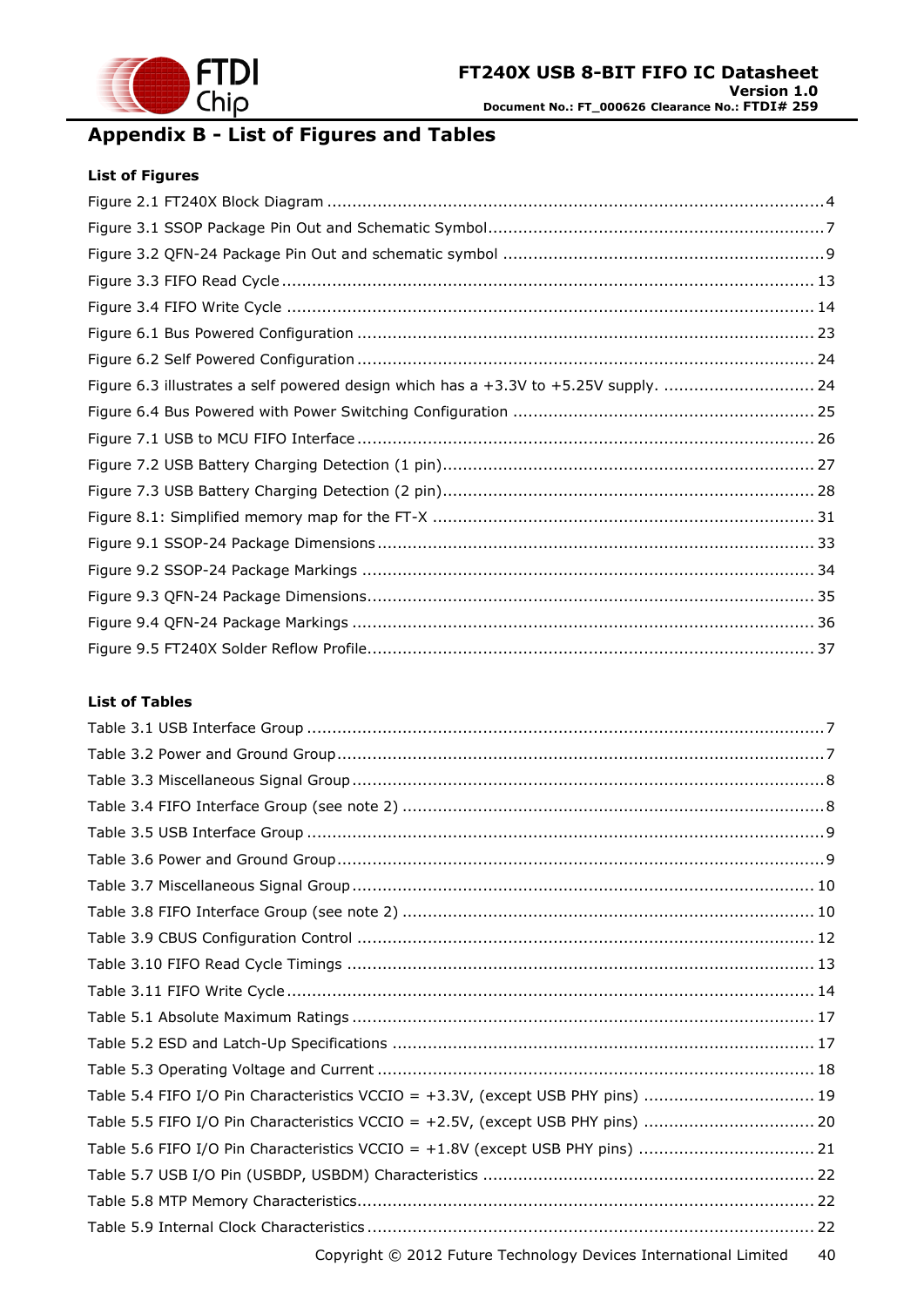

**Version 1.0 Document No.: FT\_000626 Clearance No.: FTDI# 259**